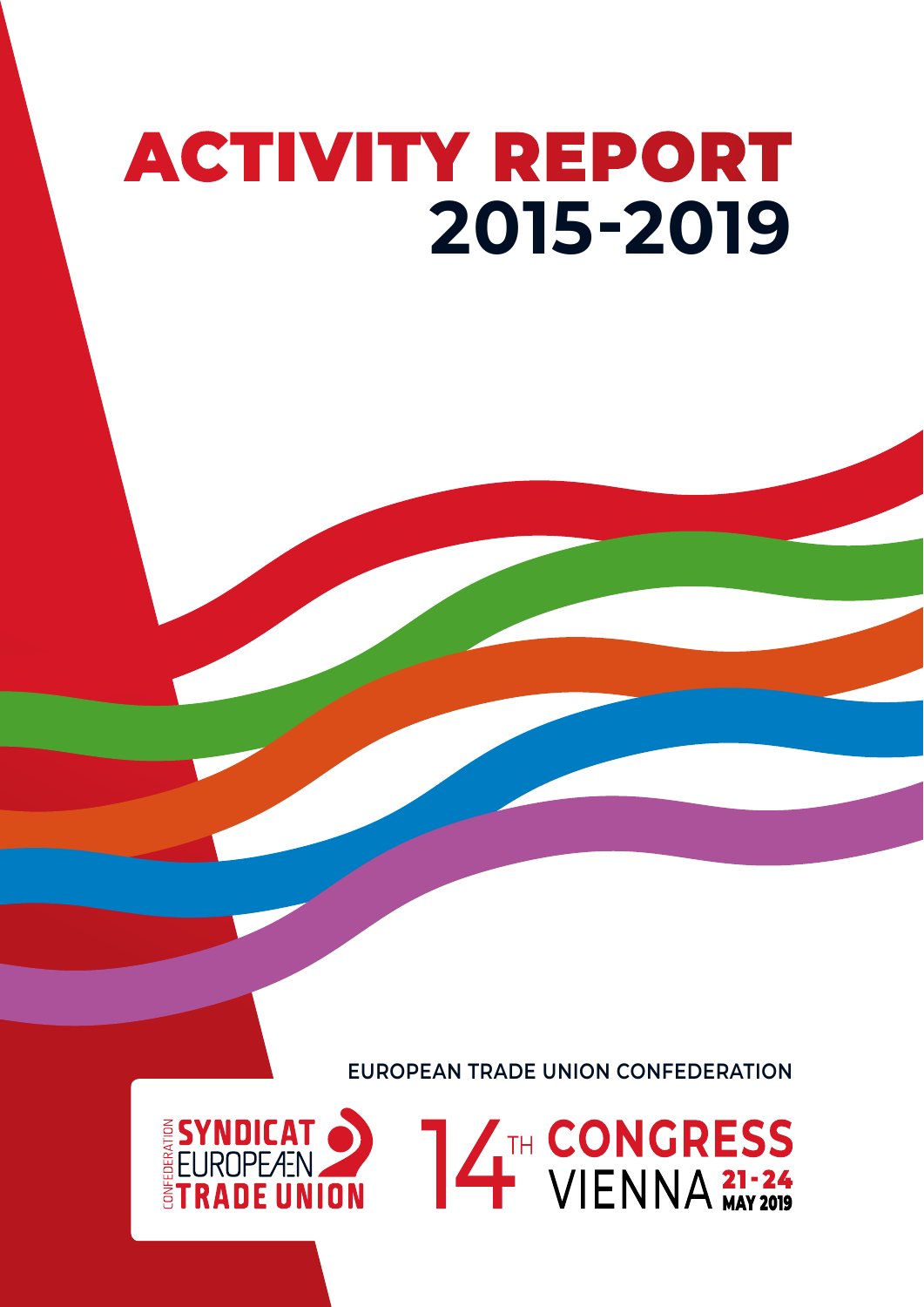#### **ACTIVITY REPORT** 2015-2019

# CONTENTS



|    | <b>Introduction</b>                                                  | 4  | <b>Education and training, young people</b><br>9.                     | 45 |
|----|----------------------------------------------------------------------|----|-----------------------------------------------------------------------|----|
|    |                                                                      |    | 10. Migration, social protection and social inclusion                 | 50 |
|    | <b>ETUC Achievements 2015-2019</b>                                   | 8  | <b>Environment, climate change and energy</b><br>11.                  | 54 |
| 1. | Macroeconomic policy and economic governance 9                       |    | 12. Cohesion policy and Inter-Regional<br><b>Trade Union Councils</b> | 56 |
| 2. | Social dialogue, collective bargaining and<br>workers' participation | 15 | <b>13. External Relations</b>                                         | 60 |
| 3. | <b>European Pillar of Social Rights (EPSR)</b>                       | 25 | 14. Trade and sustainable development                                 | 65 |
| 4. | <b>Employment and Labour Market</b>                                  | 26 | 15. Communications, campaigns and organising                          | 67 |
| 5. | <b>Health and safety</b>                                             | 30 | <b>16. Affiliates and organisations</b>                               | 69 |
| 6. | <b>Labour Law</b>                                                    | 33 | <b>Financial Report 2015 - 2018</b>                                   | 76 |
|    | 7. Gender equality and non-discrimination                            | 38 |                                                                       |    |
| 8. | Internal market, standardisation and<br>industrial policy            | 42 |                                                                       |    |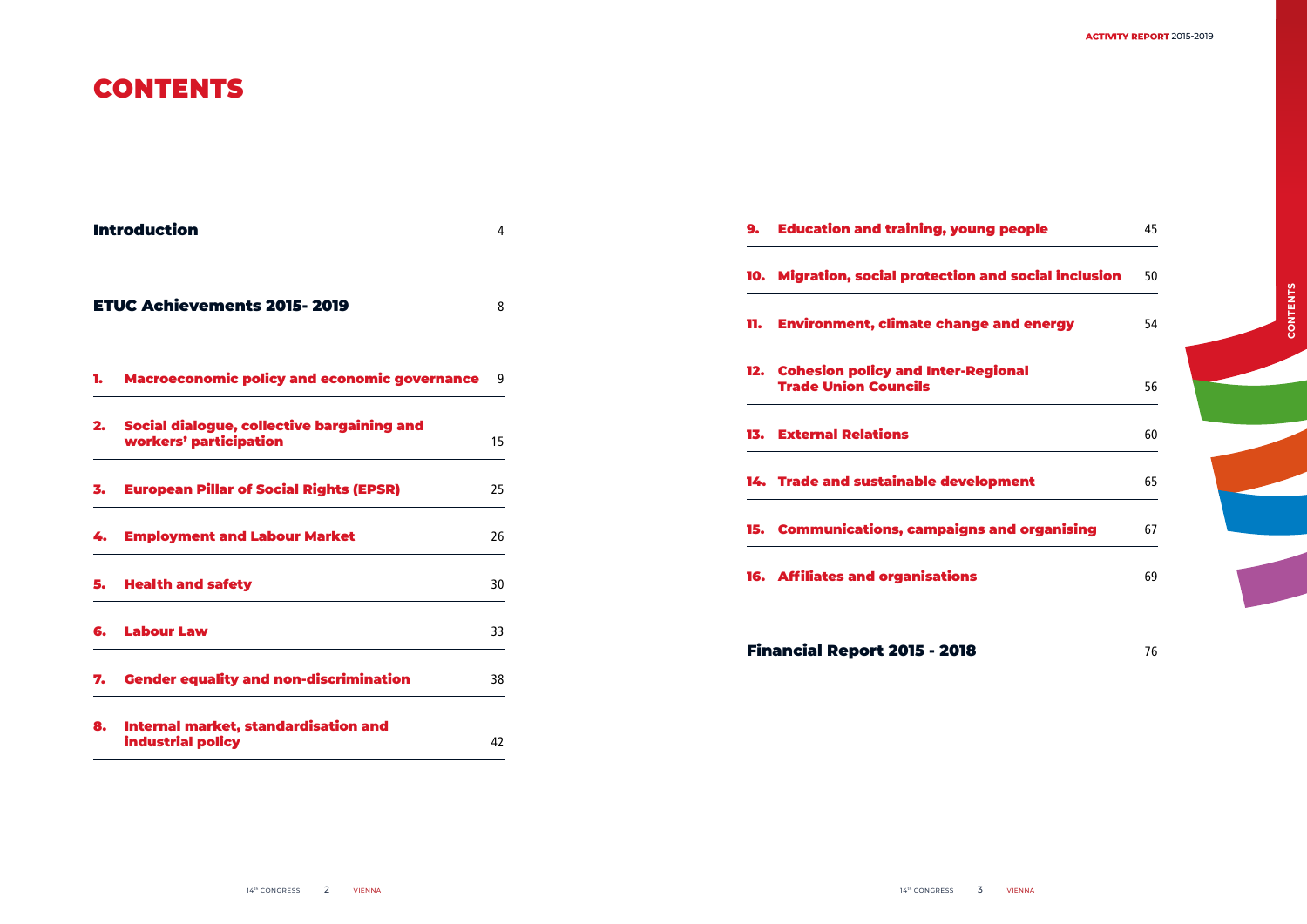# INTRODUCTION

It was already clear in 2015 that in order to help restore trust in and support for the European project, trade unions would need to redouble their efforts to move EU policy-making in a different direction, prioritising the interests of working people and promoting their social and economic welfare.

Since the last ETUC Congress, much of Europe has continued to suffer the effects of damaging neoliberal and austerity policies imposed in response to the earlier economic crisis. The resulting surge in unemployment has only fallen back recently in some countries, due to unequal rates of economic recovery, while the rise in employment numbers is often related to the growth of precarious, low paid and insecure jobs. At the same time, inequalities have widened, leading to widespread anger and resentment. The new 2019 ETUI Benchmarking Working Europe report found that income inequality was higher in 2017 than in 2008, when the crisis started, in eight Member States: Bulgaria, Cyprus, Denmark, Estonia, Hungary, Italy, Lithuania, Luxembourg, Slovenia, Spain and Sweden.

Thus, over the last four years, we have thrown all our resources into efforts to strengthen Europe's social dimension, with some significant successes but also much still to be done. The EU itself has faced a series of challenges and set-backs that have threatened its very existence and thrown further obstacles in the path of European integration and social progress. At the same time, after more than a decade of austerity, promising developments have taken place in the social field on the initiative of the European Commission, but also due to increasing awareness of the social crisis facing the EU among many governments and stakeholders.

## **European Pillar of Social Rights**

When European Commission President Jean-Claude Juncker announced before the start of his mandate, in October 2014, that he wanted a "social triple-A rating" for the EU, we saw our opportunity to keep European leaders to their promises and push for real social progress.

The most visible outcome of our efforts has been the **European Pillar of Social Rights** (EPSR). The ETUC fought hard to convince the Commission that – after the damage caused by austerity – it could only reverse the growing dissatisfaction with the EU by doing something concrete to improve people's lives. We were closely involved in defining what the Pillar should include. We helped set up a website that collected more than 15,000 signatures calling for a meaningful initiative that would make a practical difference for European workers.

The EPSR was proclaimed by the European Parliament, Council and Commission on 17 November 2017 in Gothenburg, Sweden. It comprises 20 principles grouped into three categories: Equal opportunities and access to the labour market; fair working conditions; and social protection and inclusion.

Although the final version did not go as far as we – and many of our affiliates – would have liked, it did constitute a new commitment on the part of the Commission to a more Social Europe and a firm base for many EU legislative initiatives in the social field, starting with the revision of the Posting of Workers Directive, a longstanding ETUC demand, which was launched by Presidents Juncker and Hollande at the Paris Congress.

The success of the Pillar also depends heavily on the willingness of Member State governments to implement it, and that is why we have been supporting affiliates in lobbying and monitoring their governments' actions, also through promoting a Social Scoreboard as part of the European Semester process.

For European trade unions, one of the most important pledges to emerge from the Pillar was a commitment to reinforce workers' legal security, combatting precarious working conditions and exploitative 'zero-hour' type contracts. The new **Directive on Transparent and Predictable Working Conditions** and the **Recommendation on universal access to social security** have introduced important labour protections, including for non-standard and platform workers.

In addition to the revision of the **Posting of Workers Directive**, which has finally implemented the principle of equal pay for equal work (although not for all categories of posted workers), significant progress has been made towards fair labour mobility in the EU, particularly through the establishment of the **European Labour Authority**.

Another crucial strand of the EPSR was the pledge to improve **work-life balance**. We welcomed the **new Directive**, and in particular the provision of paid paternity, parental and carers' leave: all long-standing ETUC demands. Nonetheless there is still a long way to go to achieve true equality in the workplace and society, and the gender pay gap across the EU remains stuck at 16%, with an unacceptable 40% gender gap when it comes to pensions.

## **Pay Rise Campaign**

In 2016, the ETUC launched the flagship **Europe Needs a Pay Rise campaign**, designed to challenge the widely accepted myth that higher wages lose jobs and damage the economy. The campaign focused on different aspects of low pay in Europe, including in-work poverty, inequality, and the east-west pay gap. Through Facebook, it reached 1,400,000 people, with 3,700 page likes, and the Twitter handle #OurPayRise notched up more than 74 million impressions. We know, from the extensive feedback reaching us, that the campaign boosted trade union wage demands and agreements in a number of countries.

The campaign gave a further impetus to the demand for stronger collective bargaining structures and wider collective bargaining coverage in the EU. Research shows that trade union membership leads to higher wages (ETUI) and that trade union density reduces inequality (IMF), by means of collective bargaining.

The external evaluation by Jyrki Raina in December 2018 confirmed that the Pay Rise campaign mobilised a good number of affiliates, especially in Central and Eastern Europe. It clearly caught the attention of the European institutions and prompted a policy rethink. The first changes are evident in the institutional narrative of the Commission and the European Central Bank, reflected in the Semester cycle. Taking into consideration the active participation of a number of affiliates especially in Central and Eastern Europe - but not only there - and tangible results, support and materials provided by the ETUC and ETUI, extensive media coverage, contacts with leaders of EU institutions and numerous Member States prompting the initial change in attitudes, the ETUC has demonstrated that it can organise and lead a European campaign. It culminated in a proposal for a **European Partnership for Collective Bargaining**.

## **Relaunching social dialogue and democracy at work**

In 2015, the Commission promised a **'new start for social dialogue'**. We saw this initiative as long overdue, given the way established social dialogue systems had been undermined or destroyed by austerity policies following the crisis. We welcomed the Commission's commitment. However, despite paying lip service to the shared objective, the employers' side has done little to make this a reality. In particular, negotiations in a new European Social Partners' autonomous Work Programme for 2019-2021 were long drawn-out. In the interim, we continued to work on the issues covered by the 2015-2017 programme, including skills, apprenticeships and active ageing. Despite the employers' initial unwillingness to talk, in February 2019 we signed a programme covering six priorities which will form the basis of much of the joint activity of the social partners for the next three years. The priorities are digitalisation; improving the performance of labour markets and social systems; skills; addressing psycho-social aspects and risks at work; capacity building and circular economy.

Greater **democracy at work** is not only a question of human rights, it also supports civic democracy and brings economic advantages such as higher productivity and innovation. During this mandate the ETUC has organised a large number of activities to demand stronger workers' participation, for example on company boards.

The ETUC has also demanded a greater commitment from the EU and Member State governments to building and restoring **collective bargaining** mechanisms and expanding coverage. In the coming years, securing a Framework Directive to promote collective bargaining will be a top priority.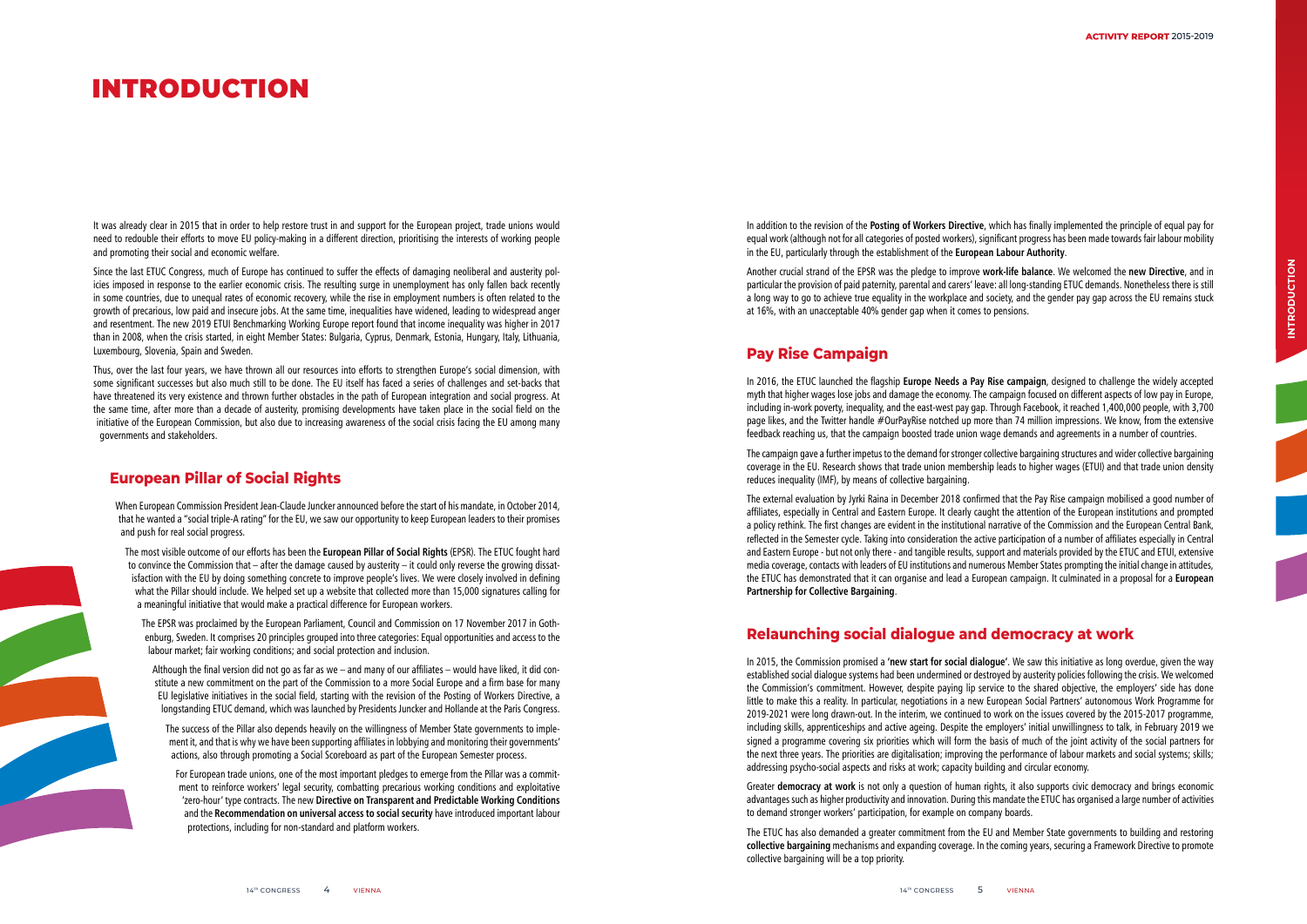## **A new migration narrative**

Economic hardship in many countries has been exploited by the far-right, leading to the dangerous growth of nationalist, populist and fascist movements that often laid the blame for Europe's problems on minorities and migrants. The war in Syria was the catalyst for a migration crisis that has challenged European solidarity. The ETUC has taken every opportunity to counter the inhumane, populist narrative, opposing the deal with Turkey that has stranded millions of people in degrading conditions, emphasising the many benefits that migrant workers bring to the EU and acting to facilitate their integration into the labour market through initiatives such as **UnionMigrantNet** and the **LABOUR-INT project**. Thanks to ETUC pressure for integration, inclusion and equal treatment of migrants, the Commission's DG Home Affairs and Migration has significantly changed the narrative on migration, and the Commission and social partners together signed an important **European Partnership for Integration of Migrants and Refugees** in December 2017.

#### **Brexit**

Another regrettable development linked to the tide of populism was the result of the British referendum in June 2016 in favour of leaving the EU. The ETUC has supported the position of the UK TUC and the Irish Congress of Trade Unions (ICTU), which both opposed Brexit. Our joint demand has been to protect workers' rights in all the 28 countries concerned and to prohibit social dumping, whatever form the eventual Brexit arrangement takes.

#### **Sustainable development and international action**

Climate change has been one of the greatest challenges facing Europe and the world throughout this period. The ETUC backed the United Nations Paris Accord and has presented the trade union viewpoint in important fora including the Conference of the Parties (COP). We have been especially active in demanding a **just transition** for workers affected by changes towards a greener economy, culminating in the signing by more than 45 countries of a ministerial Solidarity and Just Transition Declaration at the Katowice COP 24 in December 2018. We have also supported the EU's implementation of the United Nations Agenda 2030 on Sustainable Development Goals, by participating in the **EU Multi-Stakeholder Platform**.

Since 2015, the ETUC has expanded its **international activities**, in cooperation with the International Trade Union Confederation (ITUC), targeting **EU trade and external policies** as a means of promoting fair globalisation, democracy and peace, solidarity and respect for human rights around the world.

We have closely followed EU trade negotiations together with the industrial federations, ITUC and ITUC affiliates. The ETUC has been calling for EU trade agreements to include binding and enforceable labour rights clauses, and for EU institutions to uphold labour rights when working with third countries. We have undertaken multiple acts of solidarity towards trade unions in non-EU countries to support freedom of association and collective bargaining, and we have provided solidarity and support to trade unions in EU accession and EU neighbourhood countries.

# **Trade union rights**

The last four years have brought more **attacks on trade union organisation**, including the right to strike, with trade unionists facing legal prosecution for exercising their right to take action in some countries. In December 2015 the ETUC agreed on action to protect and promote trade union rights, asking **MEPs to sign a pledge to support respect for trade union rights in Europe**. We also organised an expert briefing in the European Parliament.

At the same time, we continue to face a drop in **union membership**. The ETUC has supported affiliates in confronting this challenge by setting up an ad-hoc working group which has already held two training / political meetings. In March 2019, training on strategic planning and trade union renewal was organised for national organisers. Participants exchanged good practices and analysis and received information about innovative trade union approaches, such as the use of data science.

On the other hand, the ETUC has **strengthened its voice in the EU institutions**. According to the Review of status of the Commission's register of expert groups and their composition, published in November 2018, trade union participation in expert groups has increased massively since 2015, from 6% to 24%.

#### **Future of Europe and Democracy**

Throughout this period, the ETUC has taken an active role in the reflections of the EU institutions and Member States on the **Future of Europe**. We have insisted on the need to inspire Europeans with a new vision of a just and sustainable society.

The ETUC has called for an EU based on unity, cooperation, integration, solidarity and upward convergence, together with a stronger democratic dimension and respect for national collective bargaining models and national decision-making on welfare, taxes and the labour market. The European project can be relaunched and strengthened, and can regain people's trust, only if it returns to **the fundamental concepts and values at the core of the EU Treaty**: a social market economy, based on a fairer wage share, respect for and promotion of collective bargaining, trade union rights, gender equality and non-discrimination, upward convergence on living and working conditions, and just globalisation, trade and international policies.

These are the principles we have worked for over the last four years, believing that together, EU Member States are strong enough to build a peaceful and prosperous society which can be a model for the rest of the world.

## **Working together**

All our achievements over the last four years would not have been possible without the assistance and dedication of our President Rudi De Leeuw, and the Steering Committee and Executive Committee members. I wish to thank all our affiliates for supporting our work throughout this period.

Equally important has been the commitment of our secretariat, advisers and all the ETUC staff, in implementing the ETUC strategy and action. Additionally, many of them have voluntarily contributed their time and effort over recent months to helping and supporting the hundreds of refugees who assemble every day near our offices in Brussels.

Special thanks must go to Deputy General Secretaries Peter Scherrer and Katja Lehto-Komulainen and Confederal Secretaries Montserrat Mir Roca and Thiébaut Weber, who will be leaving us after Congress to move on to new roles – and to Confederal Secretaries Liina Carr and Esther Lynch, who will share with me and the rest of the new team the responsibility of steering the ETUC in the next mandate.

I look forward to working with our new team over the next four years, to confront with determination the challenges that will undoubtedly face the European trade union movement in its struggle for a Fairer Europe for Workers!

> Luca Visentini **General Secretary**

Further details of all the ETUC's activities and achievements over the last four years can be found in the pages of this report and the list of successes.

For all resolutions and positions of the ETUC since 2015 please follow this link: www.etuc.org/en/documents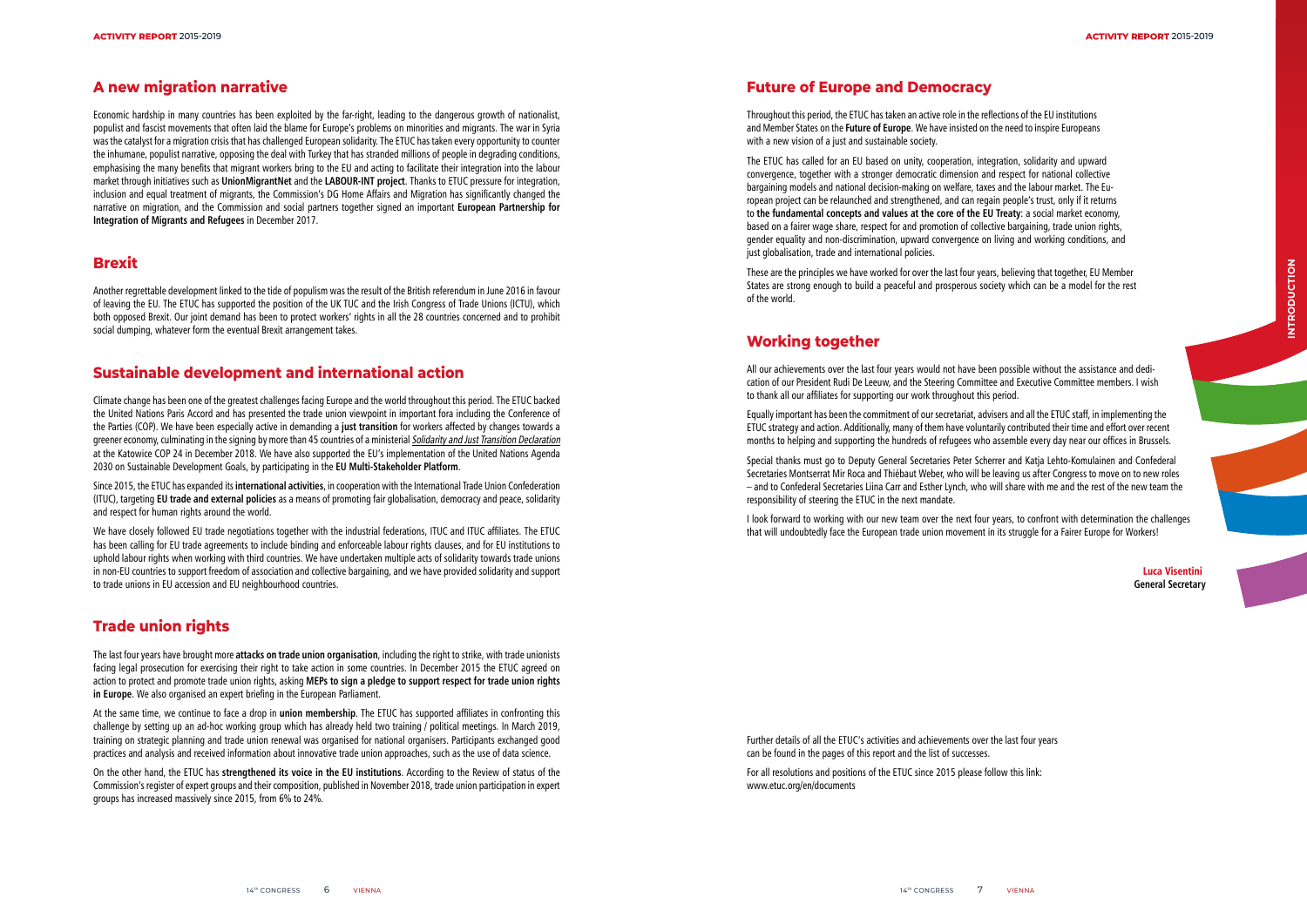- 
- 
- 
- 
- 
- 

# ETUC ACHIEVEMENTS 2015 - 2019

# 1. MACROECONOMIC POLICY AND ECONOMIC GOVERNANCE

- European Pillar of Social Rights
- Work-Life Balance and Transparent & Predictable Working Conditions Directives
- Revision of the Posted Workers Directive
- Whistleblowing Directive
- European Labour Authority
- Recommendation on access to social protection

- New binding occupational exposure limits for 24 cancer-causing substances
- Recommendation on 'A European Framework for Quality Apprenticeships'
- Youth Guarantee safeguarded
- Working Time Directive: no reopening
- Services E-Card: defeated
- European Solidarity Corps: no replacing jobs with unpaid volunteers

• Reform of the European Globalisation Fund to cover digitalisation and resource-efficiency Erasmus  $+$  to include workers.

- Changed EU economic policy narrative on pay rises, investment and quality jobs
- Trade union proposals partially integrated into 2018 Country Specific Recommendations

- Just Transition in the Paris Agreement
- Ministerial Declaration on Just Transition at Katowice COP
- EU Platform for Coal Regions.

#### • Investor State Dispute Settlement out of CETA & all future EU trade deals

- No 'Market Economy Status' for China
- Social partners involved in trade defence investigations

#### **With European employers**

- Agreement on Active Ageing
- Partnership on the integration of refugees
- Statements and joint positions on digitalisation, Brexit, industrial policy and education and training,
- Work programme 2019-21

#### **European projects and networks, including**

- Integration of migrants
- Organising atypical workers
- Tackling workplace harassment & violence against women

#### **Getting affiliates involved in**

- EU economic-policy making Semester
- National climate plans

## **Working with**

- ETUI training, events & promoting research findings
- NGOs and civil society organisations

The years following the 2007-2008 crisis should had been marked by a complete revision of the European Union's economic policy. While economies have avoided a complete crash thanks to fiscal stimulus and emergency implementation of ad-hoc mechanisms, the incompleteness of the European Monetary Union, the lack of European sovereignty and the limits of the rules governing economic policy in European Member States allowed the continuation of more rigid austerity policies in Europe. Allround austerity produced – as should have been expected – recession, and Member States engaged in beggar-thy-neighbour export-led policies applied through internal devaluations at the expense of domestic demand. The process of convergence between both eastern and western Member States and between the north and south of Europe has slowed down and even stopped in some areas.

## **Macroeconomic policy**

#### **The Stability and Growth Pact**

On 13 January 2015, the European Commission published a Communication on 'Making the best use of the flexibility within the existing rules of the Stability and Growth Pact'. The Council endorsed the Communication in February 2016.

In June 2016, the ETUC adopted a position on the flexibilities within the Stability and Growth Pact.

The ETUC welcomed the fact that the Commission had taken account of the criticism of the pro-cyclical character of the Sta bility and Growth Pact, especially in times of crisis or "modest" recovery. However, the ETUC believed that the flexibilities the Commission suggested, while softening austerity, were still insufficient with regard to conditions in some European Member States, and it reiterated its call for a revision of the Pact. The principle of the sanctity of debt has to be rebalanced with social needs and a rights-based approach.

Estimates of the lack of public and private investment in Europe in 2013 were between €230 billion and €370 billion. By 2017, EU infrastructure investment spending should be no less than €335 billion per year, according to the European Investment Bank.

In this respect the Juncker plan, while being an initial departure from the logic of austerity, is too weak and very much based on public/private partnerships which, according to the European Court of Auditors, "cannot be regarded as an economically viable option for delivering public infrastructure". Since the implementation of the programme in mid-2015, €284 billion of new investment has been launched. This is just 5% of the total investment undertaken in the EU for the years 2016 and 2017 and does not reach even the annual investment increase the EIB is calling for.

The ETUC requested 1) the flexibilities to be enlarged to allow Member States in difficult situations to raise their deficit above the 3% limit for increasing public investment, to fund infrastructure and research, as well as universal and high-quality education, healthcare and social services; 2) that specific public investment in these areas should not be counted when national deficit levels are assessed, especially in economic downturns; 3) the flexibilities provided to Member States under the preventive arm of the Pact to be accessible to Member States under the corrective arm of the Pact; 4) a new indicator to complement the gross public debt position such as the net public debt position, which refers to gross public debt minus financial and other assets owned by public entities.

#### **Economic governance**

The ETUC was highly critical of strict respect for the rules embedded in the Stability and Growth Pact, even after endorsement by the Council, in February 2016, of the Commission's Communication on 'Making the best use of the flexibility within the existing rules of the Stability and Growth Pact'.

The ETUC regretted that public investment has become one of the first targets for adjustment. We demanded far greater public investment in infrastructure and research, as well as in universal and high-quality education, healthcare and social services.

The economic governance regime was unable to provide the guidance to counter the symmetric shock of the 2007-2008 crisis.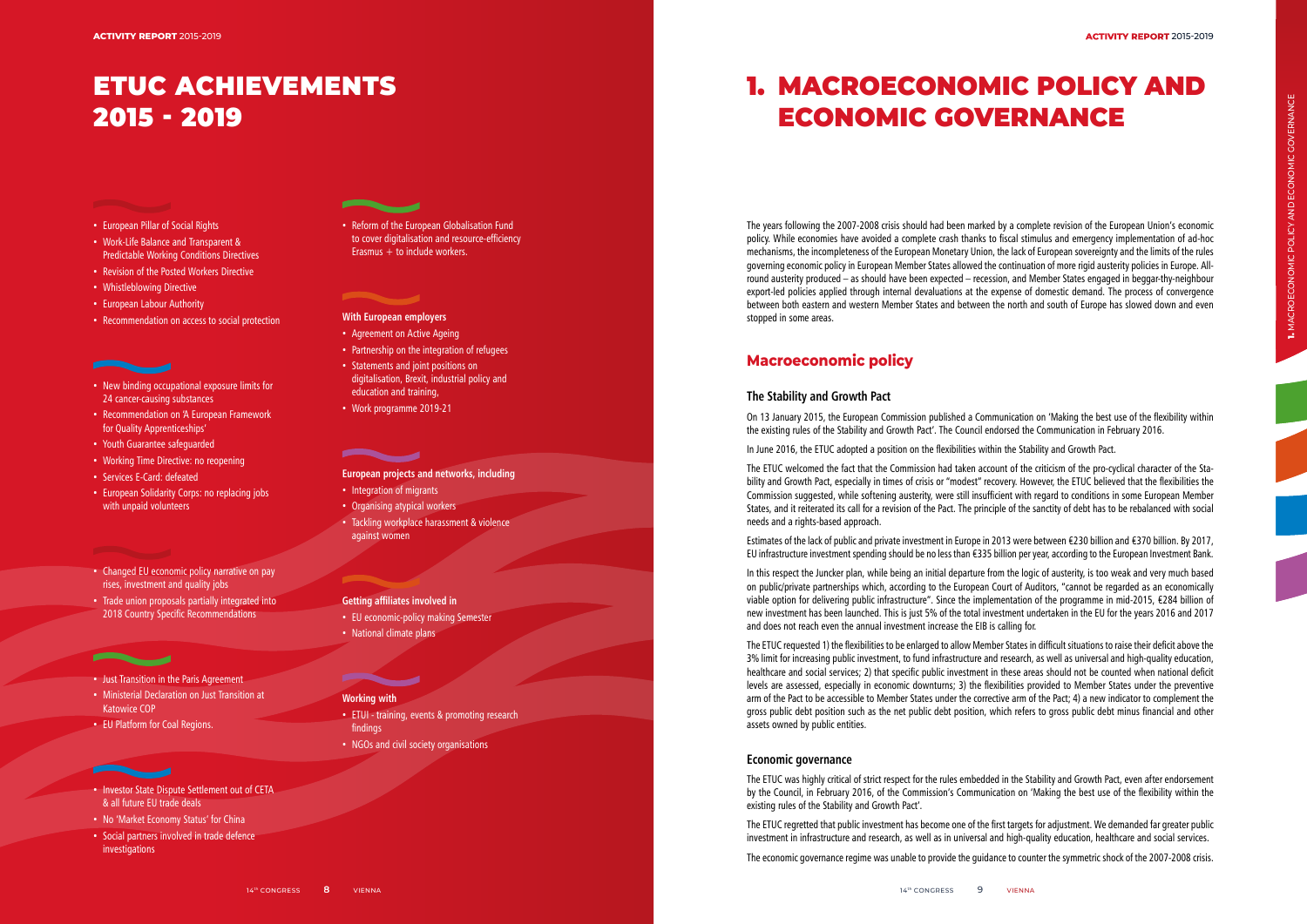Its reinforcement was unable to prevent or diminish the occurrence and the extent of imbalances. As a result, Europe was and still is, in some respects, trapped in a low-growth, low-employment, low-investment, low-inflation situation while monetary policy is supportive of economic recovery. Public investment both in the euro area and the whole EU has been continuously decreasing since 2009. This leaves room for manoeuvre for additional investment. If funded by a European Treasury, this would allow Member States in difficult situations, especially in economic downturn, to avoid cutting public investment.

The Five Presidents' report, 'Completing Europe's Economic and Monetary Union', published in June 2015, calls for "fiscal stabilisation" tools, and suggests the setting up of a European Treasury. On May 2017, the Commission's reflection paper on deepening the economic and monetary union was released. Finally, on 6 December 2017, the Commission issued its package on deepening Europe's Economic and Monetary Union. The Roadmap follows the commitments made since 2015 with the publication of the Five Presidents' report, the Commission's White Paper and the reflection paper.

The ETUC made a number of proposals for strengthening and developing the architecture of the Economic and Monetary Union, which could foster the goals of unity, efficiency and democratic accountability of the governance of the EMU'. The ETUC welcomed the initiatives put forward in the Commission's package, but nonetheless considered that the proposals were not answering critical economic and institutional issues. We, indeed, supported the integration of the European Stability Mechanism within European law and the move towards the community method. However, we deplored the missed opportunity to fully use the tools provided by such institutional set-up. In this respect, the package is not ambitious enough. In addition, we considered it problematic, if not unacceptable, that the substance of the Treaty on Stability, Coordination and Governance, and more especially the Fiscal Compact, should be integrated into European law without any additional flexibilities, especially concerning public investment, or social considerations.

As a governance structure, the euro should incorporate both a lender of last resort as global backstop for the euro system and some policy tools to enable the economy to develop while avoiding the conditions for calling on a lender of last resort. In the end, the economic governance system should prevent Member States experiencing refinancing problems, and in the event, provide the policy tools to help them cope with this situation. In this respect, the European Investment Protection Scheme, conceived as a European Treasury, would be the most convenient and best-suited institutional reform proposed in the Commission's paper. The ETUC suggested creating a Treasury as a vehicle to pool future public investment spending in Europe, funded by proper European treasury securities. Member State governments would decide the total volume of public investment needed, and its annual growth rate. To ensure that no debt mutualisation took place, each Member State would be endowed with a grant in proportion to its share of total GDP for investment purposes only. Each Member State would then be free to choose which sectors to invest in. Interest payments made by Member States' National Treasuries would follow the same rule, ensuring a non-mutualisation of debts.

The proposal for a stabilisation function as part of the Multiannual Financial Framework does not meet expectations. First, it could be triggered only in special crisis circumstances and with strong conditionalities on past respect of fiscal rules. Secondly, the total sum available under this scheme is limited to €30 billion, which amounts, for example, to only one-third of the loans granted to Ireland between 2010 and 2013. Finally, while the European Investment Stabilisation Function would enable the EU to borrow on financial markets and to lend to Member States in difficult situations, the total amount of debt that the EU can access is strictly limited. Therefore, the Union could only use this specific scheme at the expense of others.

While the FTUC supported the proposal to introduce country-by-country reports to tax authorities by multinationals, we regretted that the Commission did not propose to make them public. The ETUC, together with numerous civil society stakeholders, therefore reacted positively to the Commission's proposal to modify Directive 2013/34 (Accounting Directive), going further than action 13 of the Base Erosion and Profit Shifting (BEPS) scheme of the OECD, making businesses' information publicly available. However, the proposal unfortunately only required corporations to publish information on their operations in EU Member States and countries blacklisted by the EU as 'non-cooperative' on tax matters.

#### **Capital Markets Union**

The Capital Markets Union Action Plan sets out a programme of 33 actions and related measures designed to establish the building blocks for an integrated capital market in the EU by 2019. By enhancing private risk sharing, it aims to strengthen the European financial system by providing alternative sources of financing and increasing options for retail and institutional investors with a view to increasing investment.

The Capital Markets Union (CMU) initiative is built on the assumption that private businesses, especially SMEs, experience difficulties in gaining access to funding, and that the financing of private investment relies too much on bank lending and not enough on capital markets across Europe. By allowing better access to financial capital markets and providing different kinds of financing, the CMU is intended to be a tool for growth, job creation and financial stability.

The ETUC adopted a position on the Capital Markets Union in 2016, stating that we were not opposed to building a more integrated capital market in the EU, but that we were sceptical about the effects of such a framework on growth and jobs, and raising important concerns regarding financial stability. It built on the following points.

Such elements should persuade policy-makers to reshape their policy recommendations for supporting a modest and very fragile recovery. The ETUC therefore called for an increase in public investment and wages as an effective basis for a sound and sustainable recovery.

#### **Taxation and tax avoidance**

#### **Anti-Tax Avoidance package**

On 28 January 2016, the Commission released its Anti-Tax Avoidance Package which aims to prevent aggressive tax planning, to increase tax transparency and create a level playing field for businesses. The package consisted mainly of an Anti-Tax Avoidance Directive, a Recommendation on Tax Treaties, a revision of the Administrative Cooperation Directive and a Communication on the External Strategy.

The ETUC adopted a position on the Commission's Anti-Tax Avoidance Package in April 2016.

Although the ETUC welcomed the initiative, we still believed that important concerns remained unanswered. The magnitude of tax avoidance made this an urgent issue to address. The European Parliament Research Service estimated that the EU was losing about €70 billion of tax revenue each year as a consequence of tax avoidance practices.

In the summer of 2017, the European Parliament adopted its position on the issue, and took a more ambitious line than the Commission and Member States by expanding the list of reporting requirements, and by proposing that multinational corporations should report on their activities and tax payments in all countries where they do business. However, while the Parliament previously supported full public country-by-country reporting without restrictions, some parliamentarians, in particular from the Conservative and Liberal groups, introduced a new, problematic "corporate get-out clause", to allow corporations to ask for exemptions and keep selected parts of their data secret if they felt public disclosure could harm the business. Therefore, even the Parliament's position included a serious loophole.

Finally, to prevent companies with residence in the EU transferring part of their income to low-tax jurisdictions, the Commission proposed rules to re-attribute the income of a low-taxed subsidiary to its parent company. The ETUC was very concerned about the definition of 'low-tax jurisdiction', which was specified in relative terms only. The proposal for a fixed tax-rate limit defining low-tax jurisdictions has since been removed, and the ETUC regrets that EU Member States cannot be considered as low-tax jurisdictions.

#### **Common Consolidated Corporate Tax Base**

In March 2011, the Commission proposed a Directive for a Common Consolidated Corporate Tax Base (CCCTB). The proposal aimed to provide companies with a single set of corporate tax rules for doing business across the internal market. It was designed to simplify the EU's corporate tax framework and to reduce opportunities for multinational companies to avoid corporate tax.

The ETUC welcomed the Commission's initiative to relaunch the Common Consolidated Corporate Tax Base (CCCTB) proposal. Enhanced convergence of tax bases within the EU is needed in order to better coordinate economic policies and fight tax avoidance. However, given that tax avoidance uses both tax-base and tax-rate differentials, the ETUC reiterated its call for a minimum corporate tax rate of 25% in Europe, to ensure that companies pay their fair share of tax where profits are generated.

The ETUC considered that the proposed threshold for mandatorily entering the CCCTB scheme was too high and should be set in accordance with the Accounting Directives, and contested the two-step approach put forward as a way to reach a fully functional common consolidated corporate tax base.

On 15 March 2018, Members of the European Parliament voted overwhelmingly in favour of two reports on the Common Corporate Tax Base (CCTB) and the CCCTB. On 21 March 2018, the Commission set out two proposals for taxing digital companies

<sup>1</sup> See ETUC position on the flexibilities within the Stability and Growth Pact, 8-9 June 2016; ETUC Position Paper: A European Treasury for Public Investment, 15-16 March 2017; Reflection paper on the Deepening of the Economic and Monetary Union – ETUC assessment (ETUC position), 13-14 June 2017.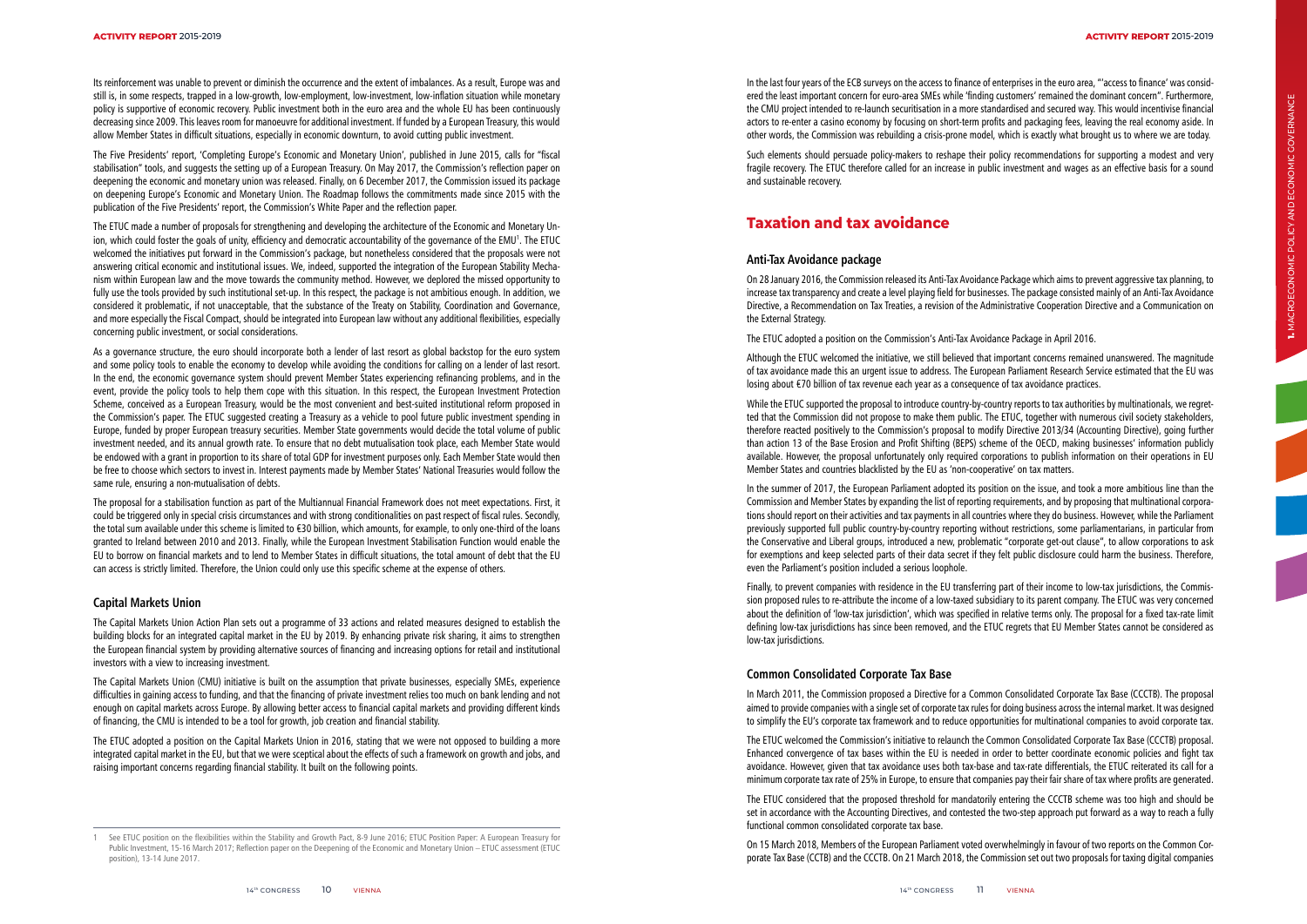where value is created. Finally, on 7 March 2018, country reports were released, and the Commission highlighted the problem of aggressive tax planning in seven Member States: Belgium, Cyprus, Hungary, Ireland, Luxembourg, Malta and the Netherlands.

All these initiatives were backed by the ETUC and welcomed as they answered important concerns raised in our positions.

The reports on the corporate tax base both aimed to ensure simultaneous entry into force of the Directive on a Common Corporate Tax Base and the Directive on a Common Consolidated Corporate Tax Base. Once implemented in all Member States, a CCCTB would ensure that taxes are paid where profits are generated and where companies have permanent establishment. If the Council fails to adopt a unanimous decision on the proposal to establish a CCCTB, the Commission could issue a new proposal in accordance with the ordinary legislative procedure. As a last resort, enhanced cooperation could be initiated by Member States. Additionally, the two reports stated that the Directives should apply to a company that is established under the laws of a Member State, including its permanent and digital permanent establishments in other Member States, where the company meets specific conditions, in particular, that it belongs to a consolidated group for financial accounting purposes with a total consolidated group revenue exceeding €750 million during the financial year preceding the relevant financial year. MEPs wanted the €750 million threshold to be reduced to zero after seven years maximum, meaning that eventually all European companies would fall under the CCCTB.

# **EUROPEAN SEMESTER**

The ETUC received a mandate to draw up and implement a strategy to make the trade union voice stronger in the European Semester, thanks to an improved coordination of ETUC members and enhancing policy coherence in all the policy areas covered by the Semester.

A group of Trade Union Semester Liaison Officers was set up to support the ETUC Secretariat and to coordinate Semester activities at European and national levels. The ETUC has organised three training courses for TUSLOs in cooperation with the ETUI. Some European federations have also appointed liaison officers to add a sectorial point of view to the ETUC work.

The ETUC advocated a stronger involvement of trade unions at the milestones of the Semester at both European and national levels. A definition of trade union involvement in the Semester was developed and adopted by the Executive Committee in December 2016. It upgrades what was established in the Quadripartite Agreement on 'A New Start for Social Dialogue' in August 2016. The ETUC definition became a reference for all as it is largely included in the Annual Growth Surveys 2017 and 2018. The ETUC definition also had an impact on the investigation methodology of Eurofound, where reporting is now better aligned to actual practices in Member States. The ETUC monitors this through the Trade Union Involvement Index which was drawn up in 2016 and implemented in 2017 and 2018. It allows shortfalls in many Member States to be highlighted and supports trade union demands on policy-makers, backed by evidence of inadequate levels of trade union participation in Member States. Such shortages have been addressed by EMCO thanks to a joint exercise with social partners. EMCO conclusions in 2016, 2017 and 2018 identified challenges that selected Member States have to address. This may lead to Country Specific Recommendations (CSRs) aimed at improving social dialogue in the Semester in countries where the most unsatisfactory situations are reported. This was the case in Hungary and Romania in 2018, where the ETUC efforts proved successful.

TUSLOs are involved at milestones of the Semester. One meeting per year takes place to prepare the ETUC annual document for Growth and Social Progress. The latter is then endorsed by the Executive Committee and transmitted to the European Commission every year before the official consultations with social partners scheduled in the last week of September for early-stage discussions on the upcoming Annual Growth Survey and the so-called Autumn Package. Afterwards, the ETUC position is published on the Commission's website along with the policy documents.

In October, TUSLOs deliver their inputs to the Commission for Country Reports. The ETUC collects such inputs in a single report, the 'ETUC Inputs for Country Reports', which is now in its fourth edition. On average, trade union organisations from 20 countries offer contributions every year. The inputs are a crucial source of information to shape common trade union priorities for the Semester and elaborate thematic reports (e.g. Annual Report on Collective Bargaining and Wages).

TUSLOs are also given the opportunity to meet the Country desks in the Commission, along with high-level representatives of DG Employment and DG ECFIN, at an early stage before the Country Reports are issued (four meetings organised in 2015, 2016, 2017 and 2018, first week of December) and after the Country Reports for an ex-post assessment (four meetings in 2015, 2016, 2017, 2018 during the second half of March). During this period, trade unions from at least 16 different countries have participated in these exercises.

In the Semester cycle 2017, thanks also to the impact of the European Pillar of Social Rights and its Social Scoreboard, the ETUC tried out the idea of putting forward proposals for socially-oriented CSRs. In April 2018, 10 countries participated in the action. As a result, almost 50% of trade union inputs were accepted into the CSRs, and 80% taking account of the preambles.

TUSLO activities were financially supported by two projects co-financed by the Commission. The ETUC strategy is defined in

There are some gaps in trade union action on the Semester:

• National governments do not involve trade unions at the milestones of the Semester despite the repeated

• The number of ETUC members who are pro-active in ETUC Semester coordination varies every year. Rotation of TUSLOs and lack of ownership at national level in some countries are considered the main challenges to

- demands/instructions coming from EU level.
- be addressed.
- The Swedish unions decided not to participate in ETUC activities on the Semester.
- be united in the struggle to reform the Semester.

• Difficult to keep up the pace of Member States in moving towards stronger coordination of economic and social policies. Internal trade union divisions impede the upgrading of trade union tools (e.g. benchmarks and mutual support instruments) during the Semester, thus limiting the trade union movement's capacity to

# **EU BUDGET / ECONOMIC AND SOCIAL COHESION**

# **Multiannual Financial Framework (2014-2020 and 2021-2027)**

The mid-term review/revision of the Multiannual Financial Framework (MFF) was part of the political agreement on the MFF 2014-2020 and is provided for in Art. 2 of Council Regulation N° 1311/2013 laying down the financial framework for the years 2014-2020.

On 14 September 2016, the European Commission presented a compulsory review of the functioning of the MFF, taking account of the economic situation as well as of the latest macroeconomic projections. This review was accompanied by a legislative proposal for the revision of the MFF Regulation.

On 26-27 October 2016, the ETUC Executive Committee adopted a Position as a first analysis of and input into the debate: https://www.etuc.org/en/document/etuc-position-mid-term-reviewrevision-mff-2014-2020

 The current MFF had already been stretched to its limits in the first two years. The ETUC considered that an ambitious revision of the MFF was essential for tackling the refugee and migration crises, stimulating stagnant economies, reviving the European industrial base and tackling youth unemployment.

Indeed, the economic and political context was quite different when the current MFF was negotiated. Given recent developments, the ETUC considered that a number of issues would need to be taken into account in the MFF revision, namely:

• Financing of the EFSI (European Fund for Strategic Investment) - an Investment Plan for Europe and its impact

• The migration and refugee situation has put both national and EU budgets under pressure. Ways to ensure sufficient flexibility and additional budgetary resources during the remaining MFF period should be found;

- on the EU budget should be considered;
- 
- The continuation of the Youth Employment Initiative after 2016 should be ensured;
- for sustainable development, should be implemented;
- should be a priority.

• The measures agreed in the Paris Agreement on climate change, as well as the United Nations Agenda 2030

• Dealing with payment backlogs from the previous MFF period and avoiding a similar backlog in the future

Nevertheless, on 7 March 2017, the Council agreed on a light and financially limited review of the MFF which was endorsed by the European Parliament on 29 March 2017.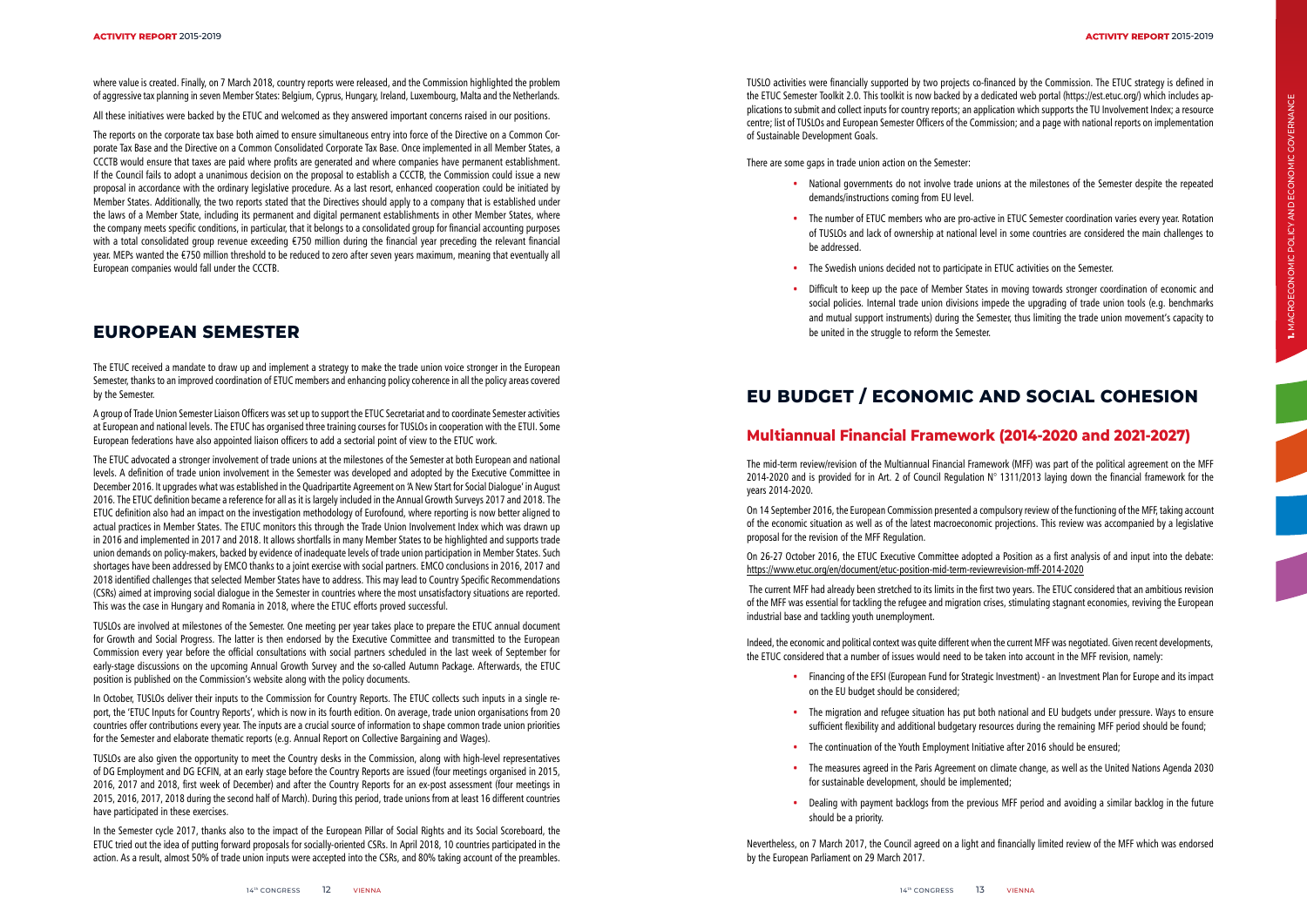Considering the need to focus on the MFF from 2020 onwards, on 25-26 October 2017 the ETUC Executive Committee adopted a Position designed to influence the debate on the post-2020 MFF, with an emphasis on the implementation of the European Pillar of Social Rights.

#### https://www.etuc.org/en/document/etuc-position-multiannual-financial-framework-post-2020

White Paper on the Future of Europe <u>https://ec.europa.eu/commission/sites/beta-political/files/white\_paper\_on\_the\_future\_of\_eu-</u> rope\_en.pdf

At the same time, the ETUC adopted an Assessment of the Reflection Paper on the Future of EU Finances published by the Commission on 28 June 2017. It was the last one of the five that the Commission announced when publishing its White Paper on the Future of Europe on 1 March 2017. The Reflection Paper presented five scenarios for the future of European finances.

The ETUC considered this was not sufficient to face current and new challenges and that – as demanded by the European Parliament - the EU budget should be increased to 1.3% of GNI. In addition to that, the proposal was not ambitious in terms of proposals for new sources of financing on the basis of own resources, which should become the primary revenue of the EU budget. Moreover, the ETUC opposed a potential double cut in the European Social Fund Plus (ESF+) spending in the EU budget 2021-2027, as a result of scrapping the existing 23.1% minimum share of Cohesion Policy Funding which has to be spent by the Member States on FSF+ projects.

https://www.etuc.org/en/document/etuc-assessment-reflection-paper-future-eu-finances

On 2 May 2018, the Commission issued a Communication on its proposals for the MFF 2021-2027, followed by the publication of the proposed Regulations on 29-31 May and 1 June 2018.

The ETUC Executive Committee adopted its Position on 25-26 June 2018.

https://www.etuc.org/en/document/etuc-position-european-commission-proposal-eu-budget-2021-2027

The ETUC called for an increase in the MFF, whereas the Commission proposal scarcely covered the €15 billion expected to be lost because of Brexit. The proposed global level of the next MFF set at €1.1 trillion, which represents 1.08% of the EU-27 GNI after deducting the European Development Fund, is inferior in real terms to the current MFF.

Investment in our future, fighting social dumping by relaunching wage convergence between east and west, better anticipating technological change and energy transition and supporting workers affected by these changes: in the view of the European trade union movement, these are the important challenges to be tackled by the EU in the future.

These are topics where we need more Europe, where Europe can prove its relevance to issues that matter for EU citizens. Only an increased budget, even after Brexit, can enable the EU to live up to its commitments to implement the UN Sustainable Development Goals and the newly proclaimed European Pillar of Social Rights. Only strong coordination between EU financial capacity and an economic, social and environmental European Semester can guarantee these critical political objectives are reached. Europe must equip itself to develop and consolidate a sustainable economic, social and environmental model.

The ETUC issued the following press releases:

https://www.etuc.org/en/pressrelease/eu-must-increase-its-effort-social-cohesion-not-cut-it

https://www.etuc.org/en/pressrelease/eu-budget-working-people

When this Activity Report was being finalised, negotiations were still going on and were unlikely to reach an agreement before the 2019 European Parliament elections.

# **EUROPEAN SOCIAL DIALOGUE**

#### **Introduction**

Social dialogue at all levels is part and parcel of the European social model. It is enshrined in the Treaty on the Functioning of the European Union (TFEU) and part of the *acquis*. But good industrial relations also have an economic added value. Countries with sound social dialogue are more competitive and it has been proved that they resisted the crisis better. The financial, economic and social crisis that struck the EU in 2008 has also undermined social dialogue, industrial relations and collective bargaining at all levels in recent years. Bi- and/or tripartite social dialogues have been decentralised, dismantled or undermined, directly or indirectly, in several countries.

While, in the past, the European Commission played a proactive role in social policies, its focus has shifted towards deregulation which has also had a negative impact on European social dialogue. Despite the so-called 'Relaunch of Social Dialogue' and the European Pillar of Social Rights, the Commission should do more to support social dialogue in the EU.

The ETUC is currently facing opposition from employers and certain governments to any binding instrument arising from an autonomous, inter-professional agreement, as a matter of principle. In the absence of pressure from the Commission, they are even less keen to negotiate unless it is in the context of a 'partnership for reforms'.

The ETUC and its affiliates do not question the importance and the symbolic role of European social dialogue. But, in the context described below, the ETUC also recognises that it faces many challenges and that its bipartite dimension is more important than ever.

# **Autonomous Work Programme 2015-2017**

In the period 2015-2018, most of the work of the European interprofessional social dialogue was carried out in the framework of the fifth Autonomous Work Programme 2015-2017. This work programme was extended for one year because of the out standing activities (linked to capacity building, active labour market policies and work-life balance).

Official negotiations took place between November 2014 and February 2015. They were much longer – four months instead of one month for the previous work programme – and much more difficult. The discussions with the employers were tough and conflictual. The difficulties especially focused on tools for implementation.

Thanks to the efforts of our delegations, we managed to obtain an agreement on active ageing (employers vetoed paternity and educational leaves) and to agree a focused and balanced work programme including topics such as digitalisation, worklife balance and capacity building.

#### **Achievements**

#### **Active ageing and an intergenerational approach**

Responding to the challenges caused by demographic change, the European social partners, BusinessEurope, UEAPME, CEEP and the ETUC (and the liaison committee EUROCADRES/ CEC), negotiated an autonomous framework agreement on active ageing and an intergenerational approach in the context of their 2015-2017 Work Programme.

This framework agreement forms the social partners' contribution to EU policies (including non-discrimination legislation) and actions which have already been developed to support active ageing and the intergenerational approach. The agreement therefore aims to build upon and enhance existing measures and approaches in place in different contexts across Europe.

# 2. SOCIAL DIALOGUE, COLLECTIVE BARGAINING AND WORKERS' PARTICIPATION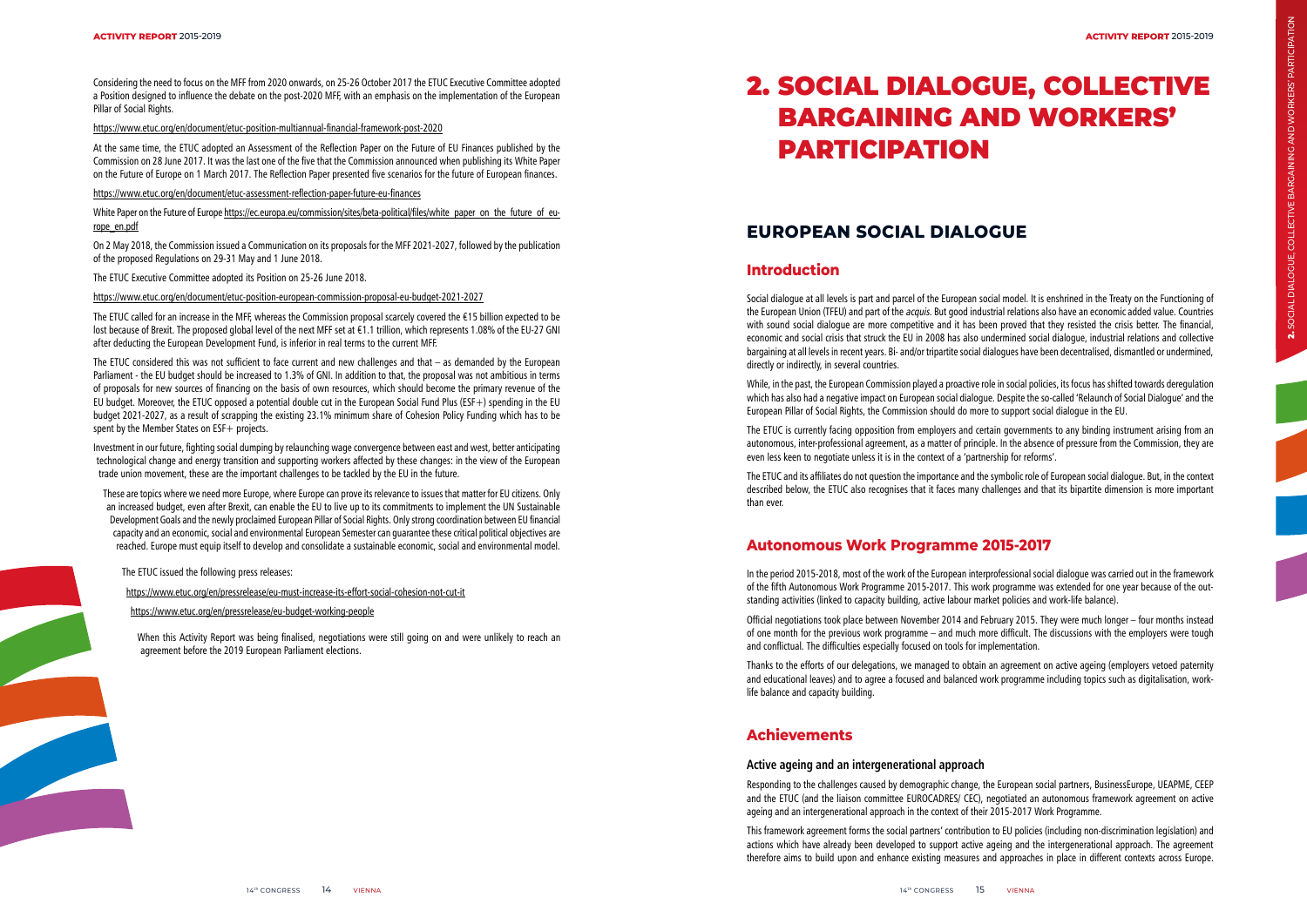It outlines tools/measures to be taken into account by social partners and/or HR managers in the context of national demographic and labour market realities, and in accordance with national practices and procedures specific to management and labour. The framework agreement is based on the principle that ensuring active ageing and the intergenerational approach requires a shared commitment on the part of employers, workers and their representatives.

The text of the agreement was successfully adopted on 8 March 2017 by the signatory parties. Negotiations lasted nine months and started on 9 February 2016 with the organisation of a joint fact-finding seminar. The agreement covered the following key aspects: it established a general action-oriented framework with concrete aims; it identified social partners' tools, measures and actions for strategic assessments of workforce demography, health and safety at the workplace, skills and competence management, work organisation and intergenerational approach.

For the first time, it was agreed that in the event of a lack of reporting after four years, the European social partners would encourage their members in the countries concerned to keep them informed about their follow-up activities until actions were undertaken at national level.

The ETUC presented the agreement at a number of EU and national events, at ETUI training sessions and in the context of a trade union project aimed at its promotion (decentralised seminars, guide to interpretation and grid of implementation).

#### **Mobility and migration**

Mobility and migration were partially addressed with mixed outcomes. In the case of mobility, the Commission consulted the social partners on the mobility package, but we could not agree on any specific bipartite action due to strong divergences on the matter, especially with respect to posting. However, we were able to submit a joint amendment in the framework of the discussion on the EURES Regulation 2016/589 which was ultimately taken on board and in which we asked that **"**Social partners and other relevant EURES stakeholders shall be consulted on the work programmes at the appropriate level". As for migration, a joint statement on the refugee crisis was presented at the March 2016 Tripartite Social Summit (TSS). Furthermore, the ETUC, CEEP and other national employers' organisations are carrying out the Labour INT project promoting inclusion of asylum-seekers and refugees in the labour market (http://www.labour-int.eu/).

#### **Industrial policy**

Industrial policy was another area were dialogue among cross-industry social partners brought some promising results. First, a joint statement on industrial policy was presented at the March 2016 Tripartite Social Summit. We also addressed a joint letter to Vice-President Timmermans urging him to include an ambitious industrial policy strategy in the Commission Work Programme for 2017. Discussions on the topic have continued since then and we believe that this is an area where further social dialogue results could be achieved in the future.

#### **Skills needs in digital economies**

Skills needs in digital economies was a new area where we decided to undertake joint action. A joint statement on digitalisa tion was presented at the March 2016 Tripartite Social Summit, followed by the organisation of a joint fact-finding seminar in Berlin on 14 February 2017. During the seminar, social partner representatives, academia and institutional experts presented research on digitalisation in the EU and the Member States and a panel discussion with representatives from the national and sectoral level also took place. The positive outcome of the seminar could pave the way for further joint action in this area.

In addition, an expert report was completed and presented at the joint social dialogue conference 'Promoting and reinforcing the EU social dialogue' (5-6 July 2016). The report looked at the implementation of autonomous agreements in 10 Member States: Bulgaria, Croatia, Cyprus, Malta, Estonia, Greece, Hungary, Lithuania, Romania, and Slovakia and put forward recommendations to national social partners for improvement. The report was completed by a joint overview of the state of implementation of autonomous agreements in the 28 Member States, carried out by the EU social partners' secretariats and presented to the Social Dialogue Committee (December 2016). It was agreed that the overview will be updated annually for the Committee. A new Integrated Joint Programme was also submitted in May 2016 and is currently being implemented. The programme contains a number of joint activities and opportunities to foster social partners' capacity building.

#### **Apprenticeships**

The issue of apprenticeships has been (and still is) high on the social partners' agenda. Various actions were undertaken which went beyond the commitment to organise a joint conference (which took place on 26-27 May 2016) mentioned in the work programme. At the end of the conference we agreed on a joint statement 'Towards a shared vision of apprenticeships' where we committed to<br>"explore the possibility of further joint activities, including with a view to achieving higher Europe" and "to help (…) the EU to develop a benchmark to improve apprenticeships across Europe". This joint statement paved the way for a tripartite opinion by the Advisory Committee on Vocational Training (ACVT): 'A Shared Vision for Quality and Effective Apprenticeships and Work-based Learning' where we urged the Commission to step up efforts to improve the quality and effectiveness of apprenticeships and work-based learning. Following this joint activity, the social partners took part in two hearings to express their views on a proposal for a Council Recommendation establishing a quality and effective framework for apprenticeships (3 March and 7 June 2017), and this Recommendation was adopted on 15 March 2018. It expressly recognised the work done by the social partners on the issue of apprenticeships.

#### **Youth employment**

With respect to youth employment (an issue that the work programme addresses alongside apprenticeships), the EU social partners adopted their third follow-up report and the final report of their Framework of Actions in September 2016 and Sep tember 2017 respectively. A joint stock-taking conference took place in Brussels on 20 June 2017.

#### **Capacity building**

Capacity building and maximising the impact of social dialogue instruments was another key priority of the work programme. A sub-group mandated to look into follow-up and implementation of autonomous European social dialogue instruments was set up. It met eight times in the context of the Social Dialogue Committee (SDC) until the end if its mandate (two years – February 2018). Discussions on several country cases where EU social partner agreements were not (or insufficiently) implemented took place within the subgroup with a view to unblocking dialogue/implementation at the national level. The evaluation among social partners of the work of the subgroup was very positive and it was decided that the subgroup should continue with an updated two-year mandate which continues to focus on the implementation of the EU social dialogue outcomes as well as the capacity-building challenges for social partners at national level.

These actions on capacity building have improved knowledge and visibility of EU social partners' agreements implementation, and in some countries have helped to relaunch discussions on implementation of one or more agreements (Bulgaria, Estonia, Poland, etc.). Nevertheless, investment is still needed in developing approaches to achieve better implementation in countries where progress is lacking.

#### **Childcare and gender pay gap**

After long discussions on possible joint activities on work/life balance in the context of the proposals linked to the European Pillar of Social Rights (the employers showed no political will to negotiate on the issue), the European social partners decided to focus on childcare and the gender pay gap and to organise a joint seminar. External organisations were also invited (NGOs and public authorities), which helped social partners to address joint messages. A joint follow-up can be envisaged in the next work programme, including a possible update of the Gender Toolkit.

#### **Active labour market policies**

The European social partners committed themselves to exchange views, inter alia in the context of the Social Dialogue Com mittee, on the effectiveness and quality of ALMPs to facilitate transitions from unemployment to employment and towards more and better jobs. This discussion took place at the bilateral meeting of the SDC on the basis of concrete national examples.

#### **European Semester**

Finally, the work programme pledged to "develop the social partners' role in the process of the European Semester". This commitment was addressed in two ways. At political level, improving social partners' input into the EU economic governance process was one of the priorities agreed in our joint declaration on a new start for a strong social dialogue. At technical level, we agreed to undertake two joint seminars on social partners' involvement in the European economic governance process and the Semester. The first seminar took place on 15 May 2017 and the second on 14 March 2018.

#### **Resolution on the future of Social Dialogue**

The ETUC organised a workshop with members from national and sectoral level in December 2016 in Bratislava during which the direction of European social dialogue was discussed at length. The implementation of outcomes, the future Work Programme and the added value at all levels coming from the European social dialogue was debated. Following this workshop, a resolution on the future of social dialogue was discussed and adopted by the Executive Committee in December 2016.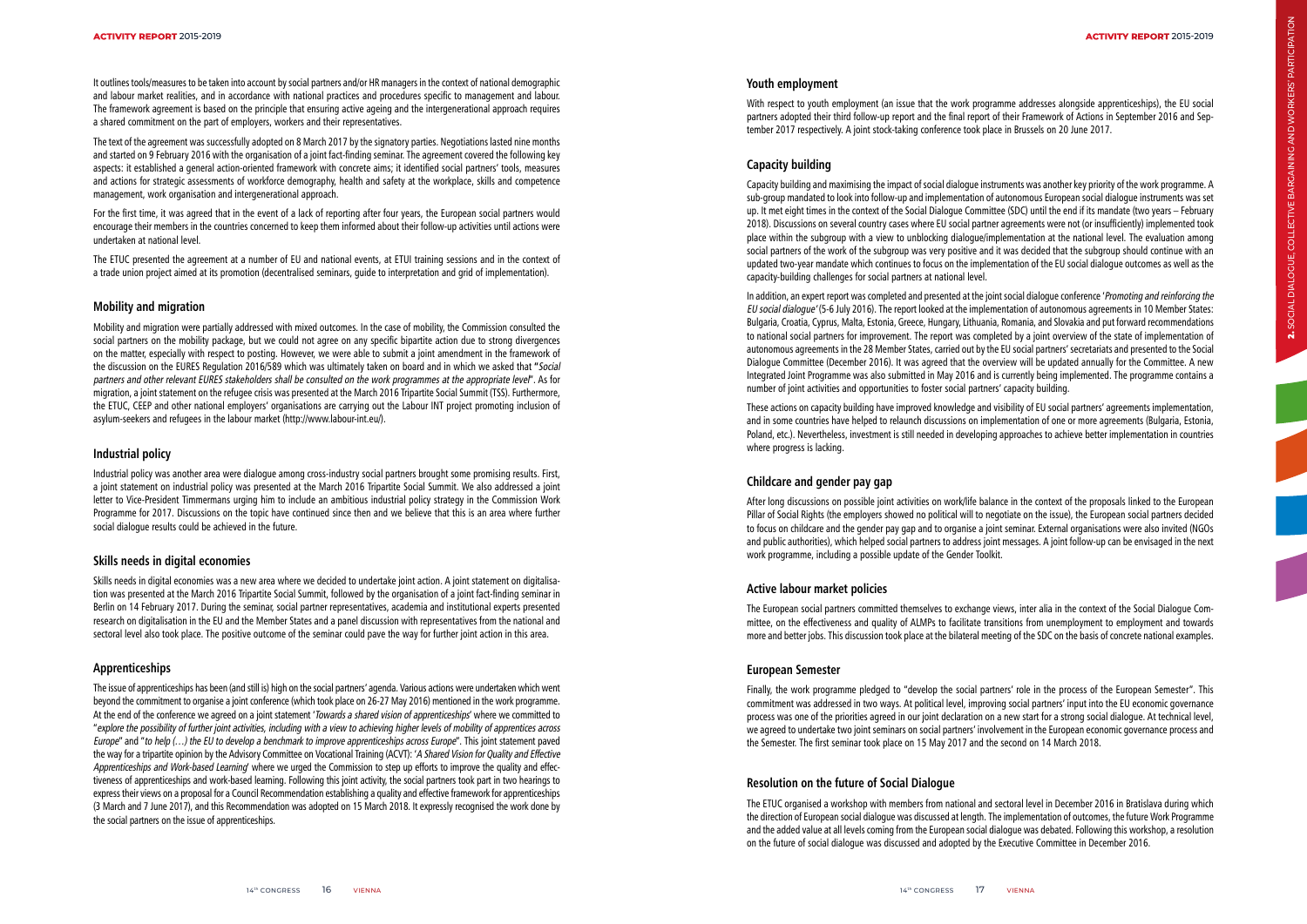#### **Autonomous Work Programme 2019-2021** (see annex 1 page 78)

The 6<sup>th</sup> autonomous Work Programme of the European Social Partners was officially signed on 6 February 2019. In advance of the negotiations of this Work Programme, the ETUC held a workshop with members from national and sectoral level in December 2016 in Bratislava on the future of European social dialogue, as well as a seminar in April 2017 in Brussels to generate a man date. Despite the best efforts of the ETUC, the employers were reluctant to engage in any discussion on a new Work Programme throughout 2017, so the decision was taken to freeze negotiations until a future date while focusing on the outstanding issues from the 2015-2017 Work Programme. Due to the persistence from the ETUC, the employers agreed to hold a joint conference in April 2018 to kick off the negotiations on the Work Programme 2019-2021, which was negotiated between May and October 2018.

The Work Programme 2019-2021 covers six priorities which will form the basis of much of the joint activity of the social part ners for the next 3 years. The priorities are digitalisation; improving the performance of labour markets and social systems; skills; addressing psycho-social aspects and risks at work; capacity building and circular economy. There is a varied set of tools foreseen to address these priorities, including a framework agreement on digitalisation and joint projects on skills and the circular economy. The negotiation process on the issue of digitalisation was kicked off during a fact-finding seminar which took place on 28 February 2019.

#### **Integrated projects**

Since 2004, the European social partners have undertaken a series of integrated projects (IP) which jointly address defined topics in line with their own work programmes or are the subject of joint activity at European level. The integrated projects include the organisation of seminars, conferences and workshops, as well as providing resources such as a translation fund to translate social dialogue texts into different languages and national seminars, on demand, which address issues identified by national social partners.

Since the Paris Congress, these activities have continued in both the 2014-2016 integrated projects, and the subsequent 2016- 2018 projects. The newest integrated projects 2019-2020 commenced in January 2019. Seminars focusing on supporting and promoting social dialogue have taken place in Helsinki, Lisbon, Dublin and Slovakia. Each of these seminars brought together about 40 social partners from four different countries to discuss the condition of bipartite and tripartite social dialogue at national level, as well as the link with European social dialogue.

The role of the social partners in the European Semester process was the subject of two joint seminars which took place in May 2017 and March 2018. Each one brought together national social partners to discuss their experiences and expectations regarding involvement at national level.

The implementation of European social dialogue agreements was the focus of a conference in July 2016 involving more than 120 participants from social partners as well as national governments. This high-level conference discussed, amongst other issues, how to ensure the quadripartite statement on a new start for social dialogue could lead to concrete actions.

How to promote and reinforce social dialogue in candidate countries was the topic of a seminar in October 2018 in Montenegro. Due to the interest and positive evaluation of participants from candidate countries it was decided that such activities will be intensified in future projects. The European Social Dialogue Academy (ESDA) has continued to welcome young trade unionists to Brussels each year, to develop their understanding of the processes and outcomes of European social dialogue. While social dialogue is the main focus, contributors from the European Parliament, the European Economic and Social Committee, the ETUI and Eurofound provide a comprehensive overview to help participants to grasp the issues being discussed at European level.

> They cover statutory minimum wages, wage fairness and upward convergence of wages at EU level, the fight against in-work poverty, and ending discrimination and unjustifiable pay gaps. The wage rule according to which national wages should increase on average in line with inflation plus productivity remains a pillar of the ETUC strategy.

The translation fund has overseen the translation of texts linked to European social dialogue, with most of the activity over the last four years focusing on the translation of the agreement on active ageing and an intergenerational approach into various languages. So far, the translation fund has covered translation into Bulgarian, Czech, Estonian, Dutch, French, German, Hungarian, Italian and Latvian.

Thematic project activities have taken place on apprenticeships (IP 2014-2016), the European Social Fund (ESF) and capacity building of social partners (IP 2016-2018) and employee training (IP 2016-2018). Each activity consisted of a series of semi nars followed by conference, and a report was published. These projects have generated concrete outcomes, such the Council Recommendation on Quality and Effective Apprenticeships, Joint Recommendations on Capacity Building of Social Partners and the European Social Fund, and Joint Recommendations on Promoting Social Partnership in Employee Training. Future Thematic project activities are planned to commence in 2020 addressing the Work Programme priorities of circular economy and skills, innovation, access to and provision of training.

## **Other activities**

European social partners were able to achieve further significant results through bipartite dialogue.

#### **Quadripartite statement**

The most important was the joint declaration on a new start for a strong social dialogue concluded in January 2016, providing social partners with ETUC recommendations to improve social dialogue in four areas: capacity building, EU policy-making, European economic governance/Semester and the better regulation agenda. Shortly afterwards, the European Council adopted Council Conclusions stemming from the declaration and a quadripartite statement was eventually co-signed by the European Commission, the European Council, CEEP, BusinessEurope, UEAPME and the ETUC in June 2016.

#### **Other joint statements**

On the occasion of the Extraordinary Tripartite Social Summit for the **60th Anniversary of the Rome Treaty**, the social partners presented a joint statement to Presidents Juncker and Tusk, to Commissioners Thyssen and Dombrovskis and to the Prime Minis ters of Italy, Malta, Estonia and Sweden "declaring their full commitment to the European Union and dedication to continuing to contribute to a successful project and united Europe that delivers for its workers and enterprises".

The European social partners also adopted a joint statement on the **European Pillar of Social Rights** (November 2017), identifying the key challenges facing Europe and making some recommendations.

For the March 2018 TSS, the European Social Partners also adopted a joint declaration on the post-2020 **Multiannual Financial Framework** where they strongly urged all relevant decision-makers to ensure the post-2020 Multiannual Financial Framework would be in place before the European elections.

Finally, for the first time, **social partners in the Euro-Mediterranean region agreed a Declaration on Social Dialogue** (September 2016), designed to make a positive contribution to setting up strong, independent and effective social dialogue in the 43 countries of the Union for the Mediterranean.

# **ETUC STRATEGY FOR COORDINATING COLLECTIVE BARGAINING AND WAGES AT EU LEVEL**

The ETUC coordinates collective bargaining policies of its members and monitors, collects and exchanges national and European practices. It also has competence for monitoring wage developments and coordinating its affiliates to achieve common goals, especially to avoid competition among workers, and promoting the golden wage rule (wage increases of at least 'inflation plus productivity'). The ETUC builds cross-border solidarity and adds value to national/sector trade union strategies.

During the last four-year mandate (2015-2019), the ETUC has reinforced its policy objectives for stronger collective bargaining in all Member States, adopting:

- A Resolution on a common strategy for low and minimum wages
- A Resolution on priorities for coordination of collective bargaining and wages
- A Resolution to fight gender pay gaps

The ETUC has put in place several actions to implement its policy priorities.

It conducted a Pay Rise Campaign from 2016 to 2018. The campaign adopted both a macroeconomic approach (advocating real wage growth because of its macroeconomic effect on internal demand) and a micro dimension (supporting free, auton omous and balanced collective bargaining and a more transparent and fair determination of statutory minimum wages). The campaign highlighted a convergence of views among the main European stakeholders which is due to be channelled into a new Alliance or Partnership to promote collective bargaining.

The ETUC demands were transmitted by means of the European Semester and the European Pillar of Social Rights.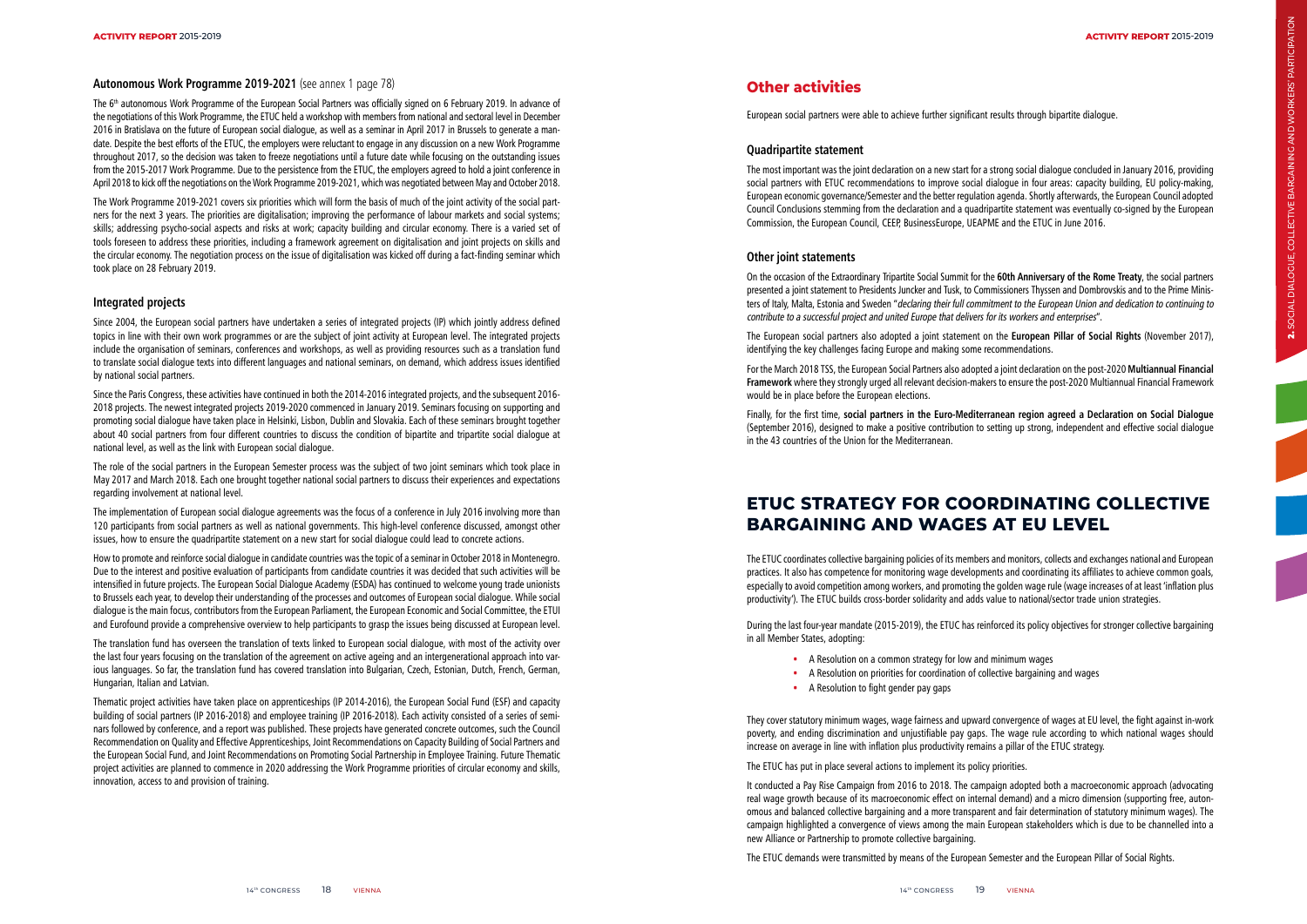Concerning the European Semester, the European Commission was forced to adopt a more balanced narrative on the macro economic role of wage dynamics, recognising that increasing real wages may be a driver for growth and competitiveness as much as other productive factors. This change of narrative was very important in bringing social dialogue and collective bargaining back to the top of the EU agenda. The ETUC wage demands were set out in the document that the ETUC publishes on an annual basis in preparation for the new Semester cycle. A chapter of the ETUC For Growth and Social Progress is dedicated to wage dynamics and collective bargaining.

The ETUC, when coordinating and gathering inputs for country reports at an early stage, asks its members for input on the state of play on wage developments. Thanks to this exercise, it is possible to have a comprehensive picture on how wage dynamics relate to labour market dynamics, investments, and fiscal policies. National inputs for country reports (delivered each year in November) are now a milestone in the strategy for coordination of wages and collective bargaining.

The ETUC produces a Report on Collective Bargaining and Wages on an annual basis. Using national inputs for country reports, but based also on the work of the ETUC Collective Bargaining and Wages Coordination Committee (CBWCC), the report records each country's progress towards the ETUC policy goals. It also reports on good practices and raises the alert on critical situations.

'Fair wages' is one of the principles of the European Pillar of Social Rights (adopted in November 2017). Collective bargaining and social dialogue are also supported by the EPSR and more in general are recognised as one of the most important vehicles to implement the Pillar. This has been an important achievement. The Pillar is a reason to be more ambitious and provides a policy framework for legislation, when necessary and desired, to reinforce collective bargaining and social dialogue in each country and in each industry.

In order to reinforce mutual cooperation among its affiliates, the ETUC developed a Collective Bargaining and Wages Score board. The Scoreboard uses indicators that are proxy for the policy goals we want to achieve in each country. Together with other tools, the Scoreboard will display, country-by-country, any critical situations that have to be addressed; will encourage trade unions in countries experiencing critical situations to issue an action plan; and in more persistent situations of weakness, will create conditions for reinforced cooperation among European trade unions under ETUC coordination and responsibility.

In this regard, Capacity Building for Collective Bargaining is extremely important. The concept of capacity building has been revived as a main outcome of the ongoing CB4CB project. Capacity building is a process whereby national unions undertake cooperation with the ETUC and other national organisations to produce real change in their home country. It is meant to be a voluntary and result-oriented exercise designed to produce a tangible improvement (measured as progress toward the ETUC objectives). It starts with specific tools that the ETUC has created to help its member organisations detect weaknesses in national systems, identify suitable solutions and transform them in actions plans that can be potentially financed under the European Social Fund.

The ESF should be adapted to become a strategic component of the new capacity building for collective bargaining in Europe. Specific resources should be earmarked for capacity building for collective bargaining, made accessible to trade unions and employers, for the exclusive use of social partners. This request is part of the ETUC demands for the new MFF.

> In May 2016 the ETUC published an assessment of the state of play of the EWC Directive (https://www.etuc.org/sites/default/ files/publication/files/europeanworks\_councils\_ces\_01.pdf). The report analyses achievements and setbacks, deficiencies and challenges for EWCs, and points to needs and demands with regard to the review of the EWC Directive.

> The ETUC adopted a position paper 'For a modern European Works Council (EWC) Directive in the Digital Era' on 15-16 March 2017 in Malta (<u>https://www.etuc.org/en/document/etuc-position-paperfor-modern-ewc-directive-digital-era</u>). Later some additional explanations were added to the position (http://www.effat.org/sites/default/files/events/14593/1d-\_etuc\_for\_a\_modern\_directive\_in\_digital\_era\_rationales\_and\_explanations\_ -\_final.pdf) which consists mainly of 10 demands.

Building on the ETUC proposal for an Optional Legal Framework (OLF) for cross-border negotiations with multinational com panies, the ETUC has continued to demand a level playing field for negotiating and implementing TCAs. The joint project with BusinessEurope has produced some advances especially in the mutual recognition of roles played by central management and ETUFs (to the extent that they make agreements more stable and enforceable). In the meantime, two ETUFs adopted procedures to negotiate TCAs. On the one hand, this helps to confirming the leading role of ETUFs in this domain, but on the other, they both diverge from the ETUC guidelines.

> The ETUC Resolution 'Strategy for more democracy at work' adopted at the Executive Committee on 7-8 March 2018 https:// www.etuc.org/en/document/etuc-resolution-strategy-more-democracy-work-0 marked the launch of a campaign in favour of

The goal of implementing the OLF was missed. A lack of awareness of the effects of TCAs persists especially in certain national organisations. While new and old TCAs look and act more and more like collective agreements, current practices are questioning the trade union prerogative (exclusive entitlement) as (exclusive) negotiating agents. The European trade union movement continues to suffer delays in the capacity to be equipped with legal frameworks that protect national systems from non-union actors signing texts that are applicable in a national legal environment and are potentially harming national collective agreements.

The ETUC strategy for coordination of collective bargaining and wages can be represented thus:

#### **VISUALISING THE ETUC STRATEGY FOR COORDINATING COLLECTIVE BARGAINING AND WAGES AT EU LEVEL**

| <b>ETUC policy</b><br>frameworks:              | ETUC Resolution on minimum and low wages<br>ETUC Resolution on coordination of collective bargaining and wages<br>ETUC Resolution on gender pay gaps<br>ETUC golden rule: wages increase in line with inflation and productivity |  |                                                                                                                   |  |                                     |                                                     |                                                      |                                    |                      |                                                     |  |             |
|------------------------------------------------|----------------------------------------------------------------------------------------------------------------------------------------------------------------------------------------------------------------------------------|--|-------------------------------------------------------------------------------------------------------------------|--|-------------------------------------|-----------------------------------------------------|------------------------------------------------------|------------------------------------|----------------------|-----------------------------------------------------|--|-------------|
| <b>Main EU</b><br>policy<br>frameworks:        | European Semester                                                                                                                                                                                                                |  |                                                                                                                   |  | European Pillar<br>of Social Rights |                                                     |                                                      | Cross-border negotiations with MNC |                      |                                                     |  |             |
| <b>ETUC</b><br><b>Strategic</b><br>Programmes: | Capacity Building for<br>Pay Rise Campaign<br>Collective Bargaining                                                                                                                                                              |  |                                                                                                                   |  | IR/CB Partnership(?)                |                                                     |                                                      |                                    | Coordination of TCAs |                                                     |  |             |
| <b>ETUC Tools:</b>                             | TU Inputs<br>for Country<br>Reports<br>in the<br>framework of<br>the European<br>Semester                                                                                                                                        |  | ETUC annual<br>ETUC for<br>Growth<br>Report on<br>and Social<br>collective<br>bargaining<br>Progress<br>and wages |  |                                     | Collective<br>Bargaining<br>and Wage<br>Scoreboard. | Training<br>with ETUI<br>on collective<br>bargaining |                                    |                      | European<br>Projects on<br>collective<br>bargaining |  | OLF for TCA |

# **WORKERS' PARTICIPATION AND DEMOCRACY AT WORK**

# **Positions and resolutions**

In February 2016 the report to the ETUC on 'Revisiting restructuring, anticipation of change and workers' participation in a digitalised world' was published (https://www.etuc.org/sites/default/files/publication/files/revisiting-restructuring-en\_new2.pdf) analysing trends and changes in restructuring after the outbreak of the financial crisis of 2008. It reports a lost decade with regard to workers' participation and social dialogue on restructuring. It proposes cornerstones for a fairer model of dealing with restructuring and anticipation of change.

The extraordinary ETUC Executive Committee on 13 April 2016 in The Hague and the ETUC Executive Committee on 9 June 2016 in Brussels adopted a landmark resolution demanding a new EU horizontal framework for information, consultation and board-level representation rights (https://www.etuc.org/en/document/etuc-position-paper-orientation-new-eu-framework-information-consultation-and-board-level#).

In July 2016 a special edition of the ETUC newsletter Workers' participation was published (https://www.etuc.org/en/pressrelease/ workers-voice-etuc-newsletter-special-edition-workers-participation; EN, FR, IT, DE). The newsletter focuses on restructuring and anticipation of change, deals with new developments among EWCs, criticises the insufficient European Quality Framework for restructuring and proposes a series of videos on the same topic.

The ETUC adopted a position paper 'ETUC demands in view of the upcoming company law package' on 13-14 December 2017 (https://www.etuc.org/en/document/etuc-position-paper-etuc-demands-view-upcoming-company-law-package)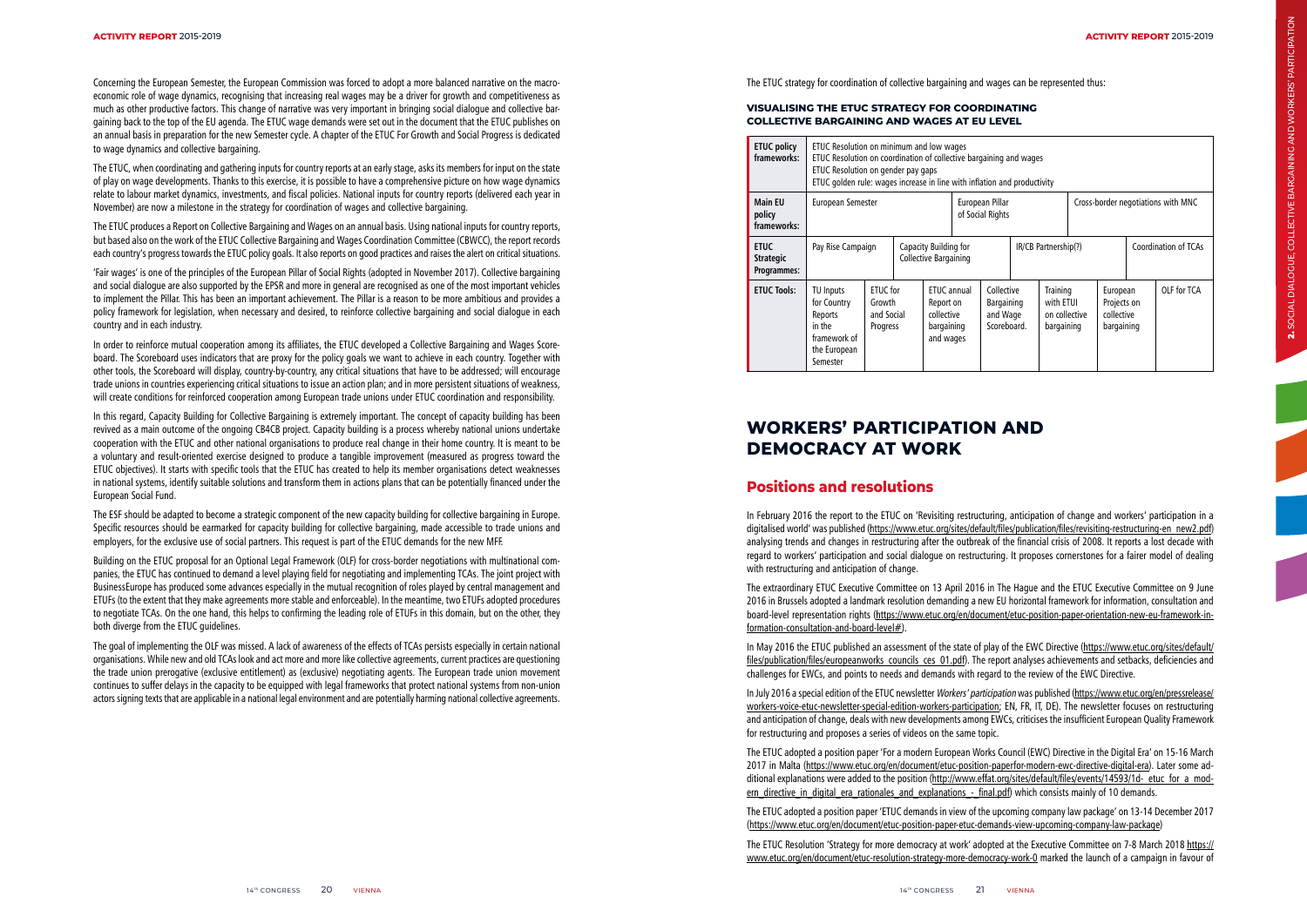better visibility for ETUC demands. It was supplemented by a European appeal which is open for signatures (<u>http://europe-</u> an-appeal.org/) and was covered in Le Monde and other newspapers. The ETUC published a press release: (https://www.etuc. org/en/pressrelease/european-appeal-companies-and-employees-blazing-new-european-trail).

In May 2018 the ETUC sent an open letter to Employment Commissioner Marianne Thyssen on the company law package<br>(https://www.etuc.org/en/document/etuc-letter-proposal-directive-company-law-package-commissioner-thyssen ; ht etuc.org/sites/default/files/document/files/15052018\_commissionerthyssen\_company\_law\_package\_final\_0.pdf).

The ETUC made representations to the European Commission in advance of the publication of the company law package (https:// www.etuc.org/en/pressrelease/eu-company-law-package-must-end-regime-shopping) and reacted immediately afterwards (https:// www.etuc.org/en/pressrelease/eu-commissions-company-law-proposals-provide-grounds-progress-clearly-need-improvement).

On 18-19 December 2018 the ETUC Executive Committee discussed a note on 'Action around Democracy at work' (https://www. etuc.org/system/files/event/file/2018-12/13%20-%20EN%20-%20Action%20for%20more%20democracy%20at%20work%20\_ %20updated%20version.pdf), describing the state of play on the company law package, on the Commission's assessment of the Quality Framework for restructuring and anticipation of change, which was awaited since 2016 but was finally published in November 2018, and on the invitation to participate in a working group on an EWC handbook.

On 25-26 June 2018 the ETUC adopted a position paper on 'The new company law package 2018: A missed opportunity for more democracy at work' (https://www.etuc.org/en/document/etuc-position-paperthe-new-company-law-package-2018-missed-op portunity-more-democracy-work)

#### **Projects and activities**

Building on the experiences and insights of a first series of digitalisation meetings in 2015/16, the ETUC submitted a project to gather more information on digitalisation, in particular at shop-floor level, and on the involvement of trade unions.

Kick-off event for the project – 'Workers' Participation: the key to fair digitalisation', 2 March 2017. Focus: Questionnaire to gather information and experiences of good practices, identify key gaps and challenges from a workers' perspective (Eckhard Voss, WMP Consult) - Crowdwork as a challenge for workers' participation (Jeremias Prassl), Planning and organisation of the project events in the form of clusters:

3<sup>rd</sup> cluster seminar Madrid – 15 February 2018. Welcome, presentation and status quo of the project (Mercedes González, CCOO, Gonzalo Pino, UGT), Strategies and initiatives on digitalisation in Spain (María Pilar Sánchez Nuñez, Advisor of the Office of State Secretary for Digital Information Society), Expectations and thoughts of the Spanish trade unions on the digitalisation strategy of the Spanish government (Jorge Aragón, Advisor to the Economic and Social Council of Spain on behalf of CCOO; Jos é Varela, Advisor on digital economy of UGT), Case studies / company example of workers' participation and digitalisation from Spain (Gonzalo Pino, Confederal secretary for trade union policy of UGT; Mercedes González, Confederal Secretary for trade union action of CCOO), Company example of workers' participation and digitalisation from other countries (Yannick

- Copenhagen, 22 June 2017: Denmark, Norway, France, Ireland, Latvia, Croatia
- Tallinn, 19 September 2017: Sweden, Luxembourg, Italy, Malta, Estonia, Romania, Lithuania, Poland
- Madrid, 15 February 2018: Finland, Belgium, Spain, Greece, Cyprus, Slovakia, Bulgaria
- Berlin, 4 June 2018: Germany, Netherlands, Austria, Portugal, United Kingdom, Hungary, Czech Republic, Slovenia

**1st Cluster Seminar Workers' Participation: The Key to Fair Digitalisation** – 22 June 2017. LO – Copenhagen. Focus: Danish Government initiative on digitalisation – 'The Disruption Council' (Pernille Harden, Head of Division, Ministry of Employment and Nanna Højlund, Vice-president, LO), Digitalisation in the municipal administration of Copenhagen – a case example (Cecile Christensen), Danish trade unions and the platform economy **(**Kirstine Baloti, trade union officer, HK Privat), Addressing the transnational impact of digital technology and workers' rights (Aline Hoffmann, ETUI), Challenges from the perspective of national ETUC and ETUF affiliates – First Findings of the Survey (Eckhard Voss, WMP Consult), Crowd working - decent on demand work, first policy ideas (Jeremias Prassl, Magdalen College, Oxford).

**2nd Cluster Seminar Tallinn** – 19 Septem ber 2017. The e-Estonian showroom: Overview of Estonian e-solutions, e-services and infrastructure (Indrek Õnnik, e-Estonia Showroom Project Manager), Company example of workers' participation and digitalisation from Estonia (Sander Aasna, OMNIVA), Negotiating change: the experience of company agreements in Italy (Chiara Mancini, CGIL**),** Challenges from the perspective of national ETUC and ETUF affiliates – first findings from the telephone interviews and analysis from the online survey (Eckhard Voss).

Daubleu, EWC of AXA and member of CGSLB, Carmelo Liberto, FGTB), Platform certification, platform operation and collective bargaining – three options for the social partners in the gig economy (Jeremias Prassl, Magdalen College, Oxford), What trade unions and employee representatives at company level in Europe think. Results from the ETUC survey (Eckhard Voss WMP Consult Wilke Maack GmbH).

**4th Cluster Seminar Berlin** – 4 June 2018. Focus: German trade unions on digitalisation and workers' participation (Thomas Fischer, DGB Michael Fischer, Ver.di), Company example from Germany: The implantation of an online HR application tool at Robert Bosch GmbH (Michael Altenhoevel, works council, Robert-Bosch), Company example from Austria: Digital transformation and automation within the ÖBB Group (Austrian Federal Railways) (Olivia Janisch, ÖGB, Group works councils ÖBB), Digital isation approach: Birgit Schweer, German Confederation of Skilled Crafts and Small Businesses ZDH & Kai Lindemann, DGB, Company example from the Netherlands: digitalisation in financial services in the Netherlands and at Achmea in particular (Eric Nijst, former secretary of the works council of the insurance company Achmea), Digitalisation and Workers' Participation in Europe - Selected results of the ETUC survey (Eckhard Voss, WMP Consult).

**Final conference Brussels** – 18 September 2018. Video of the Madrid workshop, opening and welcome by Peter Scherrer and first panel on 'Anticipation of change, predicting new business models and future of work' with Wolfgang Schiller, HR Manager and Dragomir Slavoev, EWC Chair: The case of Ideal Standard – Marc Ambiaux, Chairman, European AIRBUS SE-Works Council: The case of Airbus and finally the case of the dockers, Steve Biggs, chair of the Dubai Ports World EWC. The main part of the conference was dedicated to the presentation of the findings of the ETUC survey on digitalisation by Eckhard Voss with comments by Aline Conchon, industriAll and Aileen Koerfer, UNI-E. Panel on transborder regional cooperation on digitalisation: the cases of Danube and the Baltic Sea with explanations by Marie Hejnys, ÖGB (Austria) and José Pérez Johans son, Policy Officer at the Council of Nordic Trade Unions. Followed by two examples from the panel on online platforms and trade unions: the case of Delivery Hero and the Danish Platform Hilfr: by Stefania Radici FILCAMS (Italy) (video) and Thorkild Holmboe-Hay, Policy and Communications advisor at 3F (Denmark), Collective agreement between a digital platform, Hilfr and 3F. The second report was on online platforms: Presentation of the findings on crowdwork by Professor Jeremias Prassl, University of Oxford with comments by Nick Costello, Deputy Head of Unit E1 – Job Creation / European Commission. Final conclusions by Peter Scherrer.

#### **Project on workers' board-level representation with a special focus on company law and participation in boards.**

**Company mobility and workers on boards 1st Workshop** – Frankfurt, 11 April 2018 with a focus on: What is implied in the company law package? Plans, ideas and activities from the European Commission (Sigurt Vitols, ETUI and WZB); State of play – Fact and figures on company mobility (Marcus Meyer, Maastricht University); What could change with the new company law package? What might that imply for me and my work? Related to letterbox companies, board-level representation, taxes, information and consultation; conclusion and way forward. Due to the late publication of the company law package the workshop, instead of analysing it, put together all the available information and discussed how to continue to influence and react to it.

**Second workshop –** Rome, 16 October 2018: Welcome by Italian ETUC affiliates and Wolfgang Kowalsky, followed by MEP Sergio Cofferati - the company law package: conversion, merger, division of companies and digitalisation – state of play in the European Parliament (EP). Comments by Magnus Lundberg (TCO) and additional information from Philine Scholze (Greens), Karola Boger (GUE). After the lunch break Dr.in Eva Fehringer (Deputy Head International and European Social Policy and Labour Law, Austria) gave an overview of the state of play of the company law package in the council working group / Austrian Pres idency. Final speaker on workers' participation in Italy – state of discussion, Goffredo Michele di Palma www.mitbestimmung. it. Conclusions by Wolfgang Kowalsky. The second workshop fell in the middle of ongoing discussions in the Parliament on the company law package, with all amendments tabled for the different committees of the EP dealing with it. There was an exchange of views with members of different political groups on possible options and in-depth information supplied by the Pres idency on proceedings inside the Council. As the meeting took place in Italy, an overview of current discussions was presented.

**Final conference** – Brussels, 19 March 2019: After a welcome speech by Katja Lehto-Komulainen, ETUC Deputy General Secretary, the first panel discussion was on the company law package, in light of the developments in the legislative process and of the discussions during the workshops organised in the framework of the project. The participants were Peter Scherrer, ETUC Deputy General Secretary; Tiina Astola, Director General DG Justice and Consumers; Dr Gabriela Fierbinteanu, Company Law Attachée, Chair of the Working Party on Company Law, Romanian Presidency; Evelyn Regner, Member of the European Parliament. The next panel gave an update on studies under preparation in the framework of the project and held an open discussion with participants. In the afternoon, after a first panel on key concepts for the future of corporate governance and company law, a discussion took place with MEPs: Claude Rolin – EPP, Jytte Guteland – S&D, Antonio Marinho e Pinto – ALDE, Pascal Durand – Greens on 'More democracy at work beyond the company law package – the future of workers' information, consultation and participation'. Peter Scherrer drew conclusions. The final conference took place just after the trilogue had finalised the discussions on the package. Different views were presented, the ETUC being quite critical, whereas the represent atives of all three institutions present thought it a very good outcome. Some information was given on the tendered studies to deepen knowledge of company law related to circumvention of workers' rights and the setting-up of letterbox companies. The final panel with MEPs reached a unanimous position in favour of the need to strengthen information, consultation and board-level representation rights in the near future.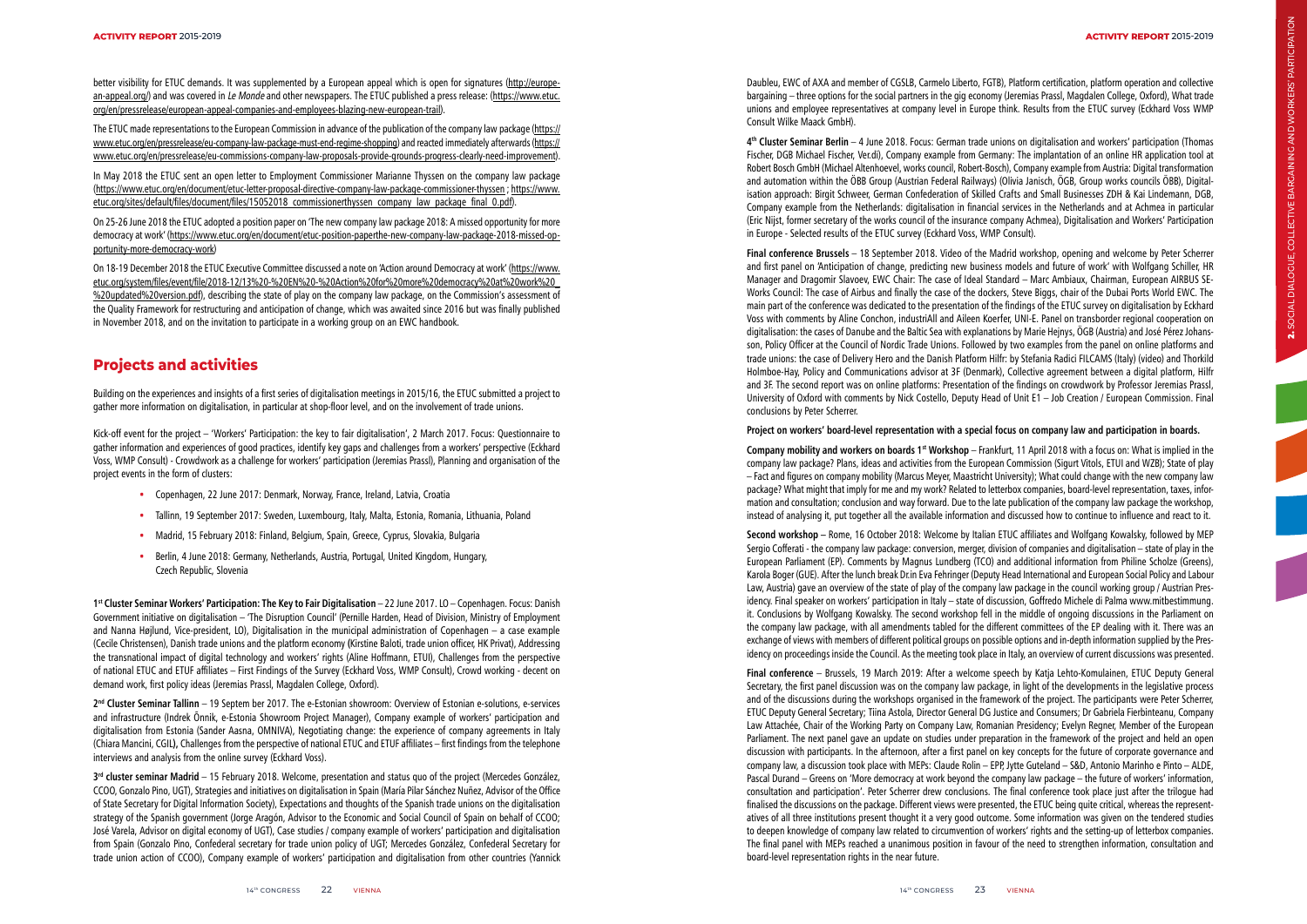

**EWC Conference –** 12-13 October 2016 with a focus on EWCs in the Digital Age (Jutta Steinruck MEP); Panel: EWCs – what's your assessment and what are your priorities for the future; Keynote Speech: EWCs – review and looking forward (Michel Servoz, Director General DG Employment, European Commission); EWCs in the digital age: from recast to new digital challenges? (Reiner Hoffmann, President DGB); Round table session: How to shape a successful EWC practice in the digital age; EWCs in the digital age: work organisation, introduction of new technologies, data protection, right to be disconnected, platform crowdwork...

**EWC Conference –** 15-16 September 2015, Keynote speech: EWCs – Looking back at 20 years of practice and into the future (Mr Jordi Curell, Director of Employment and Social Legislation, Social Dialogue, European Commission); Panel: Looking back – what can we learn from the past? Round table session: Into the future – how to shape a successful EWC practice.

**EWC Conference –** 17-18 October 2017, Welcome address by the conference chair followed by keynote speech (Peter Scherrer, Deputy General Secretary ETUC); Panel with MEPs (Judith Kirton-Darling, Claude Rolin, Thomas Händel); EWC experience – good and less good, comments by European Commission, legal issues.

The European Pillar of Social Rights was solemnly proclaimed in November 2017. However, ETUC action in support of the Pillar had already started when the political initiative took its first steps early in 2016. A temporary group of experts was established to support the ETUC Secretariat in defining the scope and main objectives (as well as boundaries and limits) of the EU initiative for a Pillar of Social Rights.

**EWC Conference –** 10-11 October 2018, on EWCs as a pillar for more democracy at work. Welcome address by the conference chair, Peter Scherrer, Deputy General Secretary ETUC; followed by keynote speech by Stefan Olsson, Director-General of the European Commission. After a Q&A session, the 900 signatures on the European Appeal for more Democracy were handed over to the Director-General. Following a panel on 'Workers' voice in corporate governance: impacts on more democracy at work', the participants joined a rally for more democracy at work at the Esplanade of the European Parliament, with speeches from MEPs from different political parties. On the second day, a panel took place on 'EWC experience – in view of digitalisation challenges' with Robert Textoris, EWC Engie, France; Sabine Kuhlmann, EWC and Member of Supervisory Board, Oerlikon, Germany, Daniel Folgado Risueno, EWC Axa insurance, Spain, Daniel Valtakari EWC coordinator for Nokia, Ideal Standard, Perkin Elmer and Gabriele Guglielmi, CGIL FILCAMS International policies coordinator. There was a second panel on EWCs and Brexit with Gerry McCormack, Deputy General Secretary, SIPTU (Ireland), Stephen Schindler, EFBWW, Barry Firth, EWC Coca Cola UK and Janet Williamson, TUC (UK). At the end, Peter Scherrer highlighted the upcoming European elections: 'Towards the European elections: ETUC priorities for the new European Commission and Parliament 2019-24', before concluding the conference.

The group was consulted in timely manner, through meetings and email, during the intensive exchange between the ETUC and the European Commission on the definition of the 20 principles that would compose the Pillar. Several positions and resolutions were submitted to the Executive Committee to ensure ownership of the process at national level.

The discussion on the European Pillar of Social Rights was followed by the Labour Legislation and Internal Market Committee and considered from different angles over several years at the Netlex conferences.

The ETUC was directly involved in the organisation of the ceremony of the solemn proclamation of the European Pillar of Social Rights in Gothenburg in November 2017 alongside the extraordinary social summit convened by the Estonian EU Presidency.

ETUC action turned swiftly towards the implementation of the Pillar, through a building block strategy adopted by the Executive Committee in 2018. The ETUC Secretariat and member organisations worked along two main strategic lines: legislative measures at EU level and mainstreaming the Pillar in the European Semester.

The Pillar functions as a legal base (on top of those provided by the EU Treaties) to launch legislative proposals such as a brand new Directive on Work-Life Balance, a Directive on Transparent and Predictable Working Conditions, a Regulation setting up a European Labour Authority, and a Recommendation on Access to Social Protection. The ETUC Secretariat pursued a coordinated approach to follow the legislative progress of these directives in order to preserve the Pillar's role in defining standards in favour of European workers. Legislative initiatives under the Pillar have been adopted in 2019 and represent its most tangible results (see other chapters in this Activity Report).

Concerning the impact of the Social Pillar on the European Semester, the ETUC has adapted its Semester Toolkit to align trade union demands to the priorities it sets out. In particular, it has introduced the Pillar into the training package for TUS-LOs, and launched a new exercise aimed at transforming the Pillar into socially-oriented Country Specific Recommendations (see chapter on the European Semester).

In line with its building block strategy, the ETUC set up alliances to promote the European Pillar of Social Rights. The most tangible result is the Alliance 'Stand Up for the Social Pillar' which includes Social Economy Europe, CECOP, European Movement International and the Social Platform. The Alliance held two events in the European Parliament in November 2017 to support he proclamation of the Pillar and in October 2018 to encourage a concrete plan to implement it.

## **Campaign website**

When the Commission opened a public consultation on the EPSR, the ETUC, together with the ÖGB and the Austrian Federal Chamber of Labour (AK) created a website https://socialrightsfirst.eu/ to put pressure on the Commission to come forward with a meaningful proposal. The website allowed users to forward the ETUC's response to the consultation directly to the Commission.

This action was a huge success. The Commission received 16,500 replies to the public consultation, of which 15,500 came via this website. This, together with the strong report of the European Parliament, which was adopted thanks to joint lobbying efforts by the trade union movement, produced the necessary political pressure for a formal proclamation.

# 3. EUROPEAN PILLAR OF SOCIAL RIGHTS (EPSR)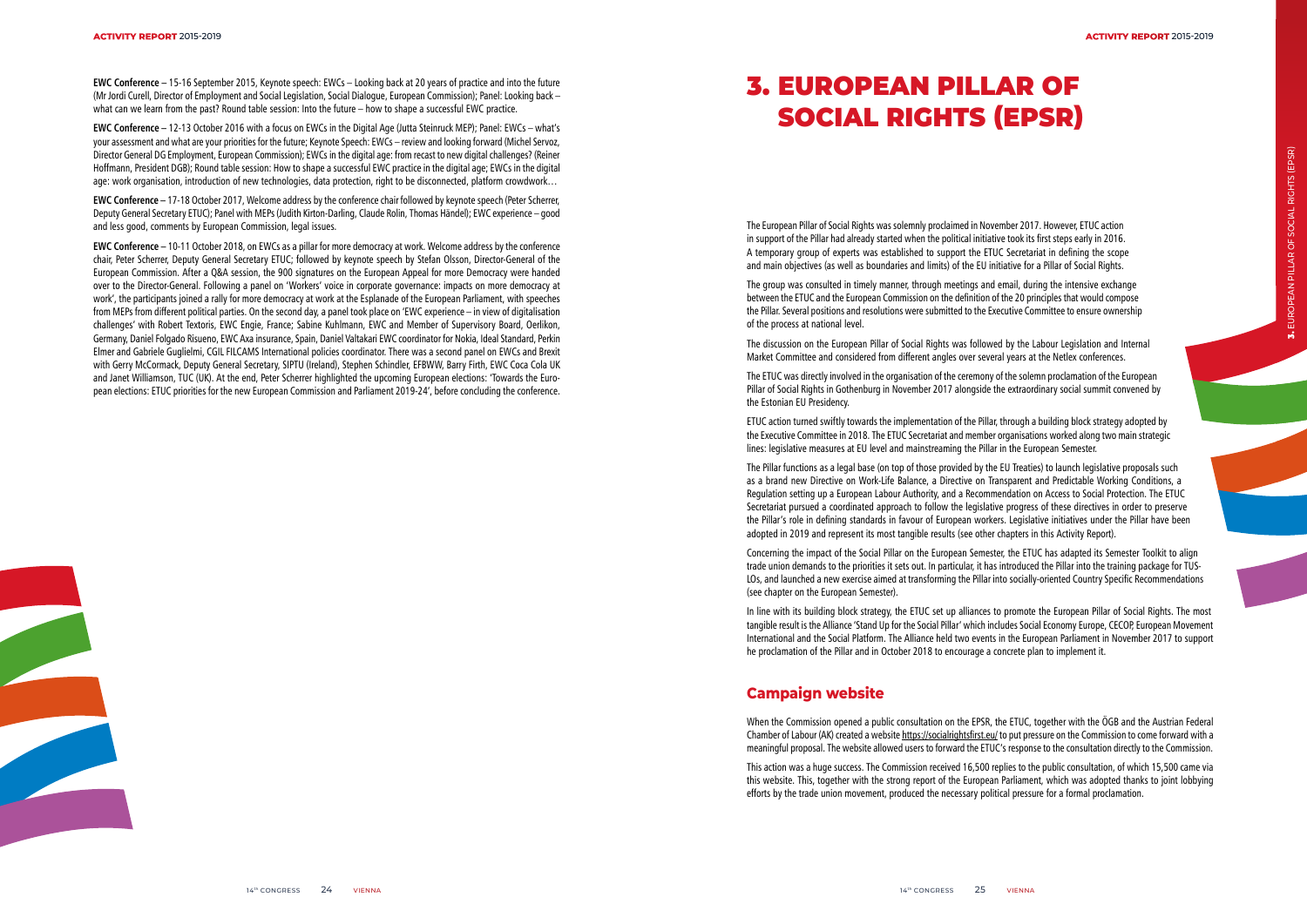The first half of the mandate was dominated by delivering on the Paris Action Programme commitment to develop an ETUC definition of quality work. The six point definition was adopted by the ETUC Executive Committee in 2017<sup>2</sup> and covered:

The ETUC's capacity to pursue policy aimed at alleviating the profound employment and social challenges facing Europe's workers increased significantly after the Paris Congress. A new permanent committee was formed dedicated to employment and labour market policy, with a specific remit to track developments in the European Employment Strategy. This has been achieved by having a standing item on the agenda on the employment aspects of the European Semester and contributing text to ETUC positions in this area. The committee also played a very proactive role in developing the ETUC negotiating strategy during the consultation on the European Pillar of Social Rights. Seven meetings took place throughout the period 2015-19.

# **Quality work and a labour market vision**

- a. Good wages
- b. Work security via standard employment and access to social protection
- c. Lifelong learning opportunities
- d. Good working conditions in safe and healthy workplaces
- e. Reasonable working time with good work-life balance
- f. Trade union representation and bargaining rights

Following the adoption of the quality work definition, the committee started to articulate a vision of what labour market policies and strategies would be needed to create the conditions in which growth of our defined quality jobs could flourish. The ETUC Labour Market Vision resolution was adopted in 2019 and examines how we can achieve more of these jobs in the coming years by outlining four key challenges in European labour markets with a series of clear actions to tackle them:

- 1. Less work; more workers
- 2. Technological innovation
- 3. Labour market segmentation
- 4. The use of active labour market policies

The 15 priority actions that the resolution identifies will be enacted in the coming mandate (2019-23).

#### **Beyond flexicurity**

In 2019, the ETUC published the report New trade union strategies for new forms of employment which explored options for new legal conceptual frameworks implied by the rise of 'new forms of employment', and in particular the growth of forms of work that fall outside traditional labour and social security protections.

A major employment policy confronting the new ETUC Employment and Labour Market Committee was the issue of 'flexicurity', which had proved toxic amongst most national affiliates whose members had been subjected only to the labour market 'flexi bility' side of the concept with little in the way of 'security'. However, the ETUC also recognises that in some specific contexts, the approach works and is supported by our affiliates – most notably in Denmark and Sweden. It was therefore clear that a simple 'for or against' policy would be insufficient to address a complex range of policy options.

To advance this debate, the ETUC held a two-day seminar in 2017 at the request of the committee on 'Flexicurity Challenges', where a series of experts led sessions on the inherent problems with the approach in order to map a way forward. The con clusions of the event fed into the quality work resolution before also forming the basis of the ETUC position on the proposed Employment Guidelines revision in 2018. 3

- The background document (updated)
- The PowerPoint presentation 'The European digital agenda transition to work 4.0.'
- The overview of national flagship initiatives on smart factories, industry 4.0, etc.

## **Atypical employment and self-employed workers**

Some self-employed workers and those with atypical contracts encounter specific difficulties in securing rights, decent wages and social protection. The ETUC Congress in Paris agreed that organising and protecting these categories of workers should be a priority.

Exchanges of best practices have taken place throughout the current mandate: Different trade union strategies to organise atypical and self-employed workers have been identified by ETUC affiliates and an ongoing discussion has taken place. A report collecting these strategies has been produced, to enable the trade union movement to be better equipped to organise self-employed workers.

# **Protecting self-employed workers**

The European Pillar of Social Rights: The ETUC replied to both Commission consultation phases on the proposal for a Council Recommendation on access to social protection for workers and the self-employed. The new legislative framework will give these workers access to additional rights that they were not entitled to before, although the ETUC regretted that it is less ambitious than expected. Self-employed workers in particular will have access to sickness, health care and invalidity benefits; maternity and equivalent paternity benefits; invalidity benefits; pensions; and benefits in respect of accidents at work and occupational diseases.

# **The right of self-employed workers to bargain collectively**

An ongoing aim of ETUC action is to defend the right of self-employed workers in Europe to collective bargaining. Unions have found it much more difficult to undertake collective bargaining for their self-employed members than to recruit and organise them. EU competition law prevents collective bargaining from benefitting atypical workers and the self-employed. The ETUC is building a political campaign aimed at national and European competition authorities which could provide our national affiliates in all EU Member States with the opportunity to circumvent the existing barriers to this fundamental labour right.

Also, the ETUC has identified a broad definition of 'worker' which is designed to overcome the existing restrictions on self-em ployed workers exerting their fundamental labour rights: the personal work relationship. This defines a worker as "any person who is engaged by another to provide labour and is not genuinely operating a business on his or her own account". This concept needs further discussion in the relevant ETUC bodies.

# **DIGITALISATION AND THE PLATFORM ECONOMY**

At the request of the Paris Congress, the ETUC organised a **first series of workshops** on the social dimension of digitalisation:

**1st ETUC Workshop on the social dimension of digitalisation** - 2 December 2015**,** based on the following documents:

**2nd ETUC workshop on digitalisation** - 23 February 2016: Focus of this workshop: employee data protection, labour law issues related to digitalisation, digital skills, digital standardisation (45 participants)

**3rd ETUC workshop on digitalisation** - 20 April 2016**:** digitalisation and its impact on work (Professor Mark Graham), digital isation and the environment, research on crowdwork and information on activities of Eurofound.

**4th ETUC workshop on digitalisation** – 14 June 2016. Focus: Activities of the Slovak Presidency, (Xenia Mal á), 'Towards a digital single market' (Michael Hager, Head of Cabinet of Commissioner Oettinger), company policy related to digitalisation (industriAll, EPSU, ETUC), 'Humans as a Service' - How should we regulate crowdwork? (Professor Jeremias Prassl, University of Oxford) and comments by Esther Lynch (Confederal Secretary, ETUC).

# 4. EMPLOYMENT AND LABOUR MARKET

<sup>2</sup> https://www.etuc.org/en/document/etuc-resolution-defining-quality-work-etuc-action-plan-more-and-better-jobs

<sup>3</sup> https://www.etuc.org/en/document/etuc-position-proposed-employment-guidelines-revision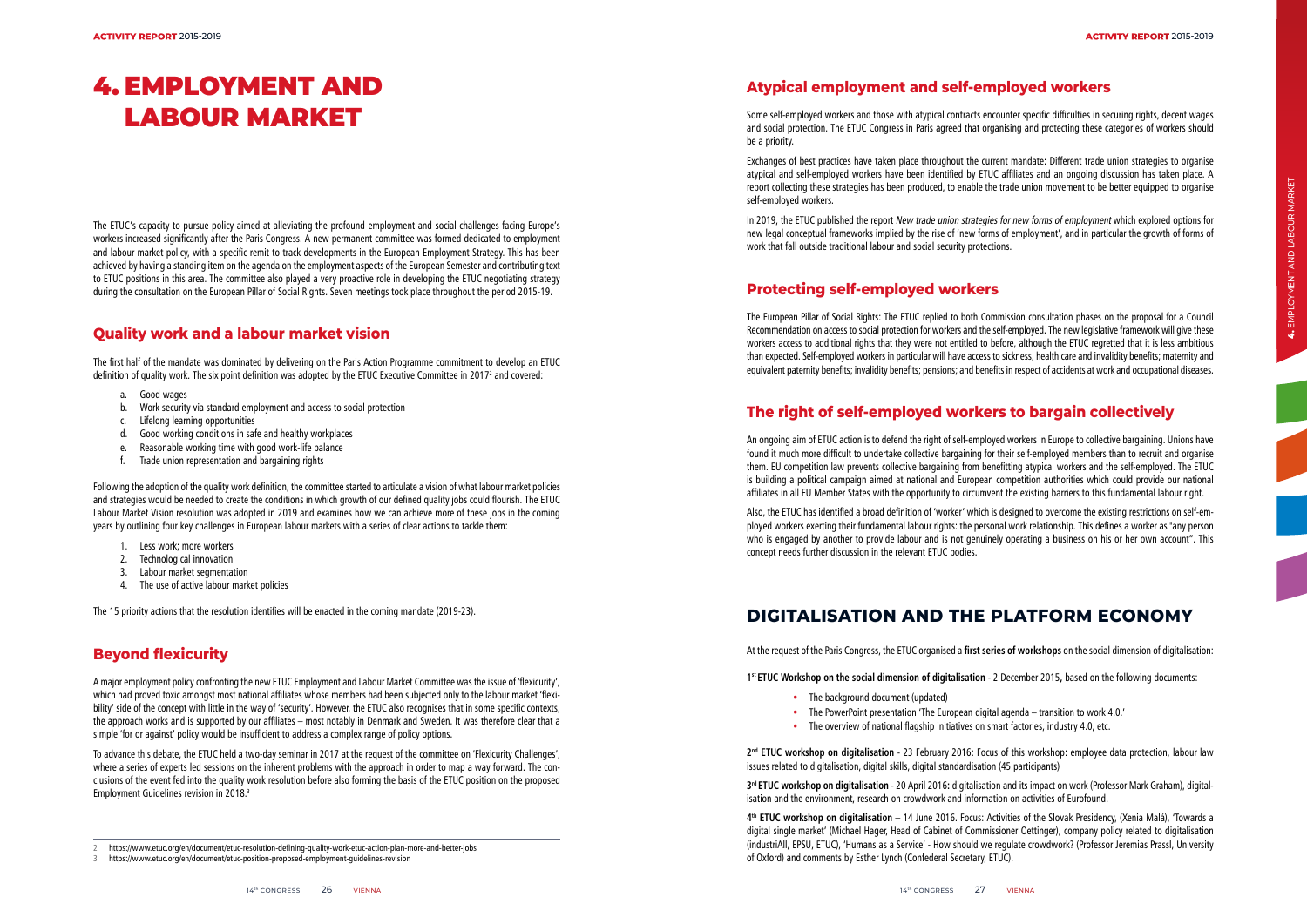In view of the growing importance of the platform economy, the ETUC decided to organise a discussion between platforms and platform workers and trade unions:

'The digital agenda of the European Commission: Preliminary ETUC assessment' was endorsed by the Executive Committee at its meeting on 17-18 June 2015 (<u>https://www.etuc.org/en/document/digital-agenda-european-commission-preliminary-etuc-assessment</u>)

- Starting a dialogue with the operators of the platform economy. With the aim of building bridges between workers, trade unions and platform employers at European level, in January 2018 a meeting was organised in Brussels by the ETUC and the ETUI in collaboration with the French organisations IRES and ASTREES. Some 100 platform company representatives, workers, trade unionists, academics and experts attended this kick-off initiative. This led to a better-established project which is currently ongoing and seeks to replace the often tense industrial relationship by a frank exchange of views, to provide an opportunity for workers and trade unions to get answers to their serious concerns about workers' rights in this growing sector. The project also aims at providing individual support to our members in their attempts to organise and extend fundamental rights to workers in the platform economy.
- The ETUC also contributed in its parliamentary pathway and in the Council negotiations to guaranteeing that the EU Regulation on promoting fairness and transparency for business users of online intermediation services would not damage the application of labour guarantees to workers in the platform economy.

# **ETUC resolutions and positions**

Following the first series of digitalisation workshops, the ETUC Executive Committee on 8-9 June 2016 adopted a resolution on digitalisation: 'Towards fair digital work' (<u>https://www.etuc.org/en/document/etuc-resolution-digitalisation-towards-fair-dig-</u> ital-work). The ETUC demanded in particular:

- an inclusive transition towards good and fair digital work based on good working conditions, a safe and secure work environment and a fair employment relationship;
- avoid digitalisation further splitting society into a few winners and many losers and contributing to an even more unequal distribution of wealth;
- upskill the workforce (including self-employed workers) by upgrading initial and continuous occupational training programmes for the digital era ensuring access to higher education and lifelong learning, digital skills being an important leitmotiv for good and fair digital work;
- a Directive on privacy at work at European level, based on respect for human dignity, privacy and the pro tection of personal data;
- incorporate the gender perspective into all digital initiatives so that the digital agenda becomes a driving force towards gender equality, to address the severe gender gap within the ICT sector, to foster full integration of women of all ages in science, technology, engineering and mathematics subjects and to strengthen women's participation in decision-making processes in digital companies;
- accompany the deployment of digital technologies with a set of standards which will contribute to the social, economic and environmental – sustainability of ICT value chains; to ensure that EU action on digitalisation fits with the targets of its climate, energy and environment policies; to address the negative impact of many digital technologies on the environment in terms of waste production and export to poor countries, excessive water and energy consumption, raw material extraction;
- propose an EU framework on crowdworking to prevent the undermining or circumventing of minimum pay rates, working time regulation, social security, pension schemes, taxation, etc., to ensure that national and European regulations and legislation effectively apply to digital crowdworkers in online environments and to ensure the rights of digital workers in online environments; establishing fair rules, ensuring minimum remu neration is paid, giving access to social security; to protect intellectual property rights;
- conduct an assessment of the social impacts of ICT standards on workers, to promote the development of open standards in all identified priority domains, open and accessible to all players in industry through fair, reasonable and non-discriminatory legal and economic conditions and to secure funding for an effective participation of trade unions in relevant global standard-setting organisations;
- to build inclusive and accessible digital public services and to ensure that public administrations support both citizens and workers with digital training and skills;
- digitalisation should not negatively impact on tax revenues and not facilitate a further erosion of the corporate tax base by allowing companies to pay tax in one jurisdiction, even when value is created in another; multinationals must pay tax on profits where the corresponding economy activity takes place;
- strengthen information, consultation and board-level representation to better anticipate and manage change, in particular an inclusive transition towards good and fair digital work:
- trade unions to use all representative bodies to shape fair and inclusive digitisation of companies and services and to organise self-employed workers;
- trade unions to ensure that workers' representatives in general, and in company boardrooms in particular, regularly scrutinise the introduction of new technologies, internal and external outsourcing; and to use collective bargaining to implement new rights related to digitalisation (such as the right to disconnect);
- trade unions to monitor digitalisation strategies more closely; to encourage European Trade Union Federations (ETUFs) to actively explore ways to negotiate Transnational Company Agreements (TCAs) on the different fields of digitalisation.

'ETUC Resolution on tackling new digital challenges to the world of labour, in particular crowdwork' was adopted by the Executive Committee on 25-26 October 2017 (https://www.etuc.org/en/document/etuc-resolution-tackling-new-digital-challenges-world-labour-particular-crowdwork). Its focus: the need for knowledge about online platforms and their impact, beyond anecdotical evidence; the need to regulate online platforms at European level; the need for funding to support workers and cushion negative effects of digitalisation; the need for trade union action.

# **UNDECLARED WORK**

The European Platform tackling undeclared work enhances cooperation between EU countries. It brings together relevant authorities and social partners involved in fighting undeclared work (UDW), to tackle this issue more effectively and effi ciently, while fully respecting national competences and procedures.

The ETUC has been very active in the work of the platform, starting as part of the working group establishing the work programme for the activities of the platform over the two-year period 2017-2018. The following topics have been included: bogus self-employment; letterbox companies; a seminar for the construction sector and one specific to the road transport sector; memorandum of understanding for labour inspections; cross-border aspects. The trade union work in the platform was coordinated through meetings with the ETUFs. The ETUC was also involved in preparation of the next work programme 2018-2020 and this time the following issues have been included: specific seminars for the agriculture, aviation and horeca sectors; a seminar as well as a study on the gig economy; a study on migration and exploitation, and another on the tourism sector. The theme of bogus self-employment will again be dealt with.

The European trade union movement is very vocal in the meetings of the platform, helping to ensure that the role trade unions play in the fight against undeclared work is not forgotten and to ensure the usefulness of this platform for workers in Europe.

The Commission's website: http://ec.europa.eu/social/main.jsp?catId=1299&langId=en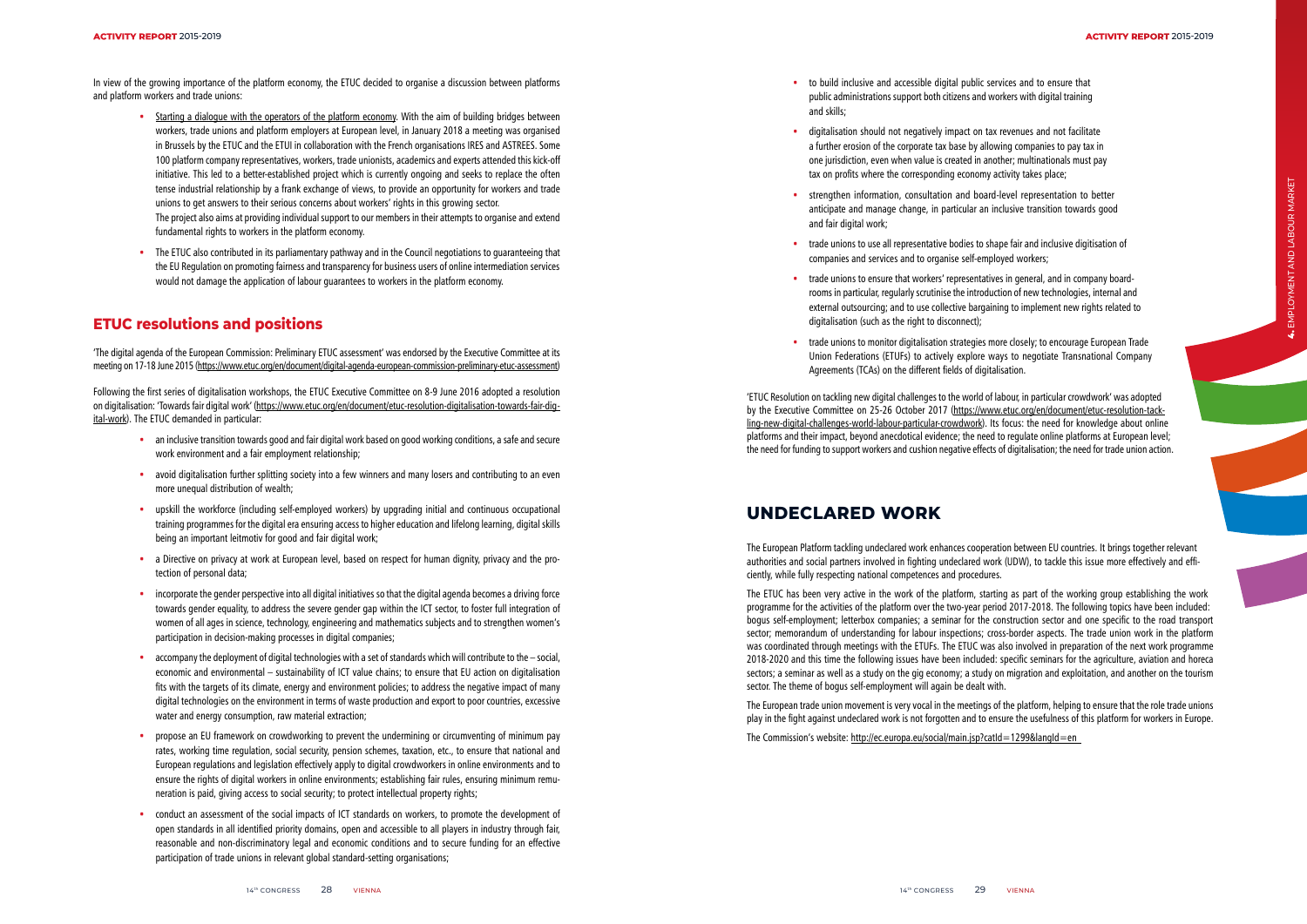#### **Introduction**

The last four years have seen significant progress in the field of occupational health and safety (OSH) in comparison to the preceding period, with a number of legislative developments and an increase in ETUC resources dedicated to achieving results. More than half a dozen European Directives relating to OSH were revised, while the capacity of the ETUC was enhanced with the establishment of dedicated permanent Committee on Health and Safety at the beginning of the mandate. This committee developed capacity and expertise throughout the mandate before being complemented by a dedicated ETUC advisor on a part-time basis from 2018 onwards.

#### **EU OSH strategic framework**

The ETUI published a report<sup>s</sup> in 2016 that identified 70 specific substances that should be brought into the Carcinogens and Mutagens Directive (CMD), and the ETUC has worked to pursue additional substances in a series of revisions to the Directive throughout the last four years. As a result 24 new substances were added to the CMD.

In early 2017, the European Commission released a Communication on the modernisation of the EU OSH legislation and policy, largely based on reports written by external consultants. The documents represented a better basis for relaunching OSH policy in the EU after a long period of paralysis and deregulation narratives. The focus on both the evaluation of the 1989 Frame work Directive – the cornerstone of EU OSH legislation – and 23 other OSH directives was welcomed by the ETUC 4 , including amendments to the OSH strategy that had been adopted for the period 2013-2020. However, there remained many elements in the Commission approach that fell short of what was required by either being excluded entirely or inadequately addressed. These included the challenges of asbestos, nanoparticles, endocrine disruptors, musculoskeletal disorders, psychosocial risks and the role of labour inspectorates in the enforcement of safety risk management.

## **CMD revisions, including reprotoxins**

A very important ETUC demand concerning these ongoing revisions of the CMD aimed at bringing substances toxic for repro duction within the scope of the directive. It is estimated that around 2 million workers are exposed to reprotoxic substances in Europe in many work-related activities, whether they are male or female. We find them in sectors such as chemicals, the metallurgical industry, the building industry, farming (especially because of the use of pesticides) as well as in the services sector (cleaning, health, hairdressing and beauty care, in particular). The consequences of using such substances are reduced fertility, miscarriages and congenital malformations. Such substances may also be the source of serious health problems among children (infantile cancers, development disorders, mental retardation, etc.).

The rules are insufficient as far as workplace protection is concerned. Whereas carcinogenic and mutagenic substances are the subject of more stringent prevention requirements by employers under the CMD, reprotoxic substances have a more lenient framework under the Chemical Agents Directive (CAD). A lot is at stake: the inclusion of reprotoxic substances in the application of preventive rules concerning carcinogens would oblige companies to implement preventive measures of the same standard for all substances of high concern. This reform has already been implemented in France, Germany, Czech Republic, Austria, Finland, Sweden, the United Kingdom and, recently, in Belgium.

4 https://www.etuc.org/en/document/etuc-position-results-ex-post-evaluation-osh-acquis

As a result of ETUC/ETUI work with the European Parliament and the Council, Article 18a of Directive 2017/2398 (so-called CMD batch 1) placed an obligation on the Commission to assess, by end of March 2019, a number of options for amending the CMD, including the possibility of extending its scope to cover all reprotoxic 1A/1B substances. In a joint declaration signed on 16 October 2018, the ETUC, IndustriAll Europe, the European Chemical Employers Group (ECEG) and the European Chemical Industry Council (Cefic) proposed their own best option for the extension of CMD scope to reprotoxic substances. This option was integrated in the Commission's study assessing the various possibilities of extending CMD scope and was found to be "the most effective option in terms of reducing reproductive ill health since it is likely to accelerate the introduction of binding limit values for reprotoxic substances". However, these results have not been made public yet and the ETUC work to strengthen the current system of protection of workers' reproductive health will therefore need to be continued with the new European Parliament and the new Commission.

## **Work with outside agencies**

#### **EU-OSHA: European Agency for Safety and Health at Work**

The ETUC and ETUI continued to coordinate the workers' interest group of the Governing Board of the EU OSHA as well as participation of workers' representatives in the Agency Advisory Groups. This included different activities, projects, working groups and programmes. Initiatives have included a study on handling fumigated containers in ports and a new broad survey on workers' exposure to carcinogens which were strongly advocated by the ETUC despite obstacles and employer resistance.

The ETUC has been an official campaign partner of three EU-OSHA Healthy Workplace Campaigns in four years. These campaigns focused on managing stress at the workplace, healthy ageing in the workplace and dangerous substances. The topics for cam paigns are discussed on a tripartite basis and, ideally, agreed by consensus. However, on occasions (including the case of the campaign on managing stress at work), the workers' interest group led voting among the groups resulting in the topic being adopted for the campaign. The workers' interest group was involved in all the main projects of the EU-OSHA in the previous period including ESENER II (European Survey of Enterprises on New and Emerging Risks) and its secondary studies, Foresight projects, OiRA (online interactive risk assessment) tool development, and the widely regarded OSH-Wiki.

After nine years of negotiations, a new founding regulation (EU) 2019/126 of EU-OSHA was adopted in early 2019. During the negotiation process the ETUC fought to defend the tripartite governance of the agency.

#### **Advisory Committee on Safety and Health at Work**

The progress in the field of OSH over the last four years is also visible in the activities and results of the Advisory Committee on Safety and Health at Work (ACSH). The Committee adopted many opinions on the revision of the CMD, as well as an opinion on the modernisation of six OSH Directives to ensure healthier and safer work for all (December 2017), followed by the adoption of three opinions on updates to the annexes of three of these Directives (the Directive on Personal Protective Equipment, 89/656/ EEC, the Biological Agents Directive, 2000/54/EC, and the Directive on Medical Treatment on Board Vessels, 92/29/EEC), and the setting up of a working party for the modernisation of a fourth Directive ('Guidelines to the OSH Signs Directive, 92/58/ EEC). The fifth and sixth Directive revisions (Display Screen Directive and Workplace Directive) need more detailed work and the preparation of opinions on these will be taken up in 2019 by the ACSH. Other opinions that have been adopted concern, among other issues, the amending of the CAD, and the EU-OSHA Programming Document 2018-2020.

In 2018, the three interest groups of the ACSH also adopted a common statement on the transfer of the important work of SCOEL to RAC, stressing the importance of the continuation of the work, also in the transfer period, and of keeping on board the specific OSH knowledge and expertise as well as the involvement of the stakeholders through ACSH and the ongoing key role of DG EMPL, considering the input of its stakeholders, in priority-setting when advising on OSH. An important new Work ing Party has been established to address enforcement of OSH legislation. The remit of this WP is to draft an opinion on the impact, effectiveness and efficiency of enforcement activities in the Member States, including appropriate recommendations, based on information gathered on activities and models of enforcement. The WP started its meetings in 2018 and continues its work throughout 2019.

#### **Developing an ETUC OSH agenda for 2019-23 – PSR, MSD and high work temperatures**

The ETUC's investment in OSH throughout the period 2015-19 has meant that several work streams have been delivered that were not previously possible in the absence of a functioning permanent committee and advisor capacity.

One example of this is a strategy to tackle psychosocial risks and stress in the workplace. The ETUC has had a long-standing position that stress is a growing and dangerous workplace hazard but had lacked the capacity to pursue policy any further. In 2017, the ETUC Health and Safety Committee established a dedicated task force to develop such a strategy which resulted in the 2018 resolution on actions for combatting stress and eliminating psychosocial risks in the workplace. This included a two-

# 5. HEALTH AND SAFETY

<sup>5</sup> https://www.etui.org/Publications2/Reports/Carcinogens-that-should-be-subject-to-binding-limits-on-workers-exposure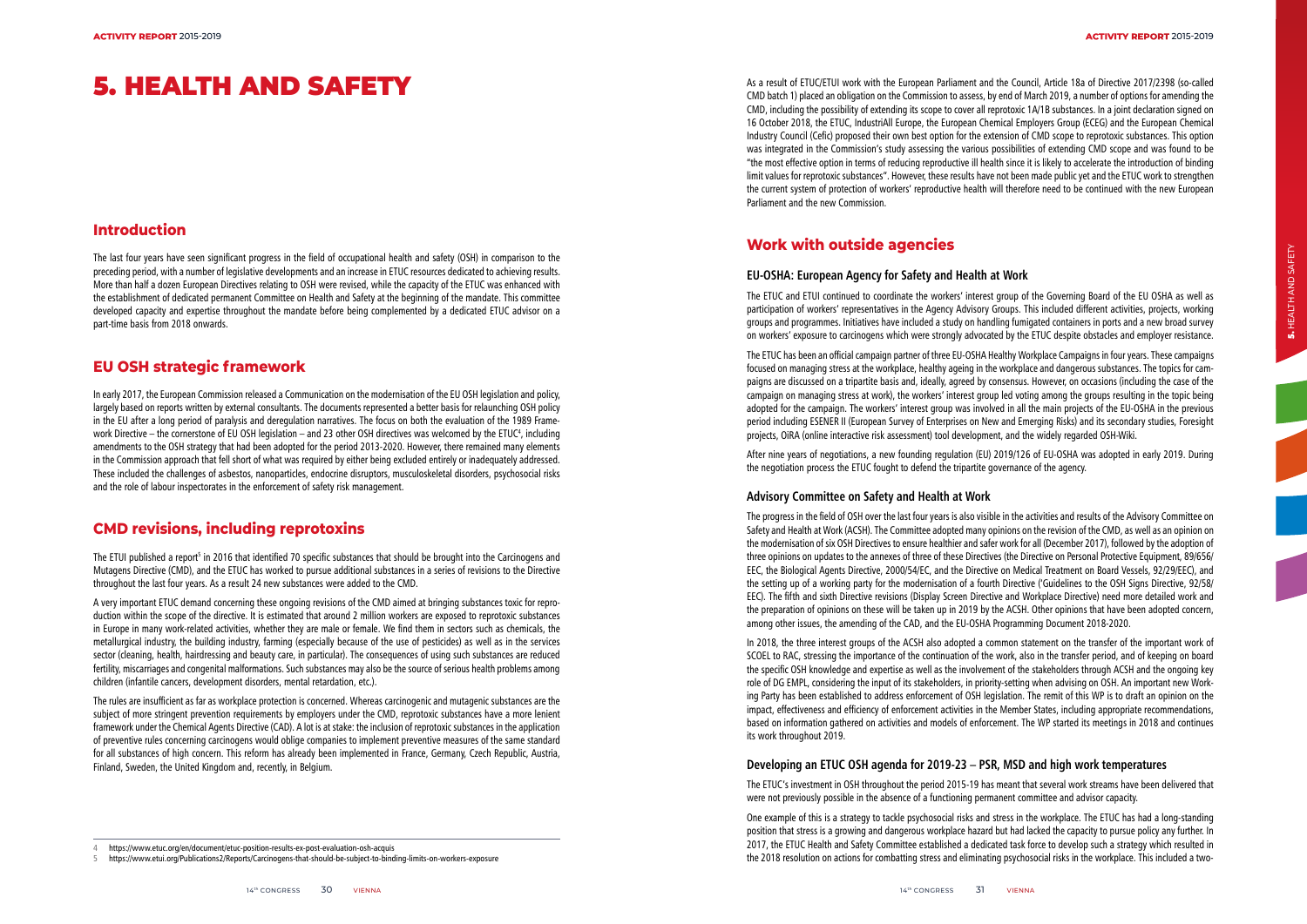part strategy to both put an EU Directive on the agenda and to raise awareness and develop negotiating guidance for trade unions on how to combat work-related stress. These are long-term objectives that will be pursued throughout the forthcoming ETUC mandate (2019-23). The process of using dedicated task forces will be replicated to address musculoskeletal disorders.

Additional capacity was also mobilised to develop policy in the area of high working temperatures and the need for EU action to protect workers. Here too, the ETUC Health and Safety Committee was used to develop and analyse a survey before agreeing a resolution in the Executive Committee in 2018 which called for EU action to protect workers from high temperatures that do respect national borders, in an era of climate change and more extreme weather conditions.

#### **Documents approved by ExCo/secretariat:**

- https://www.etuc.org/en/document/etuc-position-results-ex-post-evaluation-osh-acquis
- https://www.etuc.org/sites/default/files/page/file/2018-08/ETUC\_Trade\_Union\_Guide%20\_ISO\_45001\_-\_Using the new health and safety standard in the workplace final version 1.0 0.pdf
- https://www.etuc.org/sites/default/files/document/files/covenant\_def.pdf
- https://www.etuc.org/en/document/etuc-resolution-actions-combatting-stress-and-eliminating-psychosocial-risks-workplace

# **Transparent and Predictable Working Conditions Directive**

One of the legislative initiatives under the European Pillar of Social Rights was the revision of the Written Statement Directive. The ETUC had been very actively lobbying the European Commission ever since it became apparent that such a revision was being planned. The ETUC was part of the working group involved in preparing the Commission's impact assessment. Our key message throughout the process was that this Directive was very important in informing workers of their rights, and that there was room for improvement. In December 2017 the Commission presented a draft proposal for a Transparent and Predictable Working Conditions Directive. The ETUC took part in multiple discussions at all levels beforehand. The key points for improvement were:

• securing the broadest possible scope for this Directive to make it future-proof and ensure that e.g. platform

- 
- 
- workers fall under its protection;
- limiting employers' demands for flexibility through prohibiting zero-hour contracts;
- making this form of precarious work more expensive;
- guaranteeing the right to switch to more secure employment.

The Council adopted its general approach on the Directive at the end of June 2017. The EP Employment Committee voted in mid-October, paving the way for the trilogue.

Following intensive and difficult trilogue negotiations, during which ETUC repeatedly intervened in and with the support of our affiliates to ensure a pro-workers (rights) based Directive, a final agreement was reached on 6 February. Although there are a number of meaningful advances and rights in this Directive that will make a real difference to working people trapped in insecure work (e.g. reasonable notice periods for informing about the work shift, the right to be paid if work assignments are cancelled at short notice, restricting highly exploitative practices such as charging workers for the training they need to do the job and limiting probation periods to six months), the ETUC also suffered some big disappointments such as the failure to prohibit zero-hours contracts, the failure to give workers the right to transfer to a more secure form of employment, the exclusion of some workers from protection such as those who work for less than 12 hours or the possibility for Member States to exclude civil servants, public emergency services, the armed forces, police authorities, judges, prosecutors, investigators and other law enforcement services. The ETUC is now working on different actions to support its affiliates and to ensure they are properly involved in and prepared for the transposition process at national level.

# **European Labour Authority**

The ETUC has long been warning about poor enforcement of labour law and since March 2007 has called for a stronger role of the EU in promoting more and better coordination between national labour and social inspectorates, by establishing a kind of a European 'Socio-Pol'. In March 2018, the Commission proposed a regulation for the establishment of a European Labour Authority ('the ELA'). According to President Juncker, the purpose of the ELA is to enforce fair rules on labour mobility. The ETUC welcomed this initiative, whilst recognising the need to equip the authority with sufficient tools and powers to permit efficient investigations of violations of workers' rights. The ETUC closely followed the discussions and put pressure on the European institutions to establish an effective Authority and to reach agreement before the end of the term. A taskforce of trade union experts was set up to support the legal work of the ETUC Secretariat in the course of the legislative process. The ETUC proposed several changes to the Regulation in different areas, in particular with regard to social partners' autonomy and the governance of the Authority.

The Employment and Social Affairs Committee of the European Parliament approved its report on 20 November. The mandate to start negotiations was confirmed by the plenary on 11 December. The ETUC put pressure on Member States to ensure that the Council reached a common position. The pressure was effective and the EPSCO Council approved, on 6 December, a general

# 6. LABOUR LAW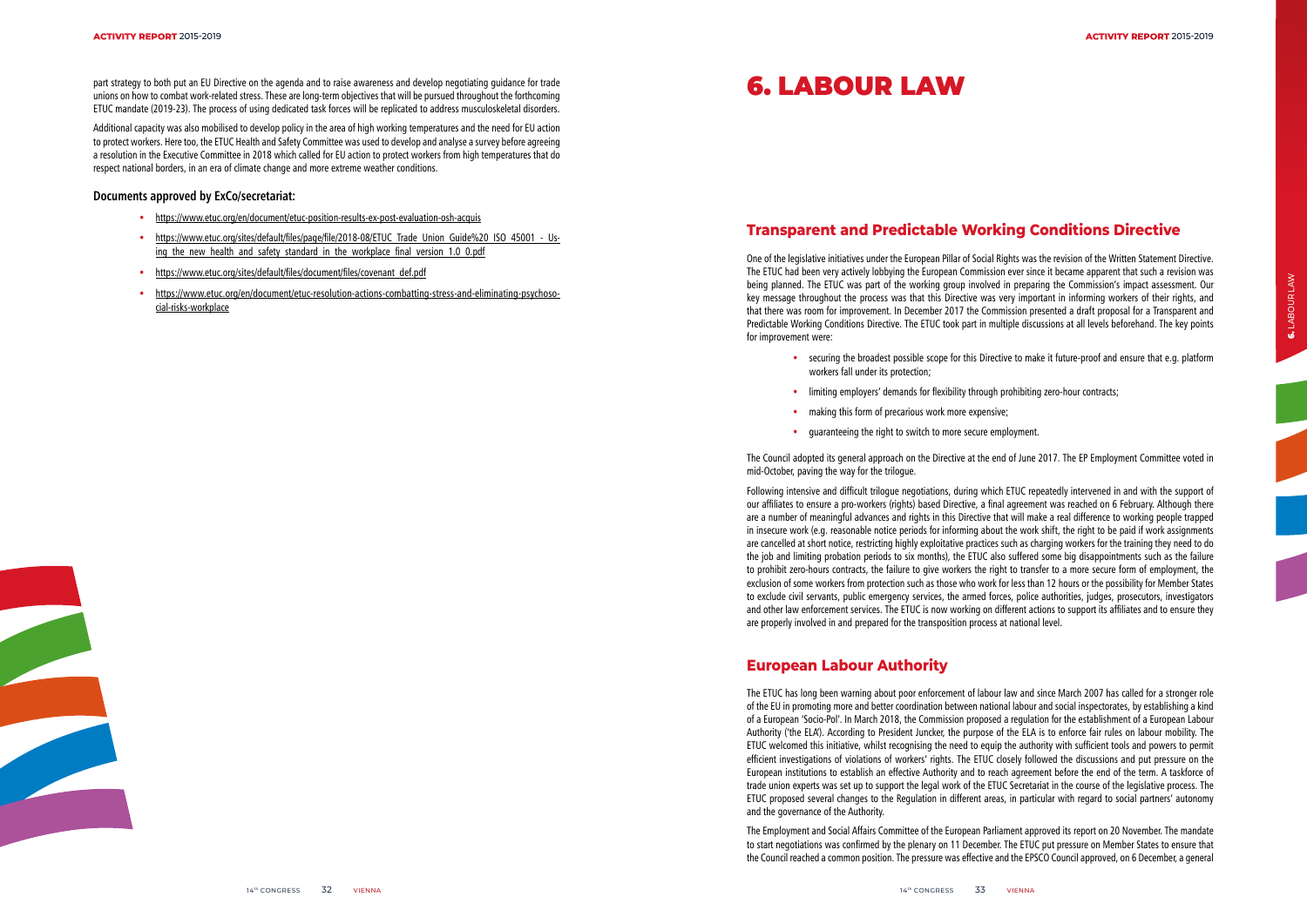approach on the proposal. The text approved by the Council still contained problematic elements, in particular with regard to governance, which had not been modified, social partners' autonomy and the possible role of the Authority in cross-border labour market disruptions.

The ETUC engaged with Permanent Representations and with the European Parliament's negotiating team during the trilogue discussions, to insist on its main priorities for the Regulation, aiming for approval before the end of the term. An agreement was reached on 14 February. Positive elements in the final agreement include, inter alia: the possibility for social partners to bring cases to the attention of the Authority, the competence of the ELA in the coordination of social security systems and the clear safeguarding of the autonomy and the role of social partners ('Monti clause'). The Commission proposal for the involvement of social partners in governance has been improved, by introducing the presence of social partners' representatives on the management board and by strengthening the stakeholder group.

In parallel to the legislative process, the Commission established an advisory group to prepare the establishment of the ELA. The ETUC is a full member of this advisory group and has been actively participating in its work, in order to ensure the establishment of an effective Authority which is up and running as soon as possible. The advisory group will be replaced by the Authority's management board.

#### **Letterbox companies**

It is long-standing ETUC policy that free movement in the internal market is not an end in itself but should promote social progress in Europe. This means that businesses cannot be allowed to pick and choose their place of establishment solely to evade applicable obligations. Yet letterbox-type practices are growing and adversely impact on workers' rights and fair taxation throughout the Union.

From February 2015 until February 2017, the ETUC ran a project on letterbox companies. In June 2016, four case studies were published, illustrating the impact of letterbox-type practices on labour rights and public revenue. This report was well publicised in the media. Expert discussions then took place from June 2016 until December 2016. The purpose of these discussions was, on the basis of the concrete illustrations in the case studies, to shape policy recommendations to eradicate letterbox arrangements. Three expert seminars were organised, assembling trade unionists, labour law lawyers, tax experts, labour and social security inspectors and EU officials to exchange views on the best way to address letterbox practices, both from a legal and practical point of view. On the basis of these rich exchanges, legal and tax experts drafted a report containing a series of key recommendations. The report is entitled 'A hunters' game: how policy can change to spot and sink letterbox-type practices' and was published in December 2016. A final conference attended by more than 100 participants took place on 16-17 November 2016.

The letterbox project has become an influential source of information and has, for instance, been referenced in the Commis sion's impact assessment on the proposed company law package. This package was published in April 2018 and seeks to introduce some rules for company mobility in Europe. The ETUC has actively engaged with the European institutions in the discussions on the package to ensure an outcome which includes, inter alia, effective measures against letterbox companies and artificial arrangements, to guarantee that company mobility cannot be used to evade or circumvent companies' obligations. The European Parliament report introduced very important improvements in this area. The agreement reached in the trilogue negotiations constitutes a step forward compared to the unregulated status quo and to the proposal of the Commission, but it does not contain the most ambitious improvements put forward by the EP. The ETUC will be active in pushing for a correct and effective transposition of the rules.

#### **Working time**

The discussions on the Working time Directive concluded with a Communication published as one part of the EPSR. It sets out the case law of the Court of Justice of the European Union on the Directive, as well as the Commission's interpretation of certain points that have not yet been dealt with by the Court. The ETUC heavily criticised this aspect. Nevertheless, the European trade union movement succeeded in its goal of avoiding a reopening of the Directive in the current political climate.

## **Digital economy**

The Commission launched a public consultation on the **'Regulatory environment for platforms, online intermediaries, data and cloud computing and the collaborative economy'** in September 2015. Since the perspective of the employment relationship was totally absent from the Commission's approach to the digital economy, this was the starting point for the ETUC to reflect on the issue of the digital economy/economy 4.0/gig economy, including from a labour law perspective.

The ETUC took part in the public consultation, giving input on '**Ensuring the Rights of the Digital Workforce – Responding to the Labour Law Aspects',** indicating that what Europe needs is mandatory operating rules for online platforms, crowd working and cloudworking. Discussions on how to extend labour law protection to platform workers took place in the Labour Legislation and Internal Market Committee, in the Netlex conference, and in litigation network meetings. Ideas for a Directive on platform work have been developed and discussed with affiliates. The Netlex conference 2017 looked in detail at the link between digitalisation and labour law at a session on the role of labour law in regulating the digital future and defining who is a worker/an employer in the future world of work.

Furthermore, the idea of a report was developed with the AK, the ÖGB and the ETUI. It should reflect on the emergence of new forms of employment that are often in the grey zone between traditional employment and self-employment and the question of the scope of protection of labour and employment law. The report commissioned by the AK on the '**Concept of "worker" in EU law: status quo and potential for change'** was written by Martin Risak and Thomas Dullinger and accompanied the discussion on the digital economy and preparation of the Transparent and Predictable Working Conditions Directive.

## **Whistleblowing**

Trade unions have long been calling for strong EU-wide protection for those who highlight wrongdoing in the workplace. The ETUC adopted its position on whistleblowing in December 2016. Workers in the public and private sectors need to know that if they raise concerns within the workplace or externally they will be protected from reprisals. Recent scandals show that whistleblowers can play an important role in uncovering unlawful activities. But workers are often afraid to speak up because they fear being demoted, victimised, dismissed, blacklisted, sued, fined or even imprisoned. Often in the wake of a disaster workers report that they have raised concerns, but they were ignored or covered up.

On 17 April 2018, the Commission adopted a draft proposal for a Directive to give workers protection when they come forward to blow the whistle. The ETUC adopted its position on this draft in June 2018, establishing a basis for influencing proceedings in the European Parliament. The main problems with the draft, which needed amendment in the EP, were that the Commission did not refer the proposal for a Directive to the social partners for consultation in accordance with the Treaty on the Functioning of the European Union (TFEU) Article 154 and that the proposed Directive provided less protection for workers' rights, safety, health and welfare than it did for animal rights, safety, health and welfare. Nor did the proposed text ensure protection for workers wishing to turn to their trade unions. It created a two-tier system of law with EU employment law in second place.

The Juri Committee in the European Parliament adopted its position in November 2018 and the Council its general approach in January 2019; yet another directive which was rushed through the legislative procedure in order to be finalised before the end of the mandate of the European Parliament.

Given that the risk of a mandatory internal procedure without protection for workers when talking to their trade union was real, the ETUC decided to push during trilogue not to have employment legislation under the scope of the Directive. The text as discussed in trilogue did not ensure that a person wishing to blow the whistle is protected when talking to her/his trade union .

Throughout the trilogue negotiations, the ETUC had identified three main problems. Firstly, the obligation to report internally before reporting to an outside authority. Secondly, the restricted protection for workers seeking the assistance of their trade union. Even the right to be accompanied, included by the Parliament, remained under threat. The third problem related to the (lawful) acquisition of evidence. As texts stood before the final agreement, there was a real risk that the Directive was going to protect the companies reported on rather than the persons/workers reporting on grave violations of fundamental (social) rights. However, the ETUC cautiously welcomed the final agreement reached on 11 March. The main success is that there is no more mandatory obligation for the reporting persons/workers to first use internal reporting channels before going to external channels (public authorities/media) in order to be protected. Nonetheless, there remain several loopholes in particular in relation to the possibility for reporting workers to be represented throughout the whole procedure by a trade union representative. Whether this Directive will now be a game-changer will depend on the transposition process in the Member States and the ETUC will develop different actions to support affiliates in ensuring a proper implementation in their respective countries with a particular focus on the protection of reporting workers and to ensure they can be represented by trade union delegates.

# **EU Treaty rights and social dialogue**

The TFEU sets out the rights and obligations of the Commission and the European social partners in the framework of nego tiations at European level. In the case of the hairdressers' agreement as well as that of central government administration, the Commission – unacceptably – did not follow the procedure as set out in TFEU Article 155 and did not put a proposal to Council. These cases go to the heart of the European social dialogue and the rights of the European social partners as set out in the TFEU. They are therefore crucial for the European trade union movement.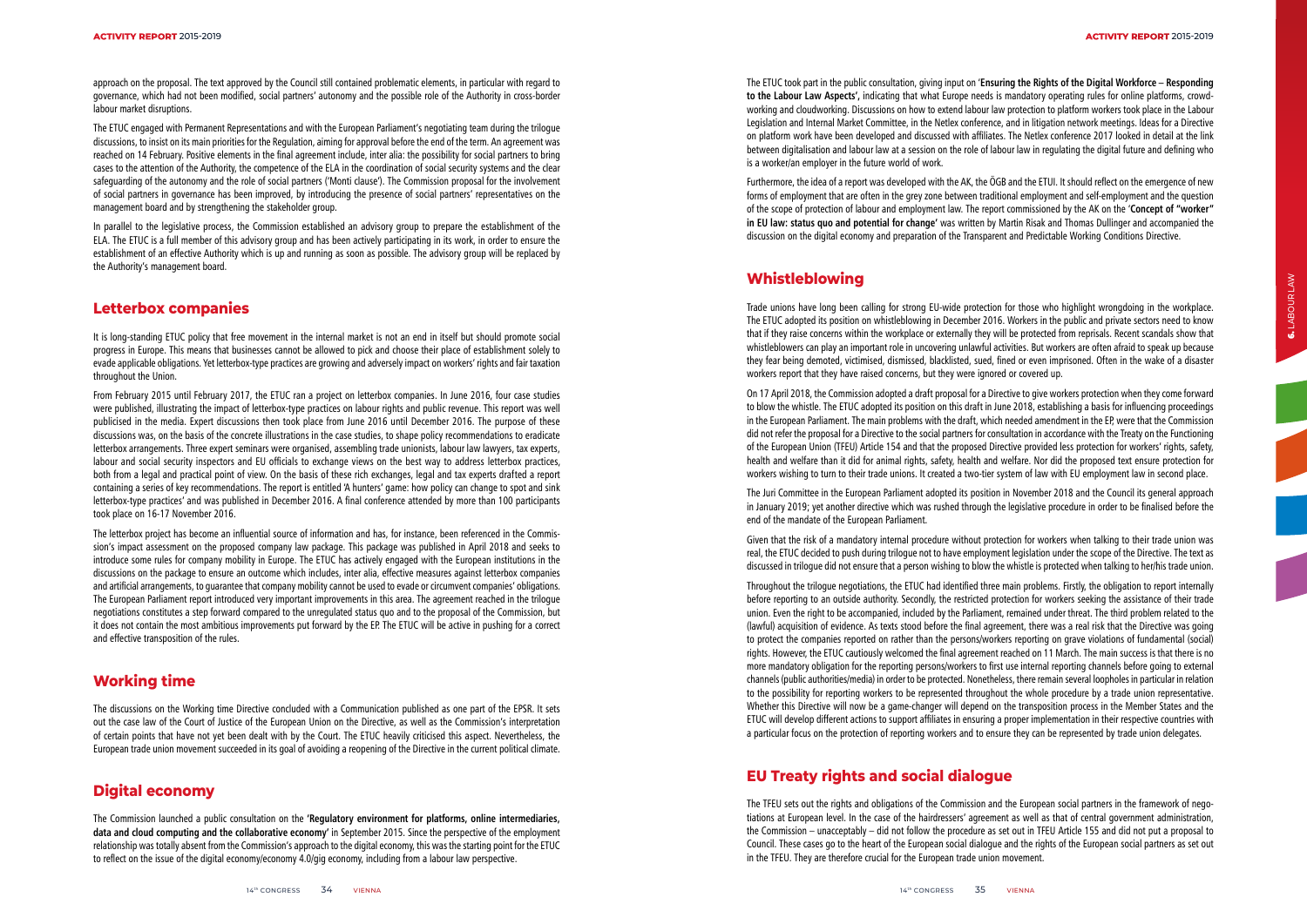Over many months, from summer 2017 until spring 2018, the European trade union movement debated how to react to this situation. The Litigation Network met ad hoc at the beginning of 2018 to discuss a possible legal case to be taken to the General Court by EPSU and an ETUC Steering Committee was transformed into an extraordinary Executive meeting to reach an ETUC position on the matter. EPSU took its case to court in May 2018, while UNI-Europa decided to discuss how to implement the agreement effectively at national level with the Commission. In the EPSU case, the General Court needs to decide if the Commission has an obligation under TFEU Article 155(2) to forward the social partner agreement to Council for a decision, if jointly requested by the social partners.

## **Data protection – General Data Protection Regulation (GDPR)**

The ETUC assisted its affiliates on how to proceed once the General Data Protection Regulation came into force in May 2018, so as to be able to continue their trade union work in accordance with this new Regulation. The ETUC was in contact with the Commission to ensure that it would not continue to insist on the need for consent when processing data in the trade union context.

The ETUC established a working group to develop a code of conduct for the trade union movement as foreseen under the GDPR.

## **Litigation**

Twice a year, the ETUC organises meetings of its litigation network (established in response to the Laval and Viking judgments), bringing together lawyers from member organisations with the aim of alerting and informing each another on key cases of potential concern to the entire trade union movement.

The annual Netlex conference helps to update trade union lawyers on the most recent labour and company law developments at European level. This event usually attracts around 100 lawyers. The Netlex network also gathers information on national situations and legislation, which can be requested either by the ETUC or by an affiliate.

Due to an informal agreement between the Commission and the social partners, the ETUC is entitled to give its interpretation on cases pending before the CJEU concerning Directives stemming from European social partner agreements (on fixed-term work, part-time work and parental leave). In the last four years, the ETUC has been able to supply four opinions.

#### **Revision of the Posted Workers Directive**

The adoption of the enforcement Directive on posting in 2014 did not address trade union demands for a revision of the core principles of the Posted Workers Directive (PWD), in particular the principle of equal pay for equal work and the appropriate hierarchy between social rights and economic freedoms. The ETUC therefore continued pressing for a revision of Directive 96/71. In March 2016, the Commission finally presented a proposal for a targeted review.

Soon after its publication, 11 Member States' parliamentary chambers showed a yellow card, questioning respect for the subsidiarity principle and urging the Commission to withdraw its proposal. The ETUC organised a coordinated campaign among its affiliates, in particular from the sending countries, in order to explain why revision is a crucial matter for the future of Europe. After carrying out a subsidiarity review, the Commission decided in June 2016 to maintain the proposal unchanged.

For two years the ETUC led an intensive campaign as well as conducting legal work to influence the legislative process. A significant number of improvements had to be made to the Commission's proposal in order to ensure the principle of equal pay for equal work. At the same time, the prospect of European elections in May 2019 made the window of opportunity very short. The ETUC Secretariat therefore treated the revision of the PWD as a priority. A taskforce of trade union experts was set up to follow the legal discussions. In parallel, campaigning activities took place including numerous meetings at ministry level, public events in the European Parliament, coordinated letter-writing campaigns by affiliates and intense media activities.

In June 2018, the revised PWD was finally adopted with the support of the ETUC. The principle of equal pay has been enshrined in the final text as well as a number of other improvements, including a new provision clarifying that the PWD is solely about protecting workers (and no longer about facilitating the free provision of services by companies), the recognition of all collective agreements, and the mandatory payment of travel, board and lodging expenses on top of remuneration. Unfortunately, the road transport sector is excluded from this revision until a separate agreement is found on the mobility package.

Together with the European Transport Federation (ETF), the ETUC has been intensively lobbying the EU institutions in order to secure a satisfactory solution for the mobility package. The ETF and the ETUC were able to ensure the rejection of a very negative compromise proposal on the package in the European Parliament's plenary in June 2018. On 3 December, the Council agreed on a general approach. The ETUC supported the ETF's efforts to put pressure on governments before the Council meeting. The mobilisation resulted in some improvements in the text, however the general approach is far from acceptable, particularly with regard to the longer reference period, the return to the company operational centre and the derogations from the application of the Posted Workers Directive. A new vote in the EP Plenary took place on Thursday 4 April. The ETUC will continue to engage together with the ETF during the trilogue negotiations to ensure a satisfactory outcome for the package.

Following the adoption of the revision of the PWD, the ETUC has been actively involved in the Commission's work on the transposition process. In particular, the ETUC has been participating in the work of the expert group on posting of workers and has been following the activity of the sub-group on the transposition of the Directive. The objective is to ensure the best implementation of the revision, for instance on the reimbursement of travel, board and lodging expenses.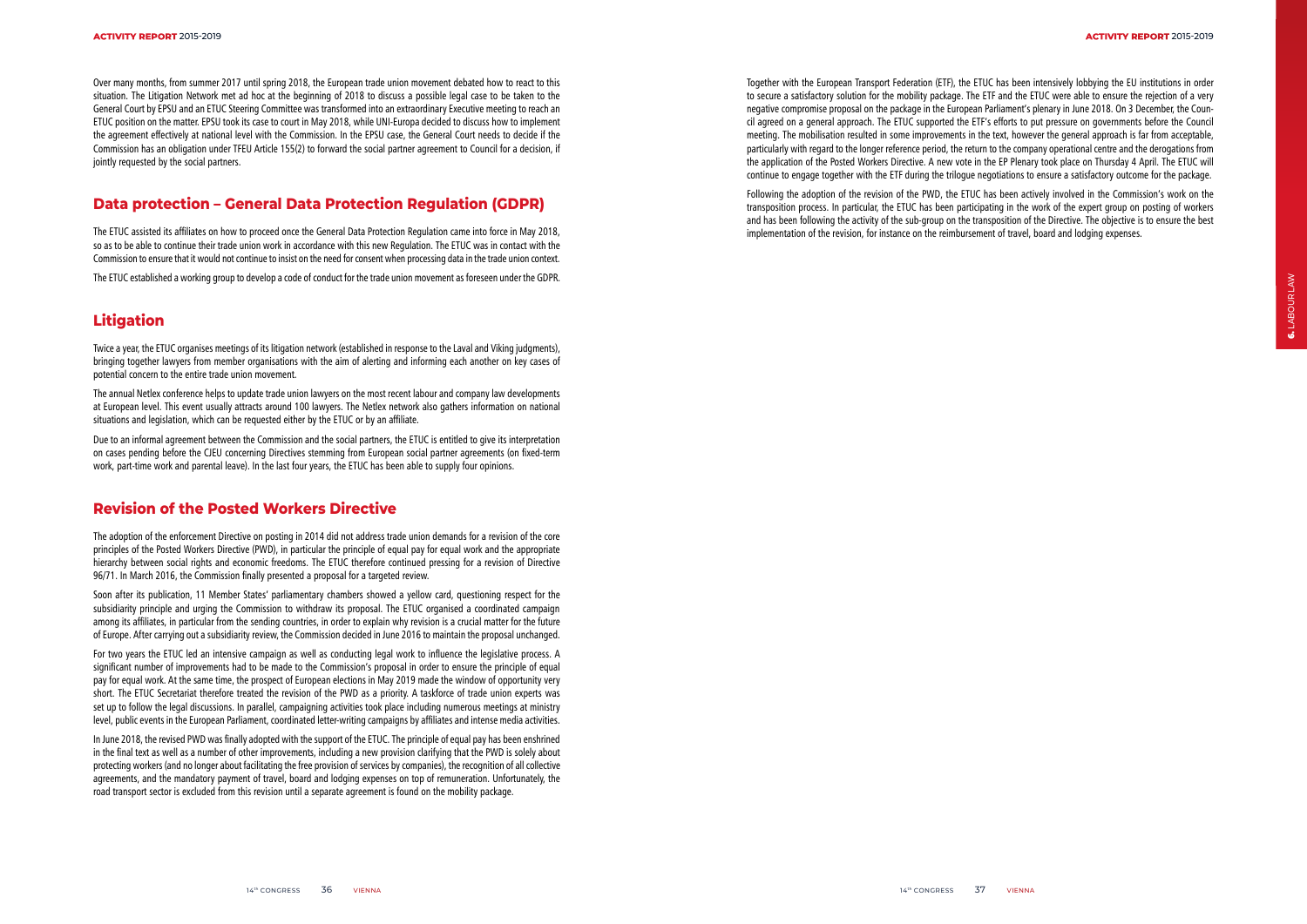# **GENDER EQUALITY AND GENDER MAINSTREAMING**

The ETUC Congress 2015 in Paris agreed to launch a new impetus on gender equality. A dual approach combining gender mainstreaming (integrating gender into all policy areas) and specific measures was implemented.

A new ETUC Action Programme on Gender Equality for the period 2016-2019, building on the Congress commitments and outstanding challenges to achieve gender equality, was adopted. The Action Programme spells out five priorities and specific related measures.

#### **1. Implement gender mainstreaming into all policies and address shortcomings where needed**

Gender mainstreaming has been implemented in a vast number of policy priorities since 2015, including ETUC positions and lobbying actions on the European Pillar of Social Rights, negotiations on the new Multi Annual Financial Framework post-2019, the European Semester process (e.g. a gender analysis of annual Country Specific Recommendations has been regularly undertaken), the Annual Growth Survey, digitalisation, and especially climate change, including in a panel discussion at the Rome Mid-Term Conference. In 2017, we spoke at the Conference of the Parties (COP 23) to the United Nations Framework Convention on Climate Change (UNFCCC) in Bonn at a meeting co-organised by the UN and Cities 40 about cities, climate and gender (With a UN video interview). The same year at the COP we participated in the launch of the Gender Action Plan as part of the development of the Paris Agreement. In 2018, at COP 24 in Katowice, the ILO invited the ETUC to speak at the 'Game changer' conference on the future of work: 'Towards a just transition with Gender Equality'.

In March 2019 an interview with Montserrat Mir Roca on gender and climate was published in The Environment magazine.

The gender dimension also featured in work on social protection and pensions (e.g. the ETUC reply to the European Com mission's open consultation on the 1979 Directive on equal treatment of women and men in statutory social security), trade and gender at the Action Aid conference in 2016, collective bargaining, health and safety (contribution to 'Women, work and cancer' conference in December 2018) and the ETUC Payrise campaign (e.g. highlighting the gender pay gap in Europe).

Following the Resolution on the role of the ETUC 2015-2019 and the reorganisation of ETUC working groups, Women's Committee representatives were appointed onto all committees in order to enhance gender mainstreaming. The Women's Committee was also represented on the Ad Hoc Committee on organising (set up in December 2015) and on the Ad Hoc Group on sustainable development goals for 2030 (set up in February 2018).

A special gender focus was applied in the areas of education, training and youth. The ETUC Gender Equality Survey 2018 looked at ETUC affiliates' activities for young women in unions and in the labour market while the European Quality Framework for Apprenticeships, drawn up by the ETUC, emphasises the importance of apprenticeship schemes for young women.

#### **2. Promote equal economic independence for men and women and fight to eliminate the gender pay and pensions gap**

The issue of work-life balance has been one of the ETUC's top priorities in the social field. Following the new Commission initiative addressing the challenges of work-life balance faced by working parents and caregivers, launched in 2015, the ETUC replied to the two-phase consultations, in January and September.

Women's situation in the labour market remains deeply unfair and the EU's aim of achieving 75% of women and men in employment by 2010 is far from reality. The EU gender pay gap stagnates at 16.3%, with wide differences between Member States. The issues of women's quantity and quality of work and gender pay gap remain high on the ETUC agenda.

The ETUC Campaign Europe needs a pay rise specifically addressed the issue of women's low wages and pay gaps between women and men. On International Women's Day (IWD) 2017, the ETUC focused its action on the undervaluing of women's jobs and the need to overcome horizontal segregation in the labour market (see She needs a pay rise). An ad hoc event was organised in Brussels on "How can a pay rise make a dent in the persistent gender pay and pensions gaps?" bringing together 30 participants from EU institutions, trade unions and stakeholders. The ETUC Gender Equality Survey 2017 compiled ETUC members' views on the gender pension gap and proposals for further action.

Following the adoption of the 2014 resolution on 'Collective Bargaining – our tools to fight the gender pay gap', the Women's Committee organised an exchange of trade union good practices in April 2017, when the Commission also presented the Action Plan on 'Tackling the gender pay gap 2017-2019'. The ETUC also contributed to assessing the implementation of the Commission's Recommendation on strengthening the principle of equal pay between men and women through transparency (2014/124/EU) by compiling and sharing trade union initiatives addressing the aims of the recommendation.

In addition, in 2017 the ETUC submitted observations in all collective complaints that the University Women of Europe (UWE) brought against all 15 states that ratified the Council of Europe Collective Complaints Procedure Protocol, dealing with the gender pay gap and female representation on boards.

Specific attention was given to overcoming gender segregation in the labour market. The 2016 Gender Equality Survey provides an overview of ETUC members' action to tackle gender occupational segregation. In the same year, the ETUC's IWD action focused on Breaking the glass walls, calling on men and women to break the barriers that segregate the sexes in different occupations at work and to reach more gender equality in the labour market.

ETUC lobby work to fight the gender pay gap also included participating in the Commission's high-level conference on the gender pay gap in November 2016 and in the social partners' consultation in May 2019; providing inputs to the Advisory Committee on equal opportunities opinion on the gender pay gap (adopted in December 2017) and taking part in events organised by national affiliates.

In February 2019, the ETUC took part in a hearing of the European Parliament Committee on Women´s Rights and Gender Equality on the 'Labour and social situation of women in the EU'. And in March 2019 the ETUC was invited to supply the keynote speaker at the International Party of European Socialists (PES) conference in Budapest on Equal Pay for Equal Work.

Finally, the ETUC helps to raise awareness among members on Equal Pay Day, which takes place in November each year.

#### **3. Tackle the challenge of work-life balance**

In April 2017, the Commission issued 'A new start for parents and caregivers', one of the deliverables of the European Pillar for Social Rights. In June 2017, The ETUC adopted a Position that broadly welcomes the package and the proposed Directive on worklife balance, and in particular the provision of paid (at sick-benefit level) paternity, parental and carers' leave: all long-standing ETUC demands. Strenuous lobbying work has taken place both at EU and national level ever since. This included meetings with national permanent representations to the EU, contributions to European Parliament hearings, inputs to the European Economic and Social Committee opinion and attendance at the Committee of the Region stakeholders' consultation, as well as participation in a large number of EU and national events. An EU-wide action entitled 'Work-life balance Directive, Yes!' was launched by the ETUC in January 2018 and several tools were developed, including banners (in several languages), a video, a 'Brief overview of measures related to work-life balance in the European Union' study (with the European Trade Union Institute) and social media action (#IwantWorkLifeBalance). A Directive on work-life balance was eventually adopted in April 2019.

The project 'REBALANCE: trade unions' and social partners' actions to improve reconciliation of work, family and private life for women and men' was co-financed by the Commission in 2017 and is currently being implemented. The project aims to gather together good practices that have been successful in promoting work-life balance through collective bargaining, so as to assess progress. To meet this aim, the following activities are planned: a study of trade unions/social partners practices; interviews in 10 Member States and in Brussels; two European Conferences in 2019 and 2020.

#### **4. Overcome the gender representation gap in trade unions' and companies' decision-making bodies**

Since 2007, the ETUC Gender Equality survey (previously known as the '8th March Survey') monitors the proportion of women in the European trade union movement, including in decision-making positions and bodies. The objective is to assess progress in reducing the representation and decision-making gap between women and men in trade unions. The Survey was carried out in 2016, 2017 and 2018 with a special focus on its 10th anniversary, when it was presented at the Executive Committee. Its main findings were also presented at the Mid-term Conference in Rome (May 2017).

Following the Paris Congress Resolution on improving gender balance in the ETUC and as part of the work of the Ad Hoc Group on constitutional changes, the Mid-Term Conference in Rome adopted the Women's Committee and Solidarnosc amendment on gender parity for delegations taking part in ETUC Congress.

Finally, an innovative ETUI-ETUC leadership training programme for future women leaders was designed and organised. Two sessions took place, in Madrid (February 2018) and in Helsinki (June 2018), with more than 20 potential female trade union leaders from all over Europe participating. A video of European women trade unionists in top leadership positions was produced and will be presented for use as a gender empowerment tool.

# 7. GENDER EQUALITY AND NON-DISCRIMINATION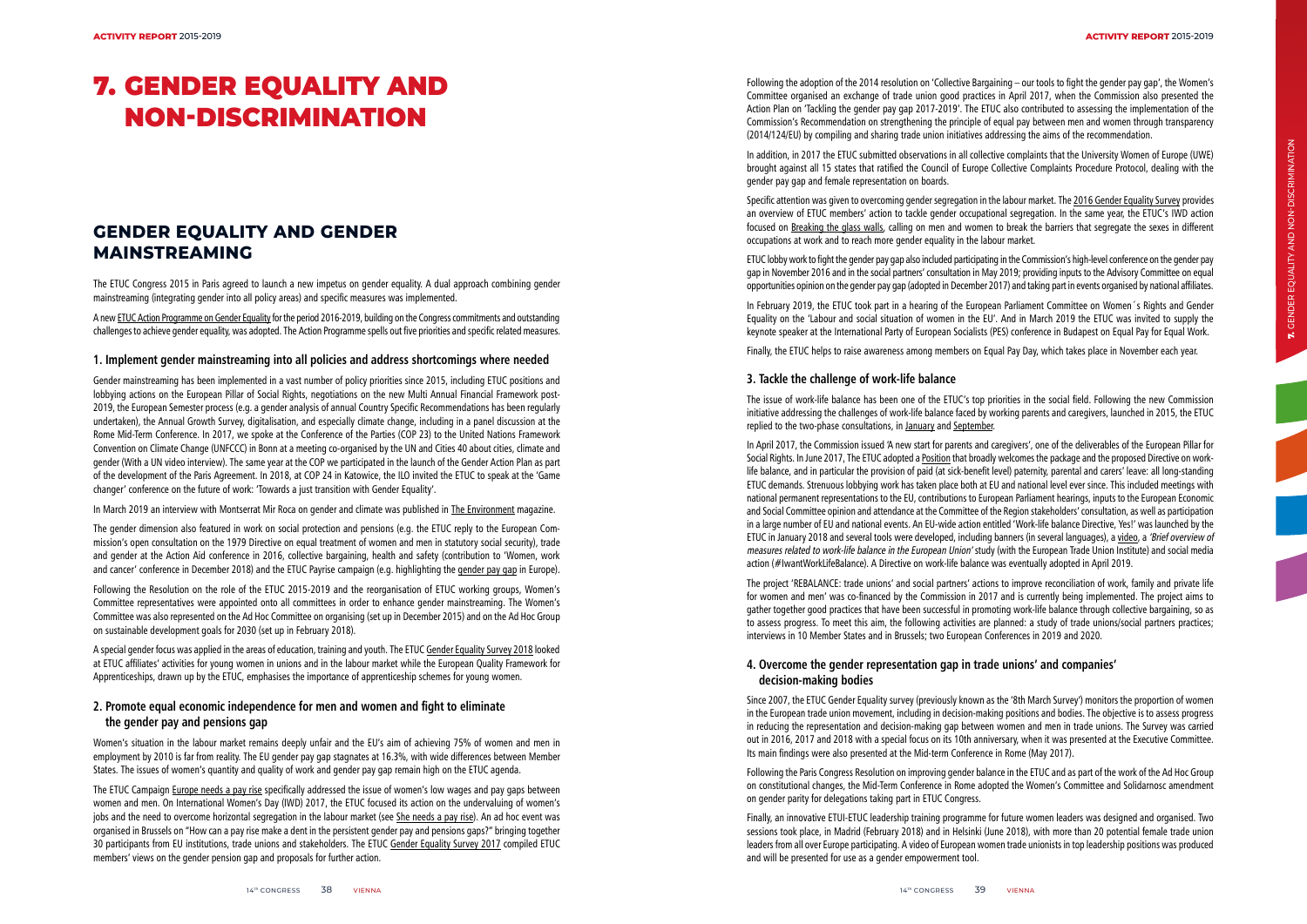#### **5. Combat harassment and violence at work**

As part of a ground-breaking project, 'Safe at home, safe at work: trade union strategies to prevent, manage and eliminate workplace harassment and violence against women', a major conference was organised in Madrid to coincide with the International Day against Violence against women in 2016. The project concluded in June 2017 with the organisation of an event in Brussels. It had a twofold objective: first eliminating violence and harassment in the workplace by looking at the gender dimension and secondly addressing the link between domestic violence and workplace violence. A comparative study (translated into EN, FR, IT, PL, ES and BG) and 11 national reports were published and widely disseminated. A Resolution on Gender-Based Violence at Work and at Home – A Trade Union Issue was adopted by the Executive Committee in December 2017.

The project raised the ETUC's visibility and recognition of trade unions as one of the main actors to prevent, manage and eradicate violence and harassment at work. For example, the ETUC was invited to contribute to the Commission conference on violence against women held in February 2017and the European Parliament hearing on 'Measures to prevent and combat mobbing and sexual harassment at the workplace, in public spaces, and political life' in June 2017. The ETUC also joined the European Coalition to end violence against women and girls promoting the ratification of the Istanbul Convention.

In the International Labour Organization (ILO), the ETUC is supporting lobbying efforts for a new international labour standard covering all forms of gender-based violence and contributed to International Labour Conference discussions in Geneva in 2017 and 2018, organising a European coordination meeting and adopting a Resolution at the ETUC Executive in December 2017 where the item was discussed.

The ETUC was invited to the 40th anniversary event of the STUNAM Mexican trade union to present the 'Safe at Home Safe at Work' conclusions and gender equality initiatives, as the key topic was 'Gender Equality and the Fight against Gender-based Violence', (a video was recorded). The ETUC was also invited to speak at the PES Congress 2018 in Lisbon on violence against women.

Further to addressing the various priorities of the Action Programme on gender equality, the ETUC has taken action in the following key areas:

- In 2016, the ETUC lobbied for a fully-fledged new European strategy on equality between women and men post-2015, with precise outputs, targets, monitoring mechanisms, timelines, funding and responsibilities.
- The ETUC was active at international level, representing EU trade unions' views on advancing equality between women and men at the United Nations High-level panel on women's economic empowerment (December 2017), the 4th Global Forum on Gender Equality (February 2018), the ILO Gender Academy (November 2017), the Euro-Med meeting dedicated to gender equality (March 2018), and on ETUC Gender Equality initiatives at the University of Tokyo (January 2019).

## **ETUC Women's Committee**

These activities have helped to establish new and strengthen existing synergies with national and European level associations, such as ILGA Europe, as well as with the European Parliament intergroup, active on LGBT + rights.

Finally, the Women's Committee has contributed greatly to shaping gender equality developments since 2015. Committee representatives participated in ETUC Steering and Executive Committees meetings, the EU's Advisory Committee on equal opportunities; the European Women's Lobby; and the European Institute for Gender Equality, through a joint event with EU social partners on 'Promoting gender equality as a strategy for economic independence and professional empowerment: How social partners facilitate women and men's employment and foster greater gender equality', held in November 2015. In July 2018, another joint event was organised by EIGE and the European social partners on 'Finding the way out from segregation in education, training, and employment: Fostering gender equality and the role of the social partners'.

# **EQUALITY AND NON-DISCRIMINATION**

Taking inspiration from the Paris Manifesto, the ETUC has developed a series of actions aimed at tackling both the overall policy framework at European level and specific areas of intervention identified as priorities by the Congress and the evidence of everyday reality.

ETUC policy advocacy activity has targeted the drafting of the Principles of the European Pillar of Social Rights and the European Commission staff working documents aimed at their implementation. The ETUC has monitored the drafting process, analysing the documents and providing timely comments and recommendations for a more complete and substantial approach to the issues.

The ETUC has supported and contributed to the Commission initiative to update the study on trade union practices on anti-discrimination and diversity. The study, initially drafted in 2010, is currently under revision, with a specific focus on the priority areas identified by the ETUC. At the ETUC's request, the practices under scrutiny will concern LGBTQI people, whose workers' as well as civil rights are often compromised, with a special focus on transsexual and people with disabilities, gender equality, practices tackling the pay and pension gap, discriminations against young people and elderly workers (50+), and discrimination on the grounds of ethnic origin, religion or belief. We have encouraged the identification of unilateral trade union practices as well as those grounded in social dialogue, collective bargaining and activating synergies between different levels (national, [cross]sectorial, company, workplace).

The ETUC takes part in the steering committee responsible for the study, together with the Commission, the contracted research institute and the ETUFs. The ETUC will also participate in the conference and workshops - aimed both at disseminating results and fostering mutual learning among trade unions - accompanying the publication of the study.

Since 2016, the ETUC has concentrated on the Congress priority to give voice to LGBTQI\* workers' rights. The 'LGBTQI\* Rights Trade Union Network' was established in 2016, gathering together the trade union officials active in the field at national level, in order to exchange views, experiences, material and practices among affiliates.

The Secretariat has, since then, promoted and taken part to trade union events specifically organised in the framework of Europride in the Netherlands, Spain and Sweden, with the support of the Network.

Europride in Spain in 2017 saw the launch of the Madrid Declaration on 'The Rights of LGBTQI\* People in the Workplace'.

In early 2017, a two-day training session was organised in collaboration with the ETUI on 'Combating discrimination. Rights for LGBTQI\* workers'. The training was a first opportunity for the ETUC Network to meet and discuss with high-lev el speakers the political and legislative challenges and opportunities offered by collective bargaining to ensure LGBT+ workers can fully enjoy their rights.

The ETUC has reinforced the monitoring of the situation of people with disabilities, contributing to the public consultation on the Accessibility Act, and has worked with the European Disability Forum on the employment outlook of people with disabilities.

In 2018, the ETUC and the ETUI developed a training action specifically tackling racism and xenophobia in the workplace and in society. A project proposal was submitted for funding under a specific Commission budget heading. The still pending proposal, if accepted, will allow further activities at national and workplace level, with the involvement of social economy employers and civil society actors.

The ETUC has continued to call for the so-called 'horizontal' Directive (Directive COM (2008) 426) protecting people from dis crimination on several grounds, within and outside the workplace, to be put back on the Council agenda for discussion. We have collaborated with the European Network of Equality Bodies to strengthen this demand.

The ETUC has engaged in analysis of the challenges, collection of data and formulation of policy demands in order to tackle social inequalities. In particular, the European Semester (Annual Growth Survey, country reports, Country Specific Recommen dations) has been analysed specifically from this perspective, and targeted inputs have been delivered in the framework of the ETUC's efforts to influence the European Semester itself.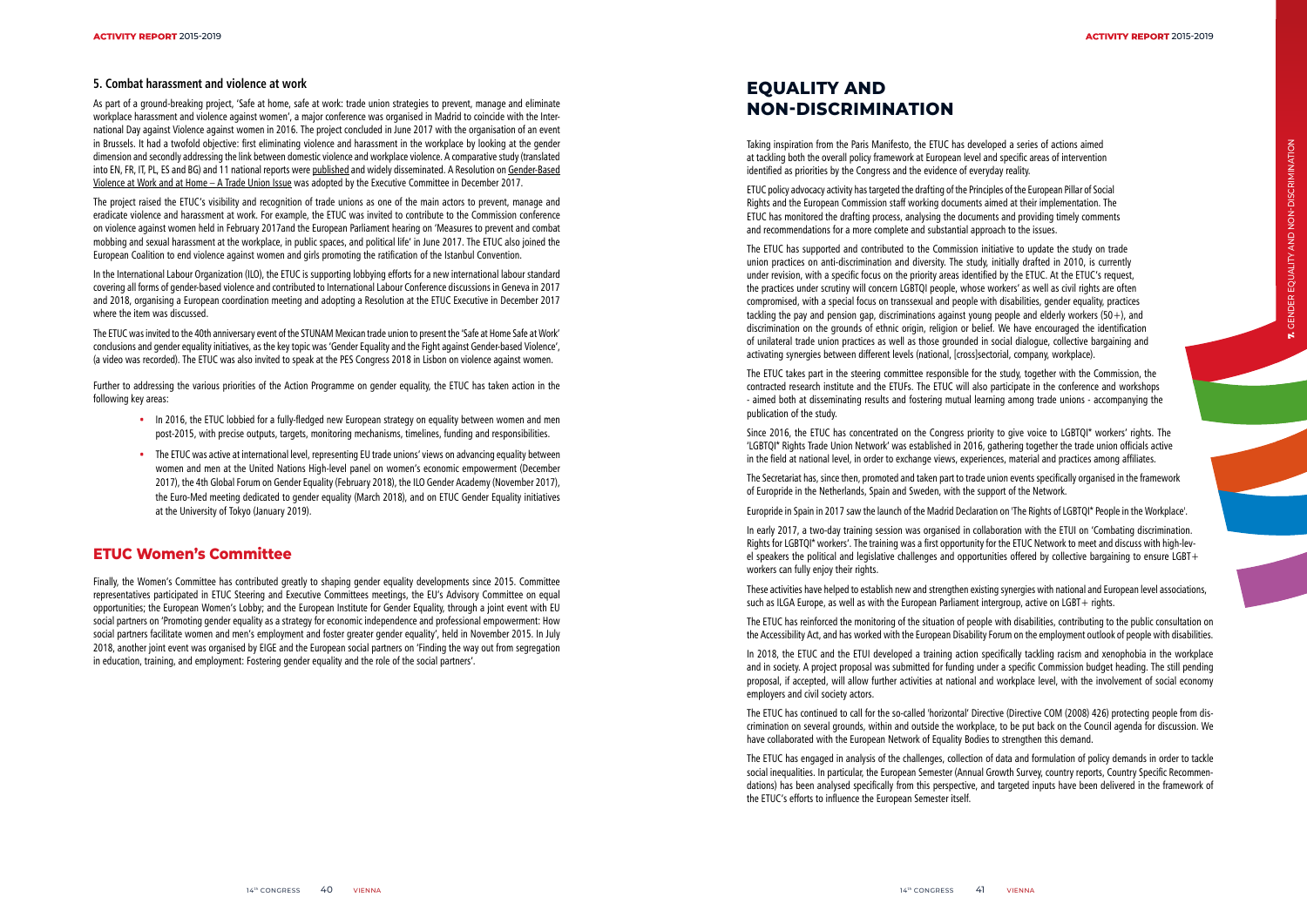# **INTERNAL MARKET**

In a position adopted in December 2015, the ETUC outlined its views on a single market strategy for Europe. In this document, the ETUC renewed its opposition to any form of country-of-origin principle and the ongoing trend towards deregulation. In January 2017, the European Commission published the 'services package', composed of a proposal for a Services E-card, a services notification procedure, and a proportionality test. The ETUC expressed strong concerns about the adverse impact of these proposals on the enforcement of companies' obligations and workers' rights.

The ETUC Secretariat therefore campaigned against the proposed services package, with a particular focus on the Services E-card. Actions were organised including meetings with influential MEPs, participation in hearings at the European Parliament and a public action together with the EFBWW and Uni Europa on 21 June 2017. The Services E-card was finally blocked in the competent EP committee. The proportionality proposal has been adopted, while notification is still under discussion. Both the proposals have been significantly modified with a great number of amendments toning down their deregulatory nature.

In parallel, the ETUC Labour and Internal Market Legislation Committee launched an internal reflection with a view to developing an alternative vision of the single market. Various proposals have been discussed, based on the need to increase corporate liability as well as the enforcement of workers' rights prior to further initiatives to boost free movement in the single market. As a first step, the ETUC Secretariat applied for a two-year project on subcontracting, which was approved by the Commission, to start in February 2019. This project will help the ETUC to build a case for legislation regulating subcontracting processes at EU level.

# **STANDARDISATION**

For 30 years, the European trade union movement has been involved in standardisation, mainly focusing on the field of occupational health and safety (OSH) – primarily via the ETUI. However, the (new) European regulation 1025/2012/EC on standardisation provides mechanisms for an enhanced trade union participation in standard-setting activities, beyond OSH. Since 2015, and with the financial support of the European Commission, the ETUC has been able to go further and start to have a real impact on the standards development process in areas which potentially have a significant impact on well-established regulations and collective agreements covering working conditions and the organisation of work.

The ETUC STAND project concerns standardisation activities at both political and technical levels, with trade union experts co-drafting the content of selected standards (i.e. standards which affect workers) with the support and coordination of the ETUC secretariat, governed by the framework of adopted ETUC resolutions 6 .

The primary aim is ETUC involvement in European standard-setting activities, via the European Committee for Standardisation (CEN). At the same time, the ETUC also monitors (and intervenes in, where possible) international standard-setting activities (by ISO). Many standards that have a clear and direct trade union impact are drawn up at international level. These can influence both the European and national levels, as well as sometimes being 'copied-and-pasted' wholesale into European and national standard-developing activities.

6 ETUC resolution on standardisation of March 1986, 5-6 June 2013, of 12 June 2014 and of 16-17 December 2015

The enhanced knowledge of standards that has been fostered, as well as of associated labels, brought further reflection on the potential for establishing a social label (and its underlying criteria). A first discussion on developing a social label took place in the Standardisation Committee, where a lively exchange ensued. This discussion is ongoing. Placing a label on the market<br>
This discussion is ongoing. Placing a label on the market<br>
This is not an insurmountable challeng

At both CEN and ISO levels, the ETUC now has observer (partnership or liaison) status and so sits directly at the table, but without voting rights. Voting rights are channelled through national standardisation bodies, set through various arrangements among national stakeholders. A few of them involve ETUC national trade union affiliates, but most do not. Therefore, our ongoing work also focuses on capacity building among these affiliates to increase national influence (including voting rights). 7

## **Achievements**

In 2015 and 2016, the ETUC STAND project began with one member of staff (full-time equivalent). The main objective was to set up the ETUC infrastructure on standardisation and then gradually to increase awareness of and active involvement in standard-setting activities amongst affiliates. Since January 2018, the ETUC secretariat has had a stable, dedicated staff to perform this work, wholly financed by the ETUC STAND project. It has so far:

Established infrastructure in the ETUC to deal with standardisation, including:

- Extending the network of ETUC experts who can actively participate in the standard-writing processes in a

- A network of national trade union contact points on standardisation.

- Provided support to national affiliates on specific national standardisation policy areas.

• Participated, on behalf of the ETUC, in selected management meetings of the European Standardisation Organisations (ESOs), including their general assemblies, as well as in Commission working groups related

• Launched a newsletter to share information on standardisation issues which can affect workers directly (and

• Increased awareness via outreach activities with national trade unions and the European Trade Union Feder-

• Intensified working relations with the ETUFs on standards activities in their specific fields, in particular with the European Federation of Building and Wood Workers (EFBWW/FETBB), the European Federation of Food, Agriculture and Tourism Trade Unions (EFFAT), IndustriAll, the European Federation of Public Service Unions (EPSU), the European Transport Federation (ETF) and UNI-Europa, by involving/ informing/training/supporting

- Regular permanent Standardisation Committee meetings and consultations. number of policy areas of strategic importance for the ETUC.
- 
- to standardisation.
- indirectly) and other publicly available material on the ETUC website.
- ations (ETUFs) on the importance of standards, with a focus on 'new' economic sectors.
- their dedicated standardisation experts.
- 
- 
- Raised awareness amongst affiliates that European standards can: to 'soft regulation'; complement legislation – or in some cases be an alternative to European legislative initiatives.
- a Framework Partnership Agreement (4+2 years).
- ardisation setting.

• In January 2018, held a mid-term review with the ETUFs on the ETUC STAND project to receive feed-back.

• Established a series of national seminars on the impact of standardisation on industrial relations – these have already taken place in Italy, Malta, Latvia, the Netherlands, Lithuania and Cyprus. More are planned.

be a policy tool for the European institutions as their voluntary and widely applicable nature is tantamount

• Secured stable project funding from the Commission and the European Free Trade Association (EFTA), through

• Held regular coordination meetings with other societal stakeholders and partners like ANEC (Consumers), ECOS (Environmental citizens), SBS (SMEs), ETUI, International Trade Union Confederation (ITUC) etc. dealing with standardisation issues, to increase effective participation and inclusion of social stakeholders in stand -

# 8. INTERNAL MARKET, STANDARDISATION AND INDUSTRIAL POLICY

notably in the EPSCO Council and its relevant advisory committees. A similar situation applies in the sense that the ETUC has no voting rights and must therefore rely on mobilising its resources as a recognised European social partner: political capital, lobbying capacity, expertise etc.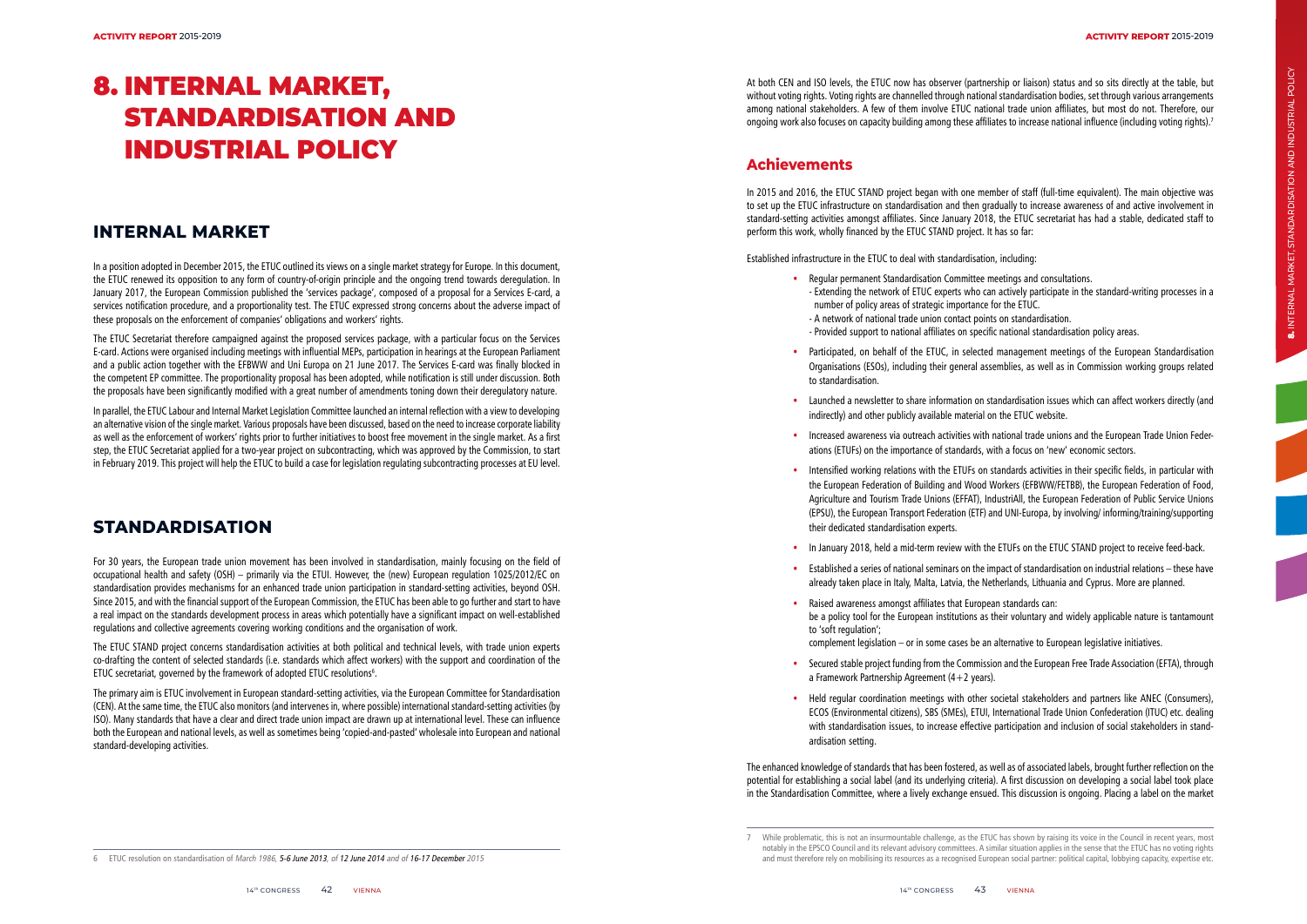is a complex process and involves skills/knowledge in areas like communication, certification, accreditation, criteria/standards, resources, identifying niche sectors/markets, etc. Therefore, it is essential to launch a wide-ranging and dynamic debate on if and how to approach the challenge. The ETUC STAND project can help to kick-start the launch of a social label on the market, but it has no resources to be actively involved or run a label in the future.

Fostering a better knowledge of standards has resulted, among other things, in:

- a reflection on the potential for establishing a social label (and underlying criteria). A first discussion on a social label took place in the permanent Standardisation Committee in May 2018, where a lively exchange ensued;
- a 2019 Commission proposal<sup>8</sup> to request European standards to enhance the wellbeing of hairdressers. This initiative – which is separate from negotiations on the implementation of the OHS Framework Agreement – is taken up by the social partners and supported by the ETUC STAND project (upon the request of UNI Europa);
- the elaboration of a pre-standard (or CEN Workshop Agreement) on a European Quality Framework for Internships, with the active involvement of the ETUC Youth Committee. Full details at: https://www.etuc.org/ en/issue/standardisation

# **INDUSTRIAL POLICY**

The ETUC's greatest achievement in this field has been the European Pillar of Social Rights<sup>9</sup> adopted on 17 November 2017, which declares in its first principle that "Everyone has the right to quality and inclusive education, training and lifelong learning in order to maintain and acquire skills that enable them to participate fully in society and manage successfully transitions in the labour market."

The ETUC has been working to persuade the EU to develop an industrial policy that creates and maintains quality jobs while helping to meet the challenges of our time: notably fighting climate change and other sustainability issues, and managing automation and digitalisation. This vision underpinned initiatives in many areas including climate and energy, trade policy and the macroeconomy. The ETUC leadership has emphasised its message in many fora in Europe, and especially on the 'Industry 2030 high-level industrial roundtable' that the European Commission set up to prepare a manifesto and a series of recommendations for Summer 2019.

# **EDUCATION AND TRAINING**

In 2015, the Paris Manifesto mandated the ETUC to "promote quality education for all, lifelong learning, knowledge, research and innovation in the workplace and society". The Manifesto also called on Europe to initiate a social agenda with legislation and policies for workers including "to promote quality education, vocational training and lifelong learning".

#### **Achievements since Paris**

The right to quality and inclusive education and training for people living in the EU is essential, as changing labour markets, energy transition, digitalisation, technological progress, values and critical thinking are among the main challenges to be tackled. Supporting the training of the low-skilled, the socio-economically disadvantaged, and integrating migrants and refugees into the labour market by recognising their skills and supporting their training have been new challenges in this context.

The Commission's 'A New Skills Agenda for Europe' (2016) aims at ensuring higher and more relevant skills for all in the labour market. In response, the ETUC Position on the 'New Skills Agenda: Improving training opportunities for workers in Europe'10, underlined that vocational education and training is the main lever to empower workers as individuals and citizens and foster their employability. It demanded attractive and high-quality initial and continuous vocational education and training provisions for all. The ETUC has been pushing for the effective implementation of the Council Recommendation on 'Upskilling Pathways: New opportunities for adults' (2016)11 which aims at helping low-skilled adults to acquire a minimum level of literacy, numeracy and digital competence and a wider set of skills, knowledge and competences, relevant to the labour market and active participation in society.

Employee training (workplace learning) is essential to provide workers with an opportunity to develop as active citizens, to acquire and update their knowledge, skills and competences and to improve their employability. The European social partners led a project on 'Promoting Social Partnership on Employee Training' (2016-2018) to map existing systems in Europe, improve social dialogue and provide capacity building for national social partners. The final report and joint recommendations12 with the employers stipulate that employee training is not a cost but an investment for employers, and equal access to training should be ensured for all workers.

Enabling vocational students to become employed is one of the ETUC's aims when demanding quality apprenticeships. As a result of two ETUC projects (2012-2014 and 2014-2016), a trade union proposal for 'A European Quality Framework for Apprenticeships'13 was developed and integrated into a 'Joint statement of the European social partners - Towards a shared vision of apprenticeships'.14 The 20 quality standards proposed by the ETUC set the criteria for quality and fair apprenticeships in Europe with fair pay and good working conditions. The framework was incorporated into the 'Tri-partite opinion on quality

# 9. EDUCATION AND TRAINING, YOUNG PEOPLE

<sup>8</sup> See COM (2018)686 and SWD(2018)434

<sup>9</sup> https://ec.europa.eu/commission/priorities/deeper-and-fairer-economic-and-monetary-union/european-pillar-social-rights/european-pillar-social-rights-20-principles\_en

<sup>10</sup> https://www.etuc.org/documents/etuc-position-new-skills-agenda-improving-training-opportunities-workers-europe#.WjfATjdukdU 11 http://eur-lex.europa.eu/legal-content/EN/TXT/?uri=OJ:JOC\_2016\_484\_R\_0001

<sup>12</sup> https://www.etuc.org/en/publication/promoting-social-partnership-employee-training-joint-recommendations-and-report

<sup>13</sup> https://www.etuc.org/press/trade-union-contribution-quality-apprenticeships-europe#.WjfRQTdukdU

<sup>14</sup> https://www.etuc.org/documents/towards-shared-vision-apprenticeships-joint-statement-european-social-partners#.WjfRlTdukdU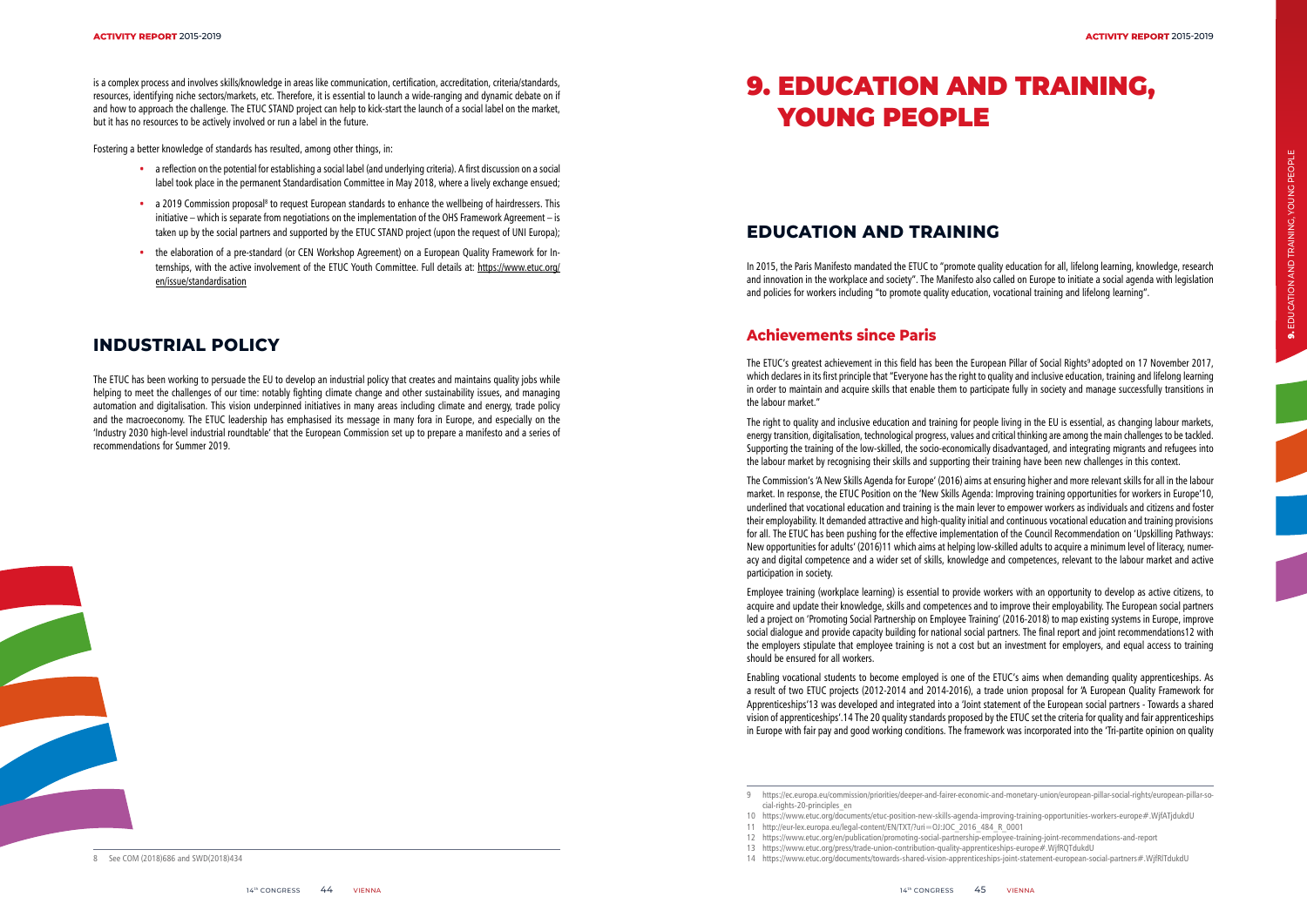and effective apprenticeships and work-based learning'15 adopted by the representatives of governments, employers and trade unions. The Commission translated this ETUC demand into a Council Recommendation on a 'European Framework for Quality and Effective Apprenticeships'16, which was adopted on 15 March 2018.

The ETUC has been promoting investment in education and training for all, to boost recovery and create jobs. 80% of businesses in Europe cut or froze their expenditure on skills and training during 201617 according to a joint ETUC-CEEP18-ETUCE-EFEE19 project report on 'Improving social partners' involvement in EU support for public investments in training and education'20 (2015-2017). The joint recommendations (2016)21 underlined that public investment in improving quality of education, and employers' contributions to apprenticeships and employee training is a prerequisite of success in the future.

The ETUC continues to support and contribute to transnational projects undertaken by affiliates. In 2016 a toolkit for trade unions was published on developing workplace learning22. The SACADOS project23 aimed to contribute to a European trade union strategy to support trade union representatives in making better use of information, consultation and participation procedures in the workplace, anticipating change and developing skills. Unions4VET24 (with German, Greek, Italian, Latvian, Portuguese and Slovakian trade unions) sought to increase cooperation among trade unions to facilitate a common European position on VET.

#### **Tools to achieve the goals**

In order to ensure quality vocational education and training for all, the ETUC has been successfully cooperating with ETUCE since 2012 on overlapping issues.

The ETUC's Education and Training Committee meets twice a year to discuss ETUC responses to EU initiatives on vocational education and training.

The ETUC represents the member organisations in the informal Directors-General of Vocational Education and Training meetings twice a year, where EU priorities on VET and adult learning are discussed. The ETUC and member organisations advise the Commission on VET and adult learning developments through the tripartite advisory committee for VET meetings.

The ETUC and member organisations are members of the Cedefop Governing Board, ensuring that the work programme of the tripartite agency reflects the needs of countries concerning research on VET and adult learning and contributing to the smooth running of the agency.

The ETUC has been representing trade unions in various working groups and bodies developing European-level instruments and tools.

The European Qualification Framework (EQF) Advisory Group has been working to ensure the transparency of European edu cation systems via the national ministries' reports on setting up National Reference Frameworks and validation of nonformal and informal learning.

The European Quality Assurance for VET (EQAVET) network is discussing the improvement of quality assurance systems for VET in Europe with the involvement of the ETUC.

The European Credit System for VET (ECVET) helps with recognition of VET learners' mobility and aims at helping countries to define VET via learning outcomes for better visibility and recognition.

The ETUC is also actively involved in the Member States Working Group on creating a taxonomy on European Skills and Occupations (ESCO).

The ETUC, in cooperation with ETUCE, is represented by experts from member organisations on several Commission Open Method of Cooperation working groups, which are platforms to help governments to reach the EU2020 Strategy framework objectives. Since 2014, the ETUC has been involved in the working groups on vocational education and training, adult learning, early school leaving, transversal skills (2014-16), digital skills, modernising higher education, Paris Declaration – equality in education (2016-), graduate tracking (2018-).

#### **The way forward**

The member organisations, in the 'Resolution on EU priorities on Education and Training post 2020 - towards a European right

to training for all' (2018)25 mandated the ETUC to follow a post-2020 education and training strategy:

- I. A European right to training guaranteeing high-quality employee training for all workers, in particular low-skilled ones, including paid educational leave;
- II. A real skills guarantee allowing low-skilled workers to obtain at least certified basic skills and key competences;
- III. Investment in education and training to ensure appropriate funding by the EU (and Member States) in the future Multiannual Financial Framework (MFF) post 2020;
- IV. Effective social dialogue on VET to consolidate efficient governance of vocational training at all levels.

The ETUC Mandate on the next European social partners' 2018-2020 Work Programme, adopted at the ETUC Executive Com mittee on 13-14 June 2017, identified education and training as one possible topic for negotiation at European level. A right to paid educational leave should be introduced (paid leave for both professional and more general training).

## **YOUTH**

- 
- Youth employment has remained a priority for the ETUC during the four years of this mandate. Ten years after the outbreak

of the economic crisis, the situation of young people in the labour market still remains difficult, with a significant increase in precarious employment and persistently high rates of young people Not in Education, Employment or Training (NEETs). After completing their education, young people face numerous obstacles to entering the labour market and finding stable employment. Young migrants and young women are particularly vulnerable, and they are over-represented in precarious jobs.

#### **The Youth Guarantee**

- **A principle of the European Pillar of Social Rights.** The ETUC has worked to strengthen European youth employment policies, with specific reference to the Youth Guarantee. When the new European Commission came into office, the duration of this programme was uncertain. ETUC action helped to ensure its continuation. Moreover, the ETUC called for this policy to be included as one of the principles of the European Pillar of Social Rights. This will guarantee that it remains a priority of EU social policy during the coming Commission mandate.
- **Assessing the quality of offers.** In close cooperation with the Youth Committee, we denounced the widespread poor quality of offers to young participants in this programme, which was echoed by a report of the European Court of Auditors in 2016.
- **Partnership approach.** We have monitored the involvement of trade unions in the design, implementation and monitoring of the Youth Guarantee. Whereas there is a slight improvement in the level of trade union engagement in this policy at European level, at other levels there is still ample room for governments and employers' organisations to improve trade union involvement.

<sup>16</sup> https://www.google.be/url?sa=t&rct=j&q=&esrc=s&source=web&cd=4&ved=0ahUKEwiY1dG95JPYAhXOEVAKHZ9BCdQQFgg - 4MAM&url=http%3A%2F%2Fec.europa.eu%2Fsocial%2FBlobServlet%3FdocId%3D18330%26langId%3Den&usg=AOvVaw3kk2PpGttgQad\_ FlhiCg4y

<sup>15</sup> http://ec.europa.eu/social/main.jsp?langId=en&catId=89&newsId=2691&furtherNews=yes

<sup>17</sup> ETUC-CEEP-ETUCE-EFEE: Final Study Report - Investment Education, 2017, using reference to: Accenture 2012: News release - Majority of European Employers Cut Skills and Training Investment. Despite Skills Shortages, Finds Accenture and FEB Survey, 25 April 2012. https:// newsroom.accenture.com/subjects/management-consulting/majority-of-european-employers-cut-skills-and-training-investment-de spite-skills-shortages-finds-accenture-and-feb-survey.htm

<sup>18</sup> CEEP, the European Centre of Employers and Enterprises providing Public Services and Services of general interest

<sup>19</sup> European Federation of Education Employers (EFEE)

<sup>20</sup> https://www.etuc.org/publications/investment-education-and-training#.WnM\_cTdulQL

<sup>21</sup> https://www.etuc.org/sites/default/files/circular/files/joint\_recommendations\_investment\_in\_education\_and\_training.pdf

<sup>22</sup> https://www.unionlearn.org.uk/publications/developing-workplace-learning-toolkit-trade-unions

<sup>23</sup> European funded project involving German, Italian, Bulgarian, Latvia and Romanian trade unions.

<sup>24</sup> http://www.unions4vet.de/

<sup>25</sup> https://www.etuc.org/sites/default/files/document/files/ec226 resolution future of vet post-2020 en adopted.pdf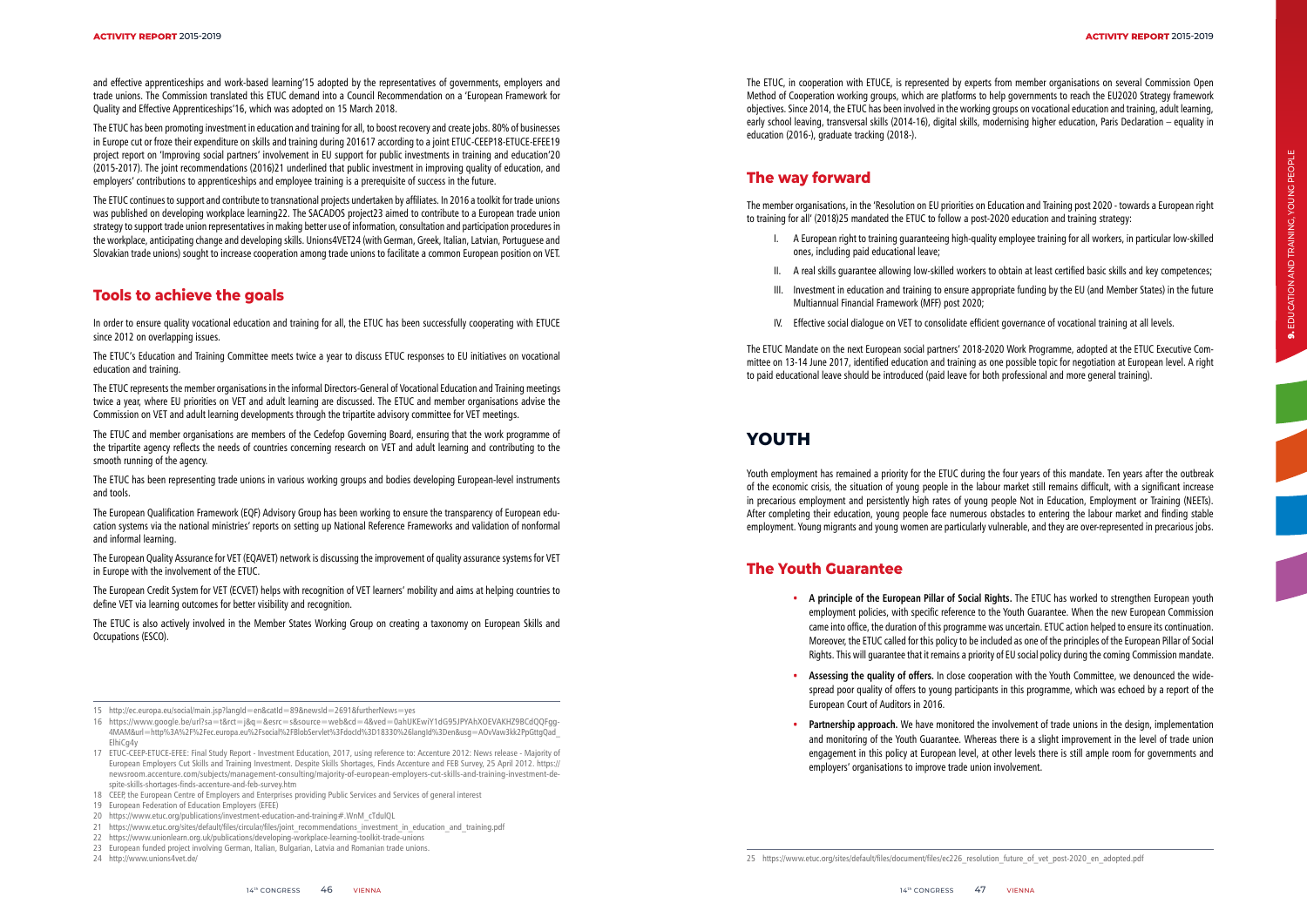# **The Youth Employment Initiative**

• **Stability and coherence of the funds**. Following our call for more coherent and stable funding, the Commission's plan for the next Multiannual Financial Framework proposes incorporating this resource into the European Social Fund Plus. The challenge remains to ensure adequate contributions from both national and European funds to implement effective measures to get young people into quality employment.

• The ETUC supported this initiative to provide young people with the opportunity to volunteer or work on projects, in their own country or abroad, that benefit communities and people around Europe. The first proposal combined this aim with the promotion of youth employment. The ETUC succeeded in establishing clear safeguards to ensure that jobs in the solidarity sector should not be replaced by volunteering, and provisions to this effect were included in the legal basis of the European Solidarity Corps.

## **The European Solidarity Corps**

The ETUC is currently tackling some ongoing challenges relating to the fight against sub-minimum wages for young workers, which currently exist in four European countries: Greece, Ireland, the Netherlands and Belgium.

# **ETUC YOUTH COMMITTEE**

Since the bureau of the ETUC Youth Committee is elected with a two-year mandate, three teams have held office between the 13th and 14th Congresses. They have been led by Salvatore Marra, Tom Vrijens and Viktória Nagy, respectively.

# **Fighting against precarious working conditions**

- The **ETUC Youth Friendliness** indicator. Pan-European research has been conducted with the support of the Friedrich Ebert Foundation to assess how youth-friendly the different European labour markets are. It was based on a survey to which trade unionists, officials from public employment services, academic researchers and employers' representatives all responded. The research challenges some common assumptions about young people and access to the labour market, like the lack of a positive shift despite a decline in youth unemployment or the lack of sound evidence that young people's basic skills shortages cause low employability.
- In its **European Youth Employment Policy** paper, the ETUC Youth Committee introduced its own criteria for quality jobs, internships and apprenticeships and followed it up with planned guidelines for defending young people's rights at work through trade union action at national level.
- The ETUC Youth Committee supported the collective complaint filed by the European Youth Forum to ban unpaid internships in Belgium.

• In line with the ETUC Congress commitment to the empowerment of women in the trade union movement, the ETUC Youth Committee, in collaboration with the Women's Committee, monitored the position of young women in unions and in the labour market in its **Annual Gender Equality Survey** in 2018.

#### **Wages**

- The ETUC Youth Committee actively participated in the ETUC Pay Rise campaign. In summer 2017, the campaign highlighted youth and called for fair wages for young people.
- The ETUC Youth Committee is fighting wage discrimination on the basis of age and exploring the possibility – if national affiliates give support – of filing a collective complaint against sub-minimum wages for young people in Ireland and the Netherlands.

## **Training**

- The **ETUC Youth Training Week.** Training young European trade union leaders is a priority for the ETUC and the ETUI, to better protect the rights and interests of working youth in Europe. Three sessions have been organised (2017, 2018 and 2019) exploring topics such as the integration of migrants in the labour market, the organisation of precarious workers in the trade union movement and the European Pillar of Social Rights.
- The ETUC Youth Committee has also worked in partnership with the Youth Centres of the Council of Europe with the aim of making the human rights' approach transversal across trade union action. This training placed special emphasis on the rights of young refugees and migrants and their integration into the labour market.
- The Academy for Young Trade Union Leaders on the Future of Work aims to provide participants with tools and knowledge to understand, forecast and react to the main challenges surrounding the future of work and to better protect the rights of workers throughout this process.

# **Follow-up to European youth employment policies**

• The **European Youth Guarantee**. The ETUC Youth Committee and its national affiliates have dedicated their efforts to following up the implementation of European youth employment policies at national level, mainly the Youth Guarantee. Special attention has been given to the conducted since the last Congress.

involvement of social partners in the design, implementation and evaluation of policies, as well as the quality of measures provided to beneficiaries. Three research studies in this area have been

#### **Gender**

• In 2019 the Youth Committee started a project which aims at better defending young workers in the labour market through collective bargaining and social dialogue practices. Special attention will be given to the

- 
- situation of young women and young migrant workers.

#### **Democracy at work**

• In its resolution of June 2018, the ETUC Youth Committee highlighted the importance of democracy at work, suggesting that the next **EU Youth Strategy 2019-2027** should also boost young workers' participation in information and decision-making processes at workplace level by encouraging their participation in works council elections and affiliation to trade unions. This position has been used to lobby the various European

governing bodies throughout the new youth strategy adoption process.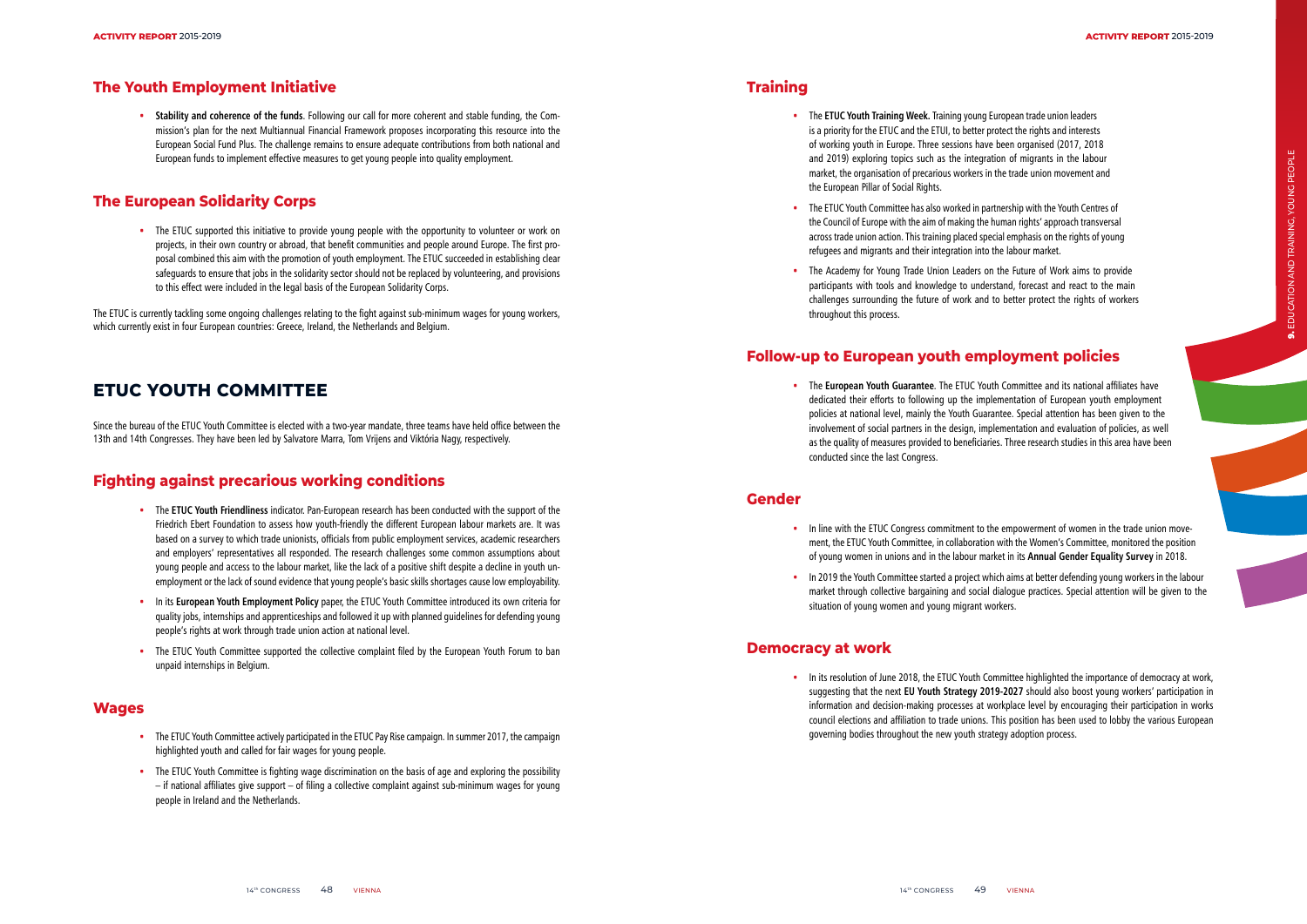# **MIGRATION**

At the Paris Congress in 2015, the ETUC committed itself to changing the EU narrative on migration and promoting a more effective common European immigration policy, shifting the attention away from narrow security issues to the contribution migrants make, human rights, equal treatment and integration.

Migration featured high on the ETUC agenda and lobbying action included the publication of several statements, press releases and policy documents aimed at establishing an EU migration policy based on solidarity, integration and inclusiveness for the benefit of all and at dismantling the current approach based on circularity and selectivity. The main ETUC statements included: the ITUC and ETUC Statement addressed to the European and African governments on the occasion of the Valletta Conference on Migration in November 2015; various ETUC Statements commenting on EU Council conclusions; ETUC Statement on the European refugees and asylum-seekers emergency (adopted by the Executive Committee in June 2018). The importance of a fair EU migration policy was raised in all speeches delivered by the ETUC at the Tripartite Social Summits (TSS). In addition, the EU economic and social partners presented a Joint statement on the refugee crisis at the TSS meeting of March 2016.

Building on Paris Congress commitment, a medium-term strategy on migration, asylum and inclusion for the period 2016-2019 was adopted. The strategy calls for a number of objectives and specific measures, such as coherent policies meeting the reality of migration flows. Unfortunately, progress on new safe and legal channels for migrants and asylum-seekers failed to materialise at EU level. The only exception is the proposal for the revision of the Directive on the conditions of entry and residence of third-country nationals for the purpose of highly skilled employment (the so-called Blue Card Directive) launched by the European Commission on 7 June 2016. The ETUC adopted a Position together with Eurocadres on 16 October 2016. The European Parliament's report includes several ETUC inputs based on the adopted position, like for instance a better definition of salary thresholds and equal treatment and opportunities for blue card migrants. The new Blue Card Directive is currently being discussed by the Trilogue (Council, Commission and Parliament).

In 2017, the Commission launched a public consultation on an EU legal framework for regular migration to which the ETUC contributed by highlighting shortfalls in four directives: family reunification, long-term residents, seasonal workers and single permit, and flaws in the equal treatment principle in the Intra-Corporate Transferees (ITC) Directive. The ETUC is also cooperat ing with the Centre for European Policy Studies (CEPS) on the research project 'Costs of Non-Europe in the area of Migration' aiming to inform EU-level decision-makers about the EU's current and potential contribution as well as remaining gaps and challenges in the area of legal migration.

ETUC lobby work in the context of the European Pillar of Social Rights also included a specific focus on migrants' rights and the need to ensure the principle of equal treatment. In addition, the ETUC seeks to influence the European Semester process to ensure that migrant challenges are addressed by adequate Country Specific Recommendations (CSRs). Based on the analysis carried out by the ETUC, the Council issued CSRs directly targeting migrant-related policies to three countries in 2016 (AT, BE and FI), in 2017 and in 2018 (AT, BE, FR).

ETUC action in development cooperation policies dealing with migration was stepped up. The ETUC is a member of the recently established Multi-stakeholder platform on Sustainable Development Goals, has given support to the Trade Union Network on Migration of Mediterranean and Sub-Saharan countries, and has joined forces with the ITUC to lobby negotiations on the Global Compact for Migration (GCM). Two statements were issued setting out ITUC-ETUC priorities to be addressed in the GCM.

Despite strong trade union and civil society efforts, the reform of a common asylum system has not been agreed by Member States. The ETUC calls for a fair and solidarity-based EU asylum policy harmonising protection standards in all Member States, establishing binding mechanisms to relocate refugees as well as asylum-seekers and establishing European hotspots with quality reception conditions. Several statements were published and a Mare Nostrum photo action organised. The ETUC also took part in rallies such as No more walls in Europe #EUWakeUP in March 2016 and organised a public event entitled Trade Union Action For Refugees in June 2016.

The ETUC opposes exploitation of and unfair competition between migrants and local workers, and fights for full equal treatment in the labour market, in workplaces and in access to social protection systems and benefits. In October 2016, a dialogue with the employers and the Commission aimed at jointly sharing this message was launched and successfully culminated in the signature of a European Partnership for Integration of Refugees in the labour market in December 2017. The Partnership lays down key principles and commitments to support and strengthen opportunities for refugees and migrants to integrate into the European labour market. Signatories are committed to translate the partnership into concrete actions at national level and follow-up meetings are held regularly.

The principles enshrined in the Partnership for integration were inspired by the project LABOUR-INT, led by the ETUC in part nership with CEEP and EUROCHAMBRES and with the involvement and support of several national, European and international organisations. LABOUR-INT started in 2017 and aims at promoting employment as a key part of the integration process of refugees and asylum-seekers in society. Three pilot actions are being implemented: one in Italy, where 40 asylum-seekers have completed education and professional training and undertaken internships; in Belgium, where 40 asylum-seekers were trained and passed the admission test for accessing VET and in Germany, where 13 vocational trainers and workers' representatives were trained to prepare the workplace for the better integration of asylum-seekers and refugees and a training manual has been developed. Furthermore, an online tool (AikomPass) has been developed to assess the informal skills and qualifications of asylum-seekers and refugees in the metal and electrical industries. The first dissemination event of LABOUR-INT, organised by EUROCHAMBRES, took place in Vienna on 8 June 2018 attended by 30 economic and social partners. A second dissemination seminar was organised by CITUB in Sofia on 26 September 2018, with more than 60 participants. The third dissemination seminar, organised by CEEP, was held in Stockholm on 7 November 2018 and gathered together 40 social partners. The fourth and final dissemination conference, organised by the ETUC, took place in Brussels on 14 December 2018 and gathered together over 120 participants from across Europe.

The ETUC has continued to fight against undocumented migrant workers' exploitation and unfair treatment, for example setting up a photo action in support of undocumented migrants. A joint event was organised in Brussels with the Platform for International Cooperation on Undocumented Migrants (PICUM) on 21 October 2016 and a brochure on Defending Undocumented Workers and a leaflet Trade unions: Organising and Promoting Undocumented Migrant Workers' Rights, were published and translated into several languages. The ETUC continued to coordinate and support the work of UnionMigrantNet (UMN), by holding regular meetings and raising awareness on the positive impact that the network has in fostering inclusion and inte gration of all migrants in the EU. A new brochure on UMN was published in 2018. The UMN portal has 128 registered users, including more than 100 trade unions and contact points in a number of EU Member States (Belgium, Germany, France, Greece, Hungary, Ireland, Italy, Latvia, the Netherlands, Poland, Portugal, Slovenia and Spain).

The role of the ETUC in promoting a new narrative on migration at all levels is nowadays well acknowledged by EU and in ternational institutions. For the first time, the ETUC co-chaired a workshop of the European Migration Forum in March 2018, focusing on a multi-stakeholder approach for integration of refugees. The ETUC also supports various EU and internationally-led initiatives promoting refugees' integration such as the European Citizens' Initiative #<u>WelcomingEurope</u> calling on the Commission to ban the criminalisation of solidarity in EU Member States; support for European citizens who want to offer safety to people fleeing persecution and guarantee effective access to justice for all victims of exploitation and abuse; the UNHCR #WithRefugeesCoalition asking leaders to ensure that every refugee can work or learn new skills t that every refugee child gets an education and that every refugee family has somewhere safe to live.

Several European projects are being promoted in the field of migration, and the ETUC is contributing to ReSOMA, aiming at creating a platform for knowledge and good practice exchanges in the fields of migration, asylum and integration, with European policy-makers. The ETUC is also a member of the Technical Advisory Group of the CEDEFOP study Complementary Pathways for Adult Refugees: the Role of VET, Skills and Qualifications to improve knowledge and understanding of the role of VET, skills and qualifications to expand opportunities for adult refugees to move from a first host country to another country where they may find employment, education and training opportunities and reach long-term solutions to their international protection needs, and is a partner in the **EMEN** project supporting migrants' entrepreneurship.

A number of press releases were issued on International Migrant Day:

• https://www.etuc.org/en/pressrelease/trade-unions-organising-and-promoting-undocumented-migrant-work -

• https://www.etuc.org/en/publication/defending-undocumented-workers-means-defending-all-workers (pub -

- ers-rights (in December 2017)
- lication of the brochure on occasion of IMD in December 2016)
- https://www.etuc.org/en/pressrelease/trade-unions-inclusion-refugees (in December 2015)

# 10. MIGRATION, SOCIAL PROTECTION AND SOCIAL INCLUSION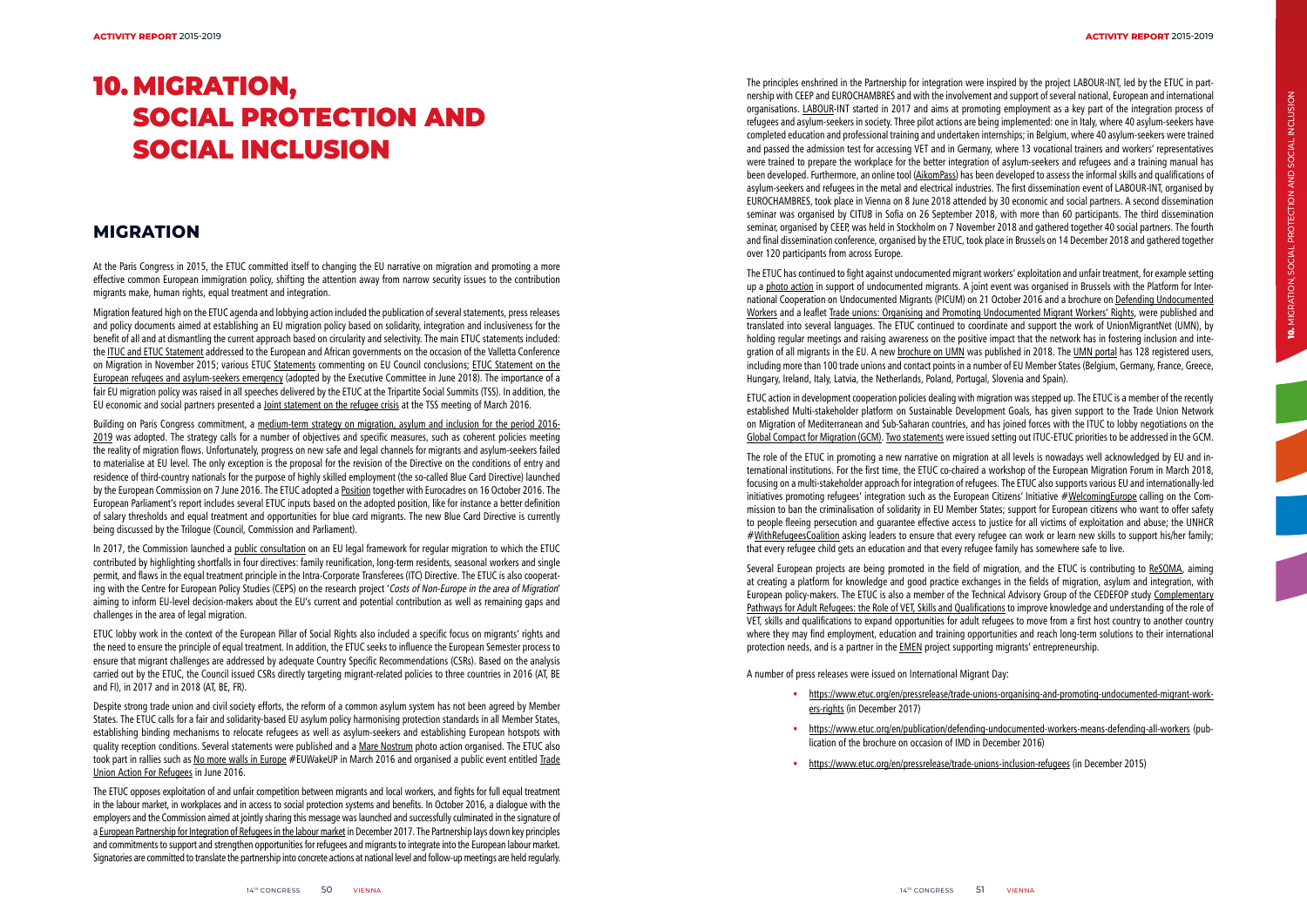# **SOCIAL PROTECTION AND SOCIAL INCLUSION**

The last ETUC mandate launched substantial developments in the field of social protection and social inclusion.

Active ageing, an important theme for social protection in the current scenario of longer working lives, has become a topic for social dialogue. The negotiation of the European social partners' agreement on active ageing and an intergenerational approach generated synergies between the social dialogue and social protection teams within the ETUC, who have coordinated activities with the negotiating trade union delegation. The agreement sets out the approach to many important issues relating to social protection, especially keeping  $50+$  workers in the labour market.

A rationalisation of the work programme on universal, solidarity-based and adequate social protection has been defined in ETUC resolutions, in line with the mandate of the Paris Congress, fixing the direction for policy inputs that the ETUC has mainstreamed internally and to an EU-wide audience.

Social protection is increasingly recognised as relevant at European level. The ETUC has taken part to a series of conferences and public events promoting an integrated approach across all levels and dimensions.

The ETUC priorities related to longer life expectancy and longer and healthier working lives have been mainstreamed within the framework of the Joint Programme Initiative 'More Years Better Lives' (JPI:MYBL). The JPI:MYBL, funded by several Member States' governmental contributions, aims to finance a research project on active ageing policies and their impact in a number of dimensions. The ETUC is an active member of the Societal Advisory Board of the initiative, and participates in the definition of the research tasks to be funded by the project.

Social protection priorities are mainstreamed through the design and social impact of the European Economic Governance (EEG) framework. The ETUC methodology to provide inputs to the EU Semester (ETUC Semester Toolkit) has furnished timely contributions targeting the main areas of social protection (pension adequacy and reform; healthcare and long-term care needs; reduction of poverty and social exclusion). The analytical and political work of the secretariat has developed in coordination with the team responsible for the Semester and the EEG.

The ETUC permanent Social Protection Committee has been increasingly involved in contributing to the ETUC Semester Toolkit. In February 2017, a specific two-day training on social protection in the EEG took place, in collaboration with the ETUI. It aimed at informing the committee members about the Semester cycle, and the legislative, political and economic rationale behind it. The committee members are better prepared to provide timely and effective trade union inputs on clearly identified social challenges, with relevant data and coherent policy solutions.

The permanent committee took part in all the relevant ETUC policy actions. Following the Paris Congress mandate, the ETUC took steps to assess the functioning of minimum income schemes at national level. Participation in the EMIN Project on the promotion of adequate, effective and highly accessible minimum income schemes (MIS) included research and policy coordi nation, under the direction of the European Anti-Poverty Network. The ETUC coordinated the involvement of national trade unions in awareness raising campaigns and design of knowledge-based recommendations on national MIS.

## **European Pillar of Social Rights**

The ETUC actively participated in the conception and the drafting of the European Pillar of Social Rights. Involvement in the high-level debate, lobbying and advocacy has been accompanied by political meetings and analytical work to prepare the principles of the chapter on social protection and the indicators for their implementation as well as the European Commission staff working document. The ETUC has intensively lobbied the Commission unit responsible and contributed to the initiative on access to social protection, providing timely documents and briefing notes identifying ETUC priorities for adequate, accessible, effective and universal social protection for all workers and self-employed.



The ETUC has engaged all affiliates in the two rounds of consultation on the Commission proposal for a Council Recommendation on access to social protection for workers and self-employed. Substantial background work took place in cooperation with the ETUC team responsible for organising self-employed workers, aimed at assessing trade union priorities and strategies to obtain effective social protection. Social Protection Committee members were involved before the ETUC's response to the consultation was submitted to the Executive Committee, and the ETUC position on the Commission's proposal delivered to the Council.

The ETUC actively lobbied Member States (through several rounds of bilateral meetings with EU permanent representations) before and during the debate in the EPSCO on the Council Recommendation, presenting the ETUC priorities supported by solid research-based arguments.

In February 2019 the first ETUC European project on social protection was launched, with Commission funding, raising the profile of social protection as a European topic. The project will assess national conditions on access to pensions for workers and self-employed, in combi nation with labour market integration and quality of work (action priorities on social protection identified by the Social Protection Committee during the mandate). The project aims at providing knowledge-based trade union recommendations to national and European institutions to ensure adequate and effective protection in old age, and guiding ETUC inputs at European level in the framework of the EEG and overall trends on pension reform.

The ETUC has been active in promoting social priorities and trade union demands in the field of pension policy, as a top priority. Relations and exchanges have been established with the Council's Social Protection Committee and its sub-groups. A dialogue has been established with the Commission unit responsible for European pension policy. The ETUC has forcefully demanded and obtained the involvement of social partners in the drafting of the 2018 pension adequacy report, although the impact on the Commission's approach was limited. The critical analysis of the report addressing the costs of ageing plays a role in ETUC inputs to the EEG framework. The participation of trade union experts has been promoted within the EIOPA sub-groups.

The ETUC has firmly supported public and collective statutory first pillar pensions in institutional fora as well as in debate with national and supranational organisations focusing on the promotion of occupational pensions. Regular exchange and cooperation has developed with such organisations (Pensions Europe, Federation of the Dutch Pension funds) aimed at promoting the ETUC view and a balanced approach to pos sible trade union paths to ensure adequate pension income to European workers. The ETUC has appointed its representative to the high-level group of experts responsible for drafting the report on the potential of second and third pillar pensions to enhance pension adequacy, and strictly monitors its developments. The ETUC has lobbied the Commission, the European Parliament and the Member States opposing the promotion of Pan-Eu ropean Personal Pensions (PePP) and the terms of the EU regulation establishing them.

The transnational dimension of social protection and social security rights has been covered through participation in the advisory committee on social security coordination (the ETUC led the trade union delegation) and lobbying the European Parliament during revision of regulation 883.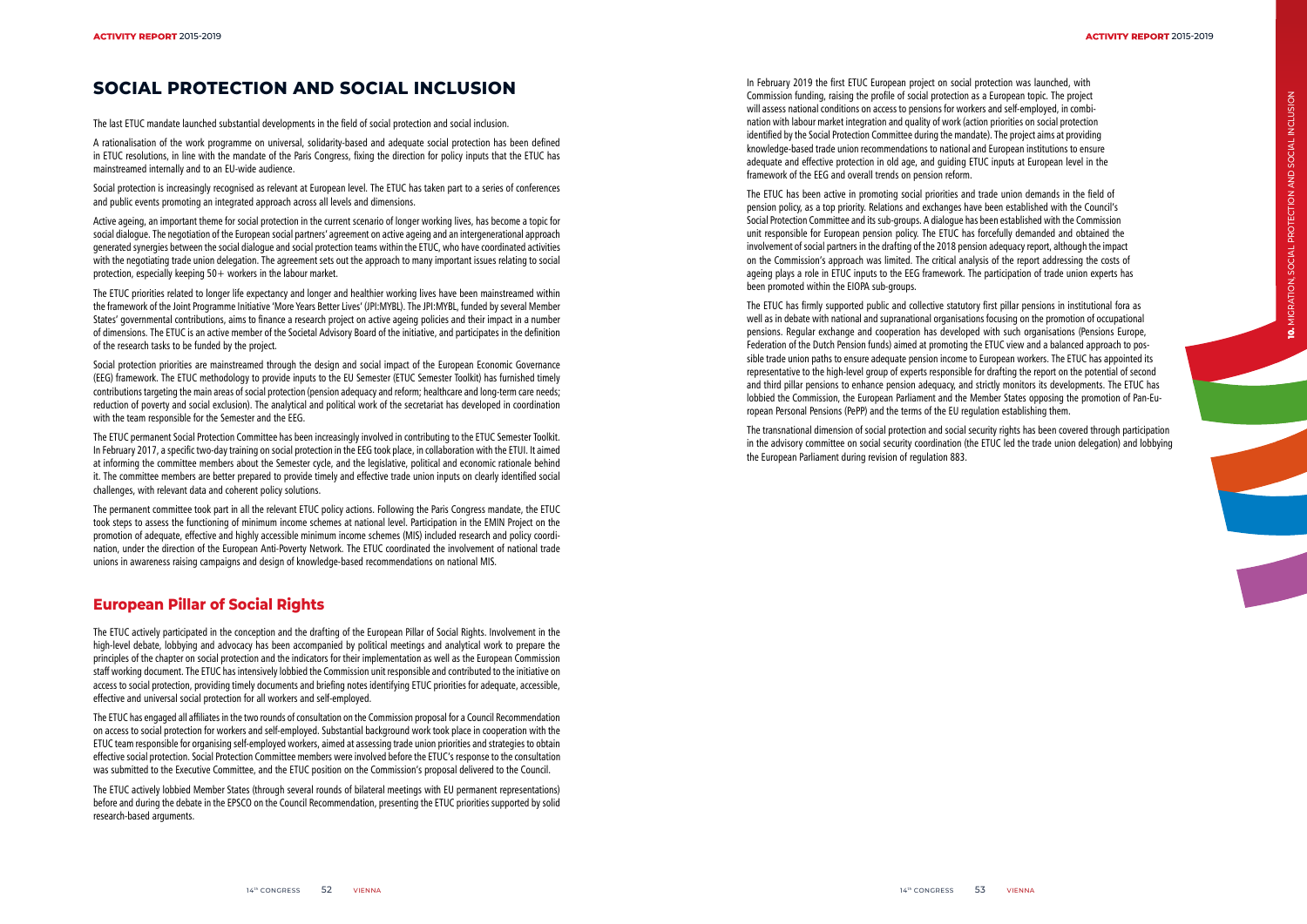## **Achievements on sustainability / climate and energy**

Just transition is part of the Paris Agreement as requested by the ETUC (see: <u>https://www.etuc.org/documents/etuc-key-de-</u> mands-climate-cop21#.WQw\_KdJ96Uk).

Monitoring the implementation of the Paris agreement and the upcoming international negotiations in order to increase climate ambition, to scale up climate finance and to implement the principle of just transition has been a clear ETUC objective since 2105 ( see ETUC assessment of the Paris Agreement: https://www.etuc.org/fr/documents/d%C3%A9claration-de-la-ces-%C3%A0 propos-de-laccord-de-paris-sur-le-changement-climatique#.WQxAM9J96Uk ; see also ETUC position for UNFCCC COP 22: https://www.etuc.org/documents/climate-change-etucs-position-view-cop-22#.WQxBM9J96Uk). To prepare the UN climate conference 2018, taking place in Katowice, Poland, the ETUC (in close collaboration with ITUC) has promoted a Joint Ministerial Declaration on just transition and decent work. The main objective is to secure and strengthen the political commitment that governments made in the Paris Agreement. The Katowice COP 24 clearly creates a window of opportunity to do that and the ETUC has actively reached out to EU institutions and key Member States to that end.

Just transition has also entered EU climate policy discussions, mainly through the ETUC proposal to set up a just transition fund to support workers who could be negatively affected by decarbonisation (see ETUC position on the revision of the EU Emis sions Trading System 2021-2030: https://www.etuc.org/documents/position-structural-reform-eu-emissions-trading-system#. WQxECtJ96Uk). In the revised Directive on the EU emissions trading schemes, there are two concrete references to labour transitions. One is in the provision dealing with the way Member States should use the revenues generated by the auctioning of allowances. The other is in the list of possible activities to be financed by the Modernisation Fund which is meant to support Member States with a GDP per capita below 60% of the EU average in modernising their energy systems.

The ETUC has also run a project on just transition towards a low-carbon economy in industrial regions. Based on a questionnaire and seven regional case studies, the project helped to better understand the specific situation in these regions while moving towards a low-carbon economy. The final recommendations stress the need to enhance ownership and policy planning at sub-national level (see full report: https://www.etuc.org/publications/etuc-project-industrial-regions-and-climate-policies-to wards-just-transition#.WQxE7NJ96Uk; see also case studies: https://www.etuc.org/documents/industrial-regions-and-cli mate-change-policies-trade-unions-perspectives-%E2%80%93-detailed-case#.WQxFCtJ96Uk). The main political impact of these demands was the Commission's launch, in December 2017, of a Platform for Coal Regions in Transition, to support regions dependent on coal in moving to a low-carbon economy. Two meetings were organised in 2018 on economic diversification, technological innovation and labour transitions (skills). https://ec.europa.eu/energy/en/events/coal-regions-transition-platformworking-groups-launch-and-first-meetings

The ETUC has been part of the 'Right to energy coalition', set up to fight energy poverty. The 'Clean energy for all Europeans' package offered opportunities and risks as far as energy affordability was concerned. The coalition has tried to mainstream the objective of fighting energy poverty across the various legislative proposals in the package. https://www.epsu.org/ article/public-event-right-energy-coalition-december-5

After a long and intense debate with its members, in 2018-2019 the ETUC adopted two positions on the future of EU climate and energy policy. The first is a response to the consultation on the EU strategy for long-term greenhouse gas emissions reduction https://www.etuc.org/en/document/etuc-resolution-strategy-long-term-eu-greenhouse-gas-emissions-reduction-etuc-views. The second identifies the level of ambition and the principles that should guide climate action beyond the next EU elections https:// www.etuc.org/en/document/etuc-position-key-demands-build-just-transition-and-boost-climate-action-after-eu. Both documents stress the interrelation between the need to increase climate ambition and to ensure social fairness through just transition.

Our positions and project publications have stressed the need to better coordinate the climate/energy agenda with the social/ employment agenda. As a result of our outreach activities, the various proposals published by the Commission in November 2016 – the so-called Winter Package of the Energy Union – should strengthen the involvement of social partners in the preparation of national climate and energy plans, encourage Member States to assess and monitor the social impact of their energy policies better and help to tackle energy poverty. More precisely, the draft regulation on governance of the Energy Union contains a mandatory provision that obliges Member States to involve social partners in the preparation of their national plans for climate and energy.

The ETUC has run a project on greater involvement of trade unions in climate action for a just transition. The main deliverable is a guide which aims to enable national trade unions to play a more active role in climate governance adopted in the follow-up to the Paris Agreement. http://www.etuc.org/en/publication/involving-trade-unions-climate-action-build-just-transition

# **Challenges ahead on sustainable development / climate and energy**

Year after year, scientists confirm that climate change is happening. Even though moving towards a "net zero-emissions economy" remains a priority for the ETUC, its seems obvious that climate change will impact on the world of work in many ways. To prepare trade unions to cope with those challenges, the ETUC has submitted a project application on 'Trade Union involvement in adaptation policy'.

Through the follow-up to the decision-making processes related to the implementation of the 2030 climate and energy package, the ETUC will continue to argue for policies that put people's health and the planet first while ensuring that the low-carbon economy will be a positive prospect for all EU citizens. In the same way, the next EU budget will have to reflect the commitment made in Paris and dramatically speed up the decarbonisation process, while creating new opportunities and providing support for those affected.

# 11. ENVIRONMENT, CLIMATE CHANGE AND ENERGY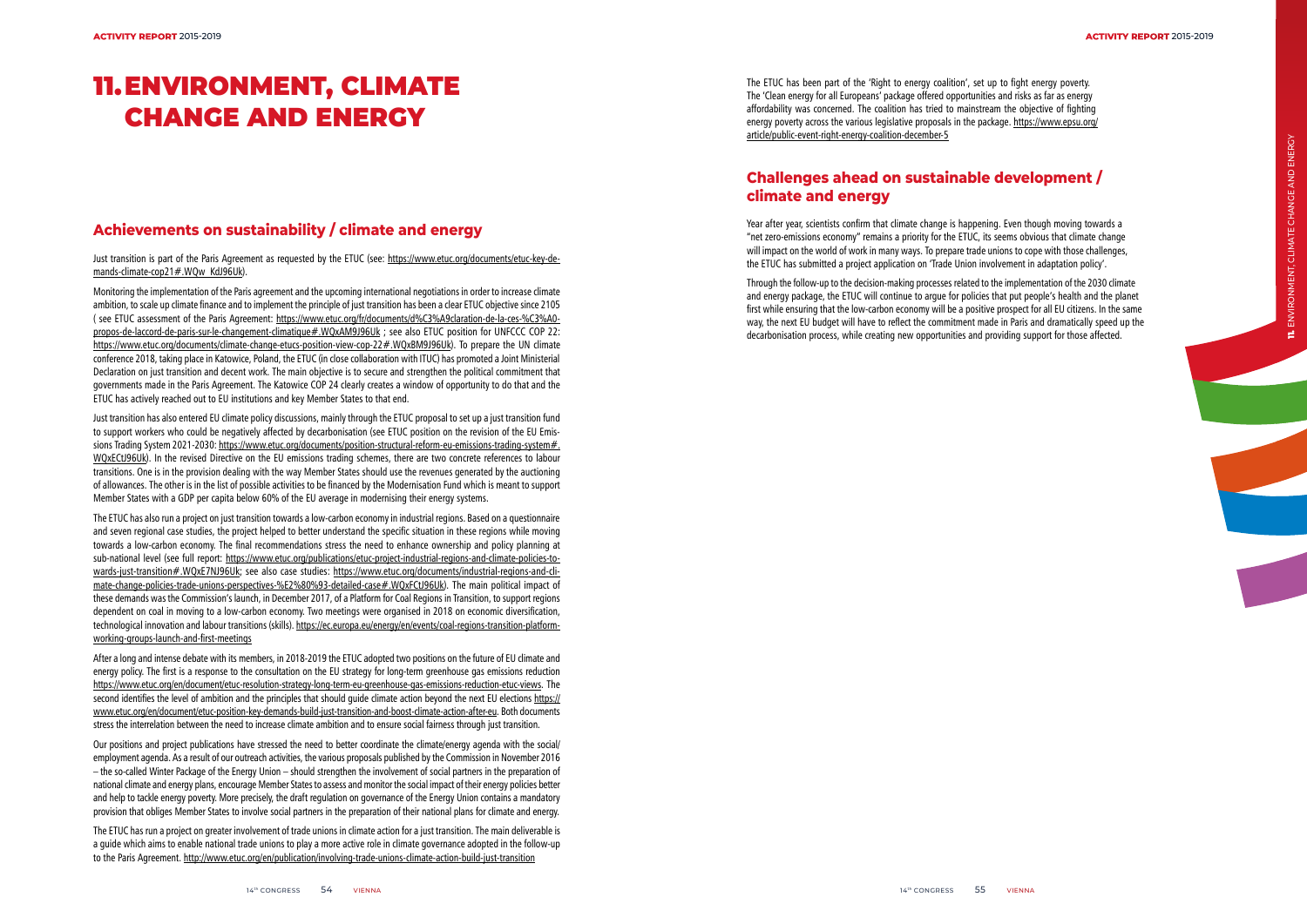# **COHESION POLICY**

The ETUC reconfirmed that economic, social and territorial cohesion must continue to be at the core of European Union strategy, ensuring that all energies and capacities are mobilised and focused on implementing this objective.

The ETUC supported the simplification efforts put in place by the Commission, reducing from eleven to five the policy objectives for a smarter, greener, more connected, social and territorial Europe closer to the citizens.

The Commission plans to introduce more coherence between the use of EU funds and the Country Specific Recommendations (CSRs), issued after the annual Semester process, with European Structural and Investment Funds paid out only if Member States implement the reforms recommended in the Semester. The ETUC disagreed with this approach. The timing of CSRs is not compat ible with the longer-term planning of the strategic investment funds. Moreover, a conditional approach already exists within the European Semester as "A failure to implement the recommendations might result in further procedural steps under the relevant EU law and ultimately in sanctions under the SGP and the MIP. These sanctions might include fines and/or suspension of up to five European Funds, namely the European Regional Development Fund (ERDF), the European Social Fund (ESF), the Cohesion Fund (CF), the European Agricultural Fund for Rural Development (EAFRD) and the European Maritime & Fisheries Fund (EMFF)."

The ESF should continue, in the MFF 2021-2027, to play a key role both in supporting the creation of new quality employment and in promoting social inclusion. To achieve these goals, Member States should allocate 30% for the ESF + to cohesion spending.

The ETUC insists that the ESIF should to be managed and used in a more coherent way and with the full involvement of social partners. The so-called European Code of Conduct on Partnership, as laid down in the proposed Common Provisions Regulation and Delegated Act N° 240/2014 should be strengthened post-2020. In addition to that, in the future Common Provisions Regulation of the ESIF, the Code of Conduct on Partnership has to be added to the enabling conditions (former ex-ante conditionalities) for granting the funds.

# **The European Pillar of Social Rights / European Social Fund Plus**

The ETUC supported the proposal to merge the ESF+ with the Youth Employment Initiative (YEI), the Fund for European Aid to the Most Deprived (FEAD), the Employment and Social Innovation (EaSI) programme and the Health Programme. Nevertheless, the ETUC deplored the fact that this did not bring an increase in the ESF+ budget, but on the contrary a reduction in ESF+ funding estimated at between 3% and 10% in real terms.

In the proposed ESF+, the link with the implementation of the European Pillar of Social Rights is clear, but the ETUC expressed disappointment at the level of financial commitment. On the other hand, the link with the European Semester and Country Specific Recommendations has to be clarified.

Even if the proposed ESF+ budget represents 27% of the proposed cohesion envelope, the ETUC deplored the reduction of 6% in real terms in the ESF+ budget and moreover the fact that the 23.1% minimum share of cohesion policy funding which Member States have to spend on ESF+ projects was left out of the proposed Common Provisions Regulation.

In the ESF+ Regulation, the partnership principle has to be strengthened and more detailed. A clear reference to the European Code of Conduct on Partnership is needed.

The ETUC is of the opinion that it is essential to ensure respect for the partnership principle and optimise the full added value of the involvement of social partners in ESF+ implementation. In the spirit of the quadripartite statement on a new start for social dialogue and taking into account the Opinion of the ESF Committee on the future of the fund, ESF+ support for capac ity-building of social partners to strengthen social dialogue should be clearly mentioned and reinforced.

To this end, the ETUC reconfirmed its proposal to set up a separate and compulsory fund at EU level, within the ESF+, dedicated exclusively to capacity building, notably capacity building of social partners for social dialogue, industrial relations and collective bargaining. Furthermore, technical assistance to ensure social partners have full access to such funding should be put in place.

Keeping in mind that the ESF remains the main EU instrument for supporting jobs, helping people get better jobs and ensuring fairer job opportunities, the ETUC stressed that the inclusion of new focus areas in ESF+ should complement the overall objec tive of the ESF, i.e. supporting jobs. In this regard, it is vital that the inclusion of new areas does not weaken efforts to create more and better jobs and a socially inclusive society.

The ETUC welcomed the proposal to include the EURES cross-border partnerships of the EaSI-Strand with direct management in the new ESF+. EURES cross-border partnerships make an important contribution to the promotion of fair and voluntary cross-border mobility. The ETUC demanded that a dedicated and compulsory budget within the ESF+ should be earmarked for existing and future EURES cross-border partnerships. Cross-border partnerships must be established on a permanent basis, with sufficient funding.

The ETUC called for the European Globalisation Adjustment Fund (EGF) to be transformed into a European Transition Fund and be better coordinated with ESF+ in order to ensure greater coherence between the two funds and better anticipation and management of restructuring processes. In this respect, the ETUC was satisfied by the acceptance of its demand to enlarge the scope of the EGF to tackle the consequences of structural trends other than globalisation, such as digitalisation, decarbonisation and automation. This should lead to support for initiatives aimed at easing or taking advantage of these transitions (training plans, career guidance, etc.).

The ETUC fully supported the proposed ringfencing of funds for social inclusion and to tackle poverty (25% instead of the current 20%) and 2% for the most deprived; and the YEI earmarking of 10% and age group 15-29 (Member States with a NEETs rate – young people Not in Education, Employment or Training – above the EU average in 2019).

# **ESF support to capacity building for social partners**

It is clear that in order to be able to develop their role as social partners and enhance social dialogue, some national social partner organisations need financial support.

European and national social partners have underlined these concerns in the ESF Committee as well as on other occasions such as the capacity building activities of the EU social partners as part of integrated projects, notably including a seminar in Riga in March 2015. This has also been highlighted in the thematic group discussions following the 5 March conference on "a new start for social dialogue". The European social partners also held a seminar on the ESF and capacity building.

Better use of the ESF is essential to support the existence of well-structured bipartite social dialogue at all appropriate levels in the Member States, especially at local and regional levels. It can also play an important role in achieving better implementation of social dialogue outcomes.

In the framework of the integrated projects of the European Social Dialogue 2016-2018, a joint project has been carried out on the 'Future European Social Fund. Better supporting capacity building of social partners'.

This project had the following goals:

• To build on the implementation of the partnership principle and the role of social partners in the delivery and

• To explore the extent to which capacity building facilitates, or the contribution that it could make in the future to, social dialogue and the implementation of social dialogue instruments in convergence and transition regions;

- monitoring of ESF activities by mapping ESF support to capacity building of social partners.
- 
- and local levels.

• To gather and exchange information on practical examples of projects funded by the ESF at national, regional,

The European Social Partners (ETUC, BusinessEurope, CEEP and UEAPME) adopted joint recommendations on how the ESF can support capacity building of social partners. A joint report was also drawn up which looks at how the social partners are involved in the governance as well as the use of the ESF. The recommendations and report were developed following consultation with national members at two seminars (Prague and Rome) and one conference (9 March 2018 in Brussels).

https://www.etuc.org/en/publication/future-esf-better-support-capacity-building-social-partner-organisations

# 12. COHESION POLICY AND INTER-REGIONAL TRADE UNION COUNCILS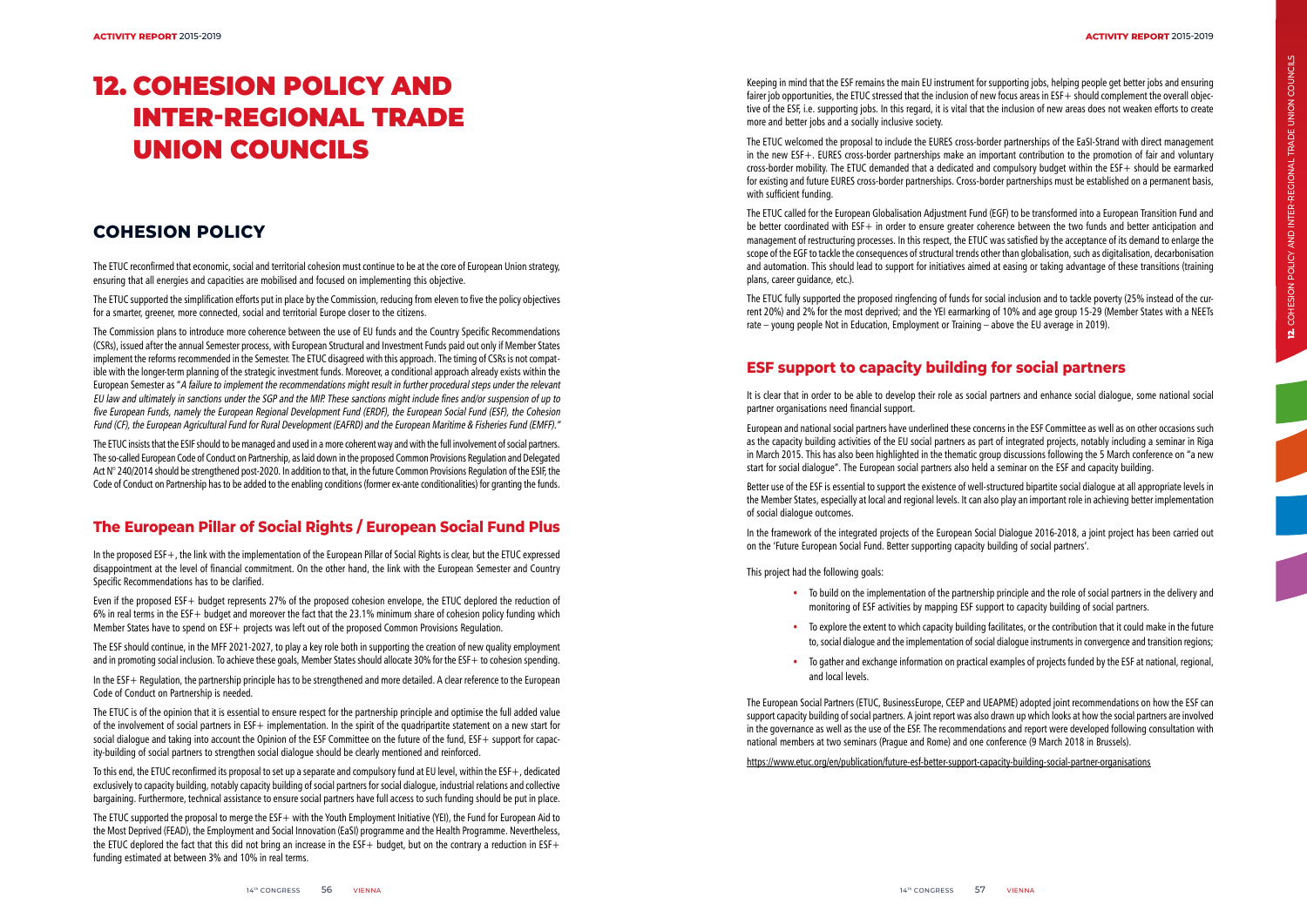## **The ESF Committee**

The ESF Committee is the tripartite committee established in the Treaty involving public authorities and social partners at European and national levels in managing the ESF.

For the ETUC, the ESF Committee's key role is being consulted and delivering Opinions. During debate on the future cohesion policy, the ETUC insisted on having in-depth discussions as well as on the adoption of ESF Committee Opinions on the future regulations, and in particular on the proposed ESF+.

The ESF Committee is also the place to monitor the implementation of the European Code of Conduct on Partnership, and in particular the involvement of social partners. This item is systematically on the agenda of the ESF Committee. In 2018, together with BusinessEurope, UAPME and CEEP, the ETUC presented and discussed the above-mentioned joint report and the joint recommendations, addressing how the ESF can support capacity building of social partners.

## **The ETUC Permanent Committee on economic and social cohesion and regional policies**

The items on the agenda of the Permanent Committee related to discussions on cohesion policy and the implementation of the Operational Programmes. Special attention was paid to the implementation of the European Code of Conduct on Partnership.

The Permanent Committee has also discussed and prepared the abovementioned ETUC Positions on the mid-term review of the MFF 2014-2020, as well as the MFF post-2020.

In addition, it has discussed issues on the Commission agenda, and in particular the ESF Committee organised by DG Em ployment and the 'Structured Dialogue with European Structural and Investment Funds partners group of experts (ESIF-SD)' organised by DG Regio.

# **INTERREGIONAL TRADE UNION COUNCILS – IRTUCS**

The IRTUCs assemble the regional trade union organisations of the national confederations affiliated to the ETUC in cross-border regions, to support the local, often cross-border mobile workers in defending and pursuing their social and economic interests and to promote direct cross-border links between sectorial structures and companies.

Following the 13th ETUC Congress, the IRTUCs Coordinating Committee Rules of Internal Procedure were revised and updated. https://www.etuc.org/en/document/etuc-resolution-interregional-trade-union-councils-irtucs-coordinating-committee-revised

Over the last four years, two IRTUCs have merged (to set up the IRTUC of the Grande Région – FR/D/B/LUX), and in July 2017 the youngest IRTUC was born, covering Gibraltar and Andalucía (IRTUC South). The IRTUCs Coordinating Committee has met biannually in Brussels, hosted by the ETUC.

In line with the IRTUCs Coordinating Committee work programme 2016-2020, the following strategic trade union priorities have been set:

- To improve the quality of cross-border mobility, to identify existing obstacles and to guarantee that workers' rights and in particular the right to equal treatment are respected.
- To act in the interests of trade unions in regional labour markets and in the framework of EURES Cross-Border Partnerships.
- To integrate workers' voices more strongly in interregional social dialogue.
- To ensure real and full involvement of IRTUCs as recognised actors in cohesion policy and in European territorial cooperation policy at all levels. https://www.etuc.org/sites/default/files/circular/files/irtucs\_2016-2020\_work programme.pdf

In pursuit of the IRTUCs' priorities, the following activities have been carried out:

- 1. Following the adoption of the 'ETUC's recommendations to the national governments and to the European Union on how to overcome obstacles to the mobility of frontier workers in Europe' (ETUC Executive Committee, 10-11 March 2015), and its dissemi nation at regional, national and European level, follow-up has been essential. The aim was to influence legal proposals as well as European Commission recommendations and communications which, as in the case of the so-called 'mobility package', could have an impact on the quality of cross-border mobility. Our main reference has been Directive 2014/54 on measures facilitating the exercise of rights conferred to workers in the context of freedom of movement for workers that had to be transposed into Member States' national legislation by May 2016. https://www.etuc.org/en/document/etucs-recommendations-how-overcome-obstacles-mo bility-frontier-workers-europe
- 2. During this period, the ETUC secretariat coordinated a project with two main objectives. On the one hand, to define how IRTUCs can help draw up proposals to develop interregional, euro-regional and/or macro-regional economies. On the other, to define ways, bodies and tools to match job offers and demands. Four seminars have been organised, in Brussels, Vigo, Budapest and Barcelona.
- 3. The final conference, in Brussels, provided a successful conclusion to the project. It stressed the importance of border regions, which cover 40% of EU territory, where 30% of EU citizens live and that produce 30% of EU GDP. There are 1.3 million cross-borders workers (without counting posted workers). The Commission Communication on 'Boosting growth and cohesion in EU border regions' was part of the discussions, showing interesting experiences and good practices but with no mention of the role of the IRTUCs despite 40 years working for social, economic and territorial cohesion in Europe. It highlighted the crucial but often invisible work that the IRTUCs do and the importance of activating IRTUCs in the employment market, in monitoring, assisting, and orienting (social security, employment services, taxes) and as actors for social cohesion. It showed the benefits of strengthening existing IRTUCs through training, financing and communication and creating new ones such as the IRTUC South (Gibraltar) and a possible council spanning Ukraine and Poland.
- 4. The new EURES Regulation has to ensure the retention and expansion of the role of social partners, IRTUCs the 'Guide for mobile European workers'. https://www.etuc.org/en/publication/guide-mobile-european-workers-0
- South (Gibraltar).
- the functioning and financing of current and future IRTUCs.

and EURES trade union advisers within existing and future EURES Cross-Border Partnerships in close collab oration with public employment services. Consequently, actions have been taken to ensure that trade union confederations and IRTUCs are recognised as key actors. In addition to the annual seminar of trade union EURES advisers, the secretariat organised two seminars on EURES Cross-Border Partnerships and also updated

5. The very specific identity of IRTUCs, embodying cultural diversity, moving among different legal frameworks, and bringing together diverse union traditions, requires specific attention and training. This made it necessary to produce a training quide, developed in close cooperation between the ETUI, ETUC and IRTUCs Coordinating Committee. Its central aim is to enhance IRTUC work, to increase and upgrade assistance to frontier workers, to overcome unfair competition and to improve the involvement of trade unions in the framework of cross-border social dialogue. In collaboration with the ETUI, the ETUC also organised a pilot seminar focusing on the IRTUC

6. Two working groups have been set up, to improve the IRTUCs' internal and external communication, and enhance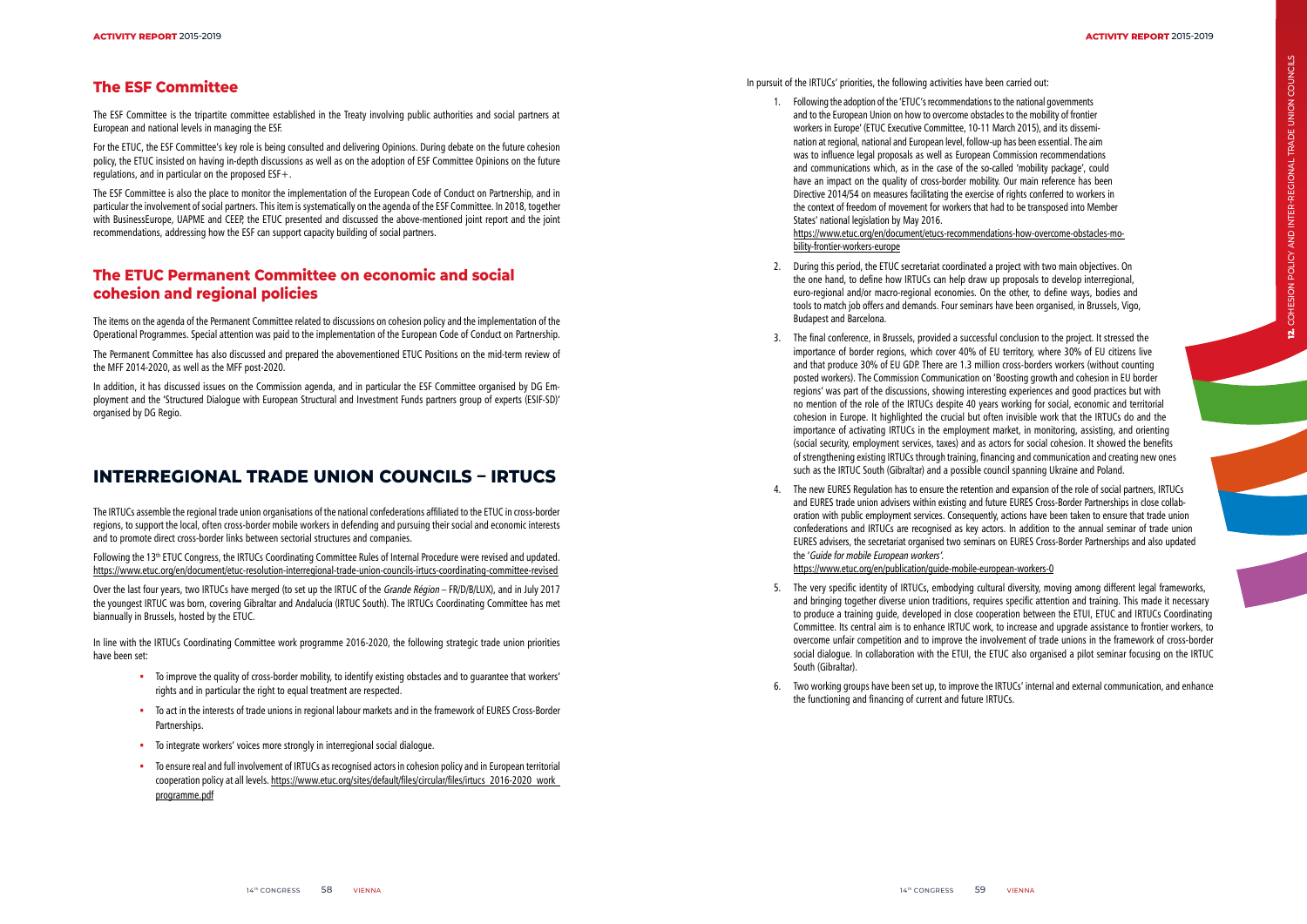Since the Paris Congress, the ETUC has developed its international activities, in cooperation with the International Trade Union Confederation (ITUC), to build fair globalisation and to use the EU trade and external policies for democracy and peace, solidarity and respect for human rights in the world.

The ETUC has continued to the cooperate with the EU institutions, in line with provisions of the Paris Action Programme, pressing them to promote EU values and the European social model, multilateral governance, and respect for the UN Charter and Human Rights Conventions.

The ETUC has been actively following EU external policies in recent years, advocating for labour rights to be upheld by the EU institutions when operating with third countries. The ETUC has engaged in multiple solidarity activities towards trade unions of non-EU countries to support freedom of association and collective bargaining.

The ETUC has raised a wide range of human and trade union rights issues over this period with the European External Action Service (EEAS) and DG Employment in particular. Those approaches have been increasingly linked to trade relationships that the EU has been developing, notably in the EU's neighbourhood policy that covers the Eastern Partnership and the Mediterranean area, relations with countries in the African, Caribbean and Pacific areas, and Latin America.

#### **EU enlargement**

EU enlargement policy of the EU has witnessed a decrease in activities in recent years due to "enlargement fatigue". How ever, the ETUC has been in close contact with the Commission (DG NEAR) to advance labour rights and social dialogue both in the Balkan region and the Euro-Med. In line with the position agreed at the Paris Congress, the ETUC has assisted the EU enlargement process with a view to ensuring that candidate countries fully meet the EU acquis and implement International Labour Organisation standards. Work has been developed to promote regional trade union integration in the Western Balkans and continued with our affiliates in Turkey.

#### **Western Balkans**

At institutional level, there has been slow progress in the enlargement process. On the one hand, in February 2018, the European Commission reaffirmed the prospect of EU membership for the Western Balkans in its communication 'A credible enlargement perspective for and enhanced EU engagement with the Western Balkans', presented as a sign of the EU's commitment to their European future. But on the other, it also stated that the EU must be stronger and more solid before it can grow bigger, reflecting evident enlargement fatigue perceived in many EU Member States.

The ETUC has focused activities on the European integration process, based on the conviction that regional cooperation and good neighbourly relations are essential for progress on the European path. It supported affiliates in the candidate countries (Serbia, Montenegro and North Macedonia (previously FYROM), with the objective of strengthening regional cooperation among trade unions in the Balkans. A regional project 'On the way to the EU', supported by the European Union, was carried out until December 2018, in cooperation with a regional cooperation network Solidarnost comprising affiliates from Croatia, Slovenia, Serbia, Montenegro, North Macedonia, and Bosnia-Herzegovina. The project was coordinated by a project office in Belgrade and supervised by a steering committee including the ETUC and coordinated with the ITUC Pan-European Regional Council (PERC).

Although, following these events, negotiations on Turkish accession to the EU have been de facto blocked, discussions on the modernisation/extension of the customs union (1996) could be launched in the coming year and could constitute a form of leverage.

The project dealt with institutional capacity building, expertise and knowledge building within trade union organisations in the region. It aimed at promoting experience exchange in the main areas through working groups on trade union activities, policies and internal reform processes, in order to empower unions as strong actors in society and as recognised partners in the social dialogue. Its programme focused on trade union reform, social dialogue and industrial relations, health and safety, the economy and labour market, migration, media communication, youth and women. The issue of women's rights was further developed, and a Women's Committee was established. The participation in the Western Balkans Civil Forum (European Economic and Social Committee/EESC) in Sarajevo facilitated the development of until now relatively weak relations between NGOs and trade unions.

The regional network made some progress in getting better visibility among national governments and in the framework of the process of the Western Balkan Summit cooperation started in Berlin in 2014 (so-called Berlin Process). The Youth Committee of Solidarnost has established cooperation through the Regional Youth Cooperation Office (RYCO). The organisations from the region have used the priorities of the Bulgarian presidency such as the 'European perspective of the Western Balkans' to draw up, in cooperation with Bulgarian trade unions, a document on the social dimension and social dialogue and to deliver it to the governments participating of the EU-Western Balkans Summit in Sofia in May 2018.

A follow-up project aimed at stabilising regional cooperation is under discussion with the members of the regional network and the Commission. Its objective would be to start a joint project in 2020 with the regional employers, to improve and extend social dialogue competences. Contacts were made with the Montenegrin employers (recently coordinating a specific project with the employers' associations in the respective countries).

#### **Turkey**

During the period 2015-2019, the ETUC continued to denounce – to the Turkish government, the European authorities and the International Labour Organization (ILO) – the massive violations of the trade union and democratic rights of men and women in Turkey. Confronted with a rapid deterioration in the situation after the failed coup of 15 July 2016 and the imposition of the state of emergency, with more than 150,000 public servants and workers suspended or dismissed, and several arrested and imprisoned without any prior investigation or evidence – the ETUC and International Trade Union Confederation (ITUC) sent three joint missions to Ankara (2016-2017-2018). In the statement adopted by the ETUC-ITUC as well as the four affiliated organisations (Turk-is, Hak-is, Disk and Kesk) after the second visit (3-5 May 2017), all the confederations urged the Turkish authorities immediately to put in place the necessary conditions to lift the state of emergency and ensure a return to the rule of law, as well as calling on the EU to send a clear, powerful but constructive message to Turkey to that effect.

Meanwhile, an important joint two-year project on youth was implemented with Turkish members, in order to foster bilateral and multilateral cooperation between unions from the EU and Turkey. The ETUC also supported the ITUC in its request to the ILO to postpone the European Regional Meeting (October 2017, Istanbul) until democracy and justice were reinstated in the country. A joint ETUC-ITUC solidarity fund was created to support members most in need.

## **Euro-Med area**

The Arab revolutions, which began in December 2010 in Tunisia and rapidly spread, sparked hopes that these popular movements would bring democracy, respect for human rights and greater economic equity in the region. The EU recognised the central role played by the unions in some countries, as did the award of the Nobel Peace Prize to the Tunisian National Dialogue Quartet and the Tunisian General Labour Union (UGTT) in 2015. Sadly, wars, humanitarian crises, the difficult economic environment, autocratic regimes and disillusionment have destroyed progress in some of those countries.

In light of this situation, the ETUC set up an informal Euro-Med working party, which has strengthened cooperation with the Arabic Trade Union Confederation. It meets every three months in order to monitor, *inter alia*, the situation of the trade unions on the southern shore of the Mediterranean.

In parallel, the ETUC continued the work already carried out in the framework of the Union for the Mediterranean (UfM), created in Paris in 2008, even if this has lost some political clout. For the first time, a joint ETUC/ATUC/BusinessEurope/BusinessMed Declaration was adopted, on the initiative of the ETUC, on the eve of the UfM ministerial meeting which took place in Jordan (September 2016). Another joint text was adopted in Portugal (April 2019) in the framework of the last UfM ministerial, where – a new development – the social partners were invited to participate fully and address the conference.

Finally, anticipating the next 'Summit of the two shores' announced by the French Presidency for next June, a joint trade union/NGO vision setting out the necessary reforms in European neighbourhood policy for the Med region was drawn up in Marseilles in April.

#### **Egypt**

The ETUC supported from the very beginning the foundation of new and independent trade unions in Egypt, and closely followed the constitutional, political and social developments there. But, although the 2015 report of the ILO Committee on Freedom of Association requested that "the draft labour law be adopted as a matter of priority, giving clear legislative protection to the numerous newly formed independent trade unions and ensuring full respect for freedom of association rights", the attacks against them increased. Today, the situation is probably worse than before 2011.

# 13. EXTERNAL RELATIONS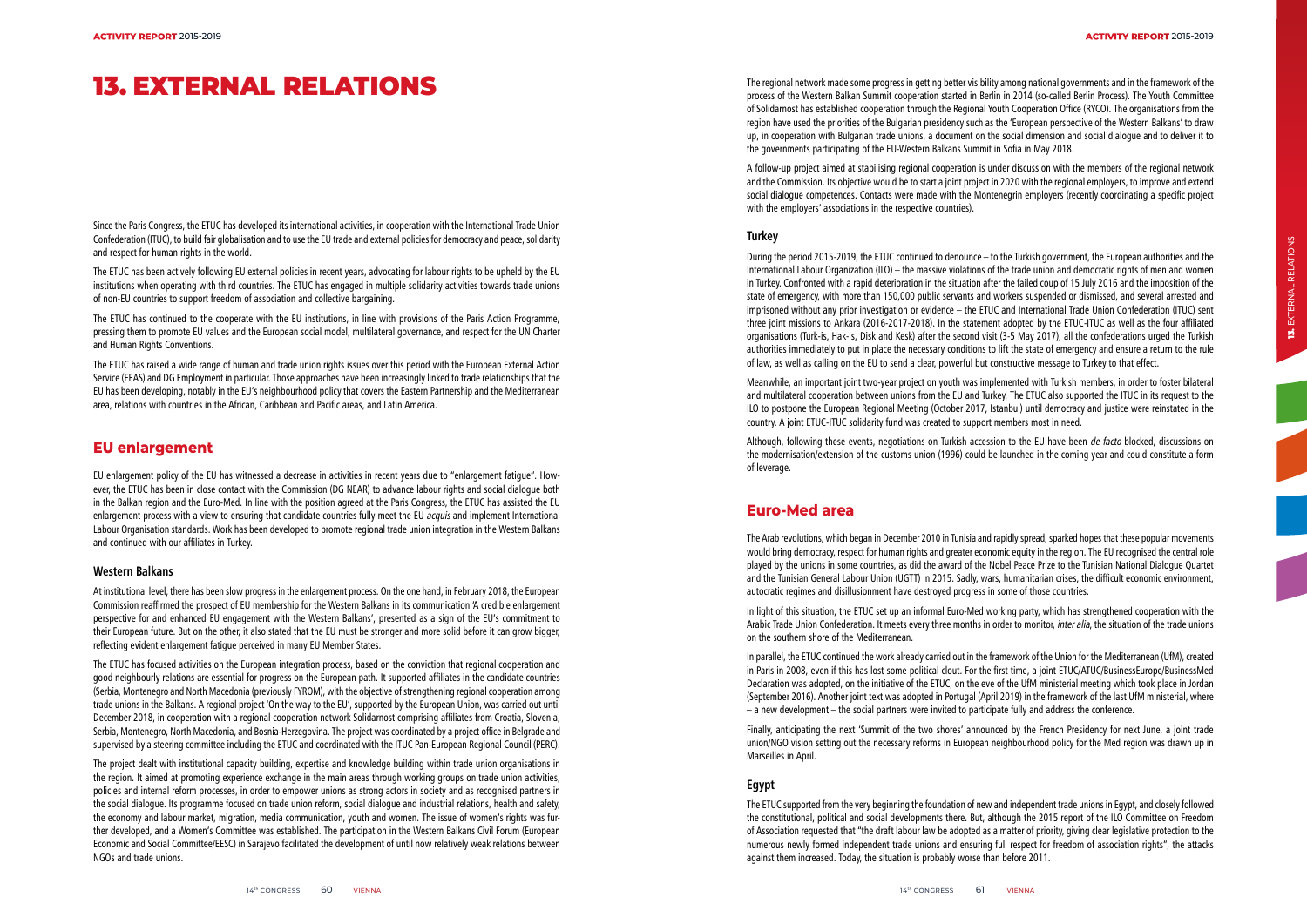It is in this context that, in December 2018, the ETUC, together with the ATUC, regional and international NGOs, presented an assessment of developments in the country, showing a serious deterioration in the human rights situation (freedom of the press and of expression are restricted; dissidents and human rights organisations are repressed; torture, forced disappearances and summary executions carried out with complete impunity are increasing, as are death sentences and mass trials). In addition, state repression against independent trade unions intensified in 2018, as witnessed by arbitrary attacks and arrests, as well as by the implementation of Trade Union Law no. 2013/2017, which violates the ILO Conventions on the rights of trade unions and freedom of association. The ETUC specifically intervened via the EU High Representative and Commissioners, seeking their support in advance of the eighth meeting of the EU-Egypt Association Council.

#### **Tunisia**

The ETUC has continued its close cooperation with the UGTT in Tunisia, recognising its central importance for democratic development and the preservation of basic human rights. The General Secretary welcomed a specific mission from the UGTT in July 2017, leading to the first bilateral activities on migration and negotiations on the 'modernisation' of the free trade agreement. An ETUC delegation should in return visit the UGTT after this Congress. The ETUC was represented at the 23rd UGTT Congress in Tunis, in January 2017.

The ETUC also participated in several meetings of the RSMMS – the Mediterranean Sub-Saharan Migration Trade Union Network – created in 2014 with the support of the FES and the UGTT. It currently has 24 trade union members, covering 14 countries in three regions, which unite with the aim of developing joint and coordinated approaches between trade unions in the sending and receiving countries to implement trade union solidarity and to harmonise the actions of the member unions in the field.

#### **The Eastern Partnership**

The ETUC has followed developments in the region closely, and in particular the implementation of Association Agreements (AAs) between the EU and Ukraine, Georgia and Moldova, together with the ITUC PERC, of which Luca Visentini is also General Secretary. The scope of this collaboration is large, covering – in addition to human and workers' rights, democracy and social dialogue - multinational companies, wages, migration, health and safety, economic policies (including taxation and social protection) and building trade union capacities for reaching out and mobilising workers (education, organising, communication, campaigning), also with ETUI support and the involvement of Youth and Women's Committees.

Jointly with the PERC, the ETUC made an assessment of the EU Eastern Partnership and EU neighbourhood policies, criticising the absence of social dialogue and general workers' rights in these political processes. Furthermore, the ETUC is taking part in the Steering Committee of the Eastern Partnership Civil Society Forum. However, interest in this body among social partners has been declining due to its domination by NGOs.

The EU association processes and their evolution in Georgia, Ukraine and Moldova, while recognising the role of civil society and social partners, are still failing to deliver. Urgent measures should be taken, with the support of the European Commis sion, to improve the social and economic situation in the countries, and to increase the effectiveness of social dialogue and adherence to the fundamental ILO Conventions. The ETUC takes part in the respective bilateral civil society platforms under the Association Agreements and Domestic Advisory Groups under Deep Comprehensive Free Trade Area (DCFTA) agreements. In Georgia, the work on EU association led to the re-establishment of autonomous labour inspections.

The ETUC-PERC mission to Ukraine took place in February 2019, to show solidarity with Ukrainian unions which face human and trade union rights violations, growing poverty, the lowest wages in Europe and wage arrears. Ukraine announced its EU aspirations and the majority of the population supports this European choice. Yet while the country achieved some progress in bringing its regulatory framework into line with the EU *acquis* as reguired by the EU-Ukraine Association Agreement and DCFTA, it fails to ensure respect for the rights of its citizens.

Together with the PERC and IndustriAll, the ETUC acted in support of democratic unions in Belarus, expressing serious concern to the EEAS, which negotiates the EU-Belarus cooperation agreement, about the country's failure to implement ILO Commission of Inquiry recommendations, and in particular to ensure registration and access to collective bargaining for independent unions, to stop trade union discrimination and to respect fundamental freedoms in the country.

#### **Central Asia**

The ETUC, through PERC, acted in support of freedom of association in Kazakhstan, by contacting the Commission, EEAS and European Parliament and expressing serious concerns about the destruction of the Confederation of Free Trade Unions of Kazakhstan by the authorities, and the harassment and imprisonment of its leaders. These concerns were duly registered and raised by EU officials in bilateral dialogues and the European Parliament resolution on the EU-Kazakhstan agreement included specific reference to freedom of association and trade union rights in the country.

More generally, representations on workers' rights in Central Asia were included in the EESC contribution to the development of the EU Central Asia strategy.

#### **ASEM**

The ETUC, together with the ITUC and the ITUC-Asia Pacific, participated in the Asia - Europe Labour Forum (AELF) in prepa ration for the 5th ASEM Labour and Employment Ministers' Conference 'Towards Sustainable Social Development in Asia and Europe: A joint vision for Decent Work and Social Protection' in Bulgaria (Sofia, December 2015). For the first time, the social partners presented a coordinated message to the ministers. Since then, the ETUC contributed to the 10<sup>th</sup> AELF (Mongolia, July 2016) and the 11th AELF (Brussels, October 2018) and the messages which were presented to ministers. At the last summit, the ASEM leaders finally granted some form of institutional recognition to the Labour Forum (next to the Business and Civil Society Fora), acknowledging the long-standing commitment of trade unions to ASEM and their contribution to the ASEM Labour and Employment Ministers' Conference and ASEM labour projects.

#### **ILO International Labour Conference**

Since 2016, the ETUC has participated in the annual ILO International Labour Conference, and each year organised one coordination meeting with the affiliates present in Geneva. The European Commission coordinates the work of EU Member States at the conference but does not have a tripartite delegation. Therefore, the ETUC considers it essential to be present at the conference, to interact with the Commission and the affiliates, specifically in the Committee on Application of Standards when EU cases are on the list. The ETUC General Secretary spoke each year during the plenary session.

#### **Council of Europe**

During 2015-2019, the ETUC, as a leading Human Rights Defender organisation, has continued and enhanced its activities and cooperation with the Council of Europe by actively participating in several bodies, structures and (quasi-)judicial monitoring/ enforcement systems.

#### **European Court of Human Rights**

As the case law of this court has become more and more important for defending fundamental social rights, the ETUC sub mitted, in cooperation with relevant affiliates, third party observations in several important 'social' cases. The court admitted ETUC observations concerning several countries (for example, Hungary, Latvia and Romania) mainly dealing with trade union rights but also other issues like private life (privacy at work) and property (social benefits/remuneration). Furthermore, the ETUC has also been cooperating with ITUC and Turkish affiliates in exploring the filing of cases before the court following the massive wave of dismissals and imprisonment of, in particular, public service workers and their representatives under so-called emergency laws enacted following the coup of July 2016 in Turkey.

#### **Steering Committee on Human Rights (CDDH)**

The CDDH's principal role, under the auspices of the Committee of Ministers, is to set up standards commonly accepted by the 47 Member States with the aim of developing and promoting human rights in Europe and improving the effectiveness of the control mechanism established by the European Convention on Human Rights.

Since the unanimous decision of the CDDH in June 2014 to grant the ETUC official and permanent observer status, the ETUC has provided a considerable and increasing expert input into the activities and reports of the CDDH and its respective subgroups on issues like the reform of the Court and Convention system, the place of the Convention in the international/European legal order, and the Council of Europe legal framework for the protection of social rights. Furthermore, via the CDDH (subgroups), it has actively contributed to the elaboration, implementation and review of important Committee of Ministers Recommendations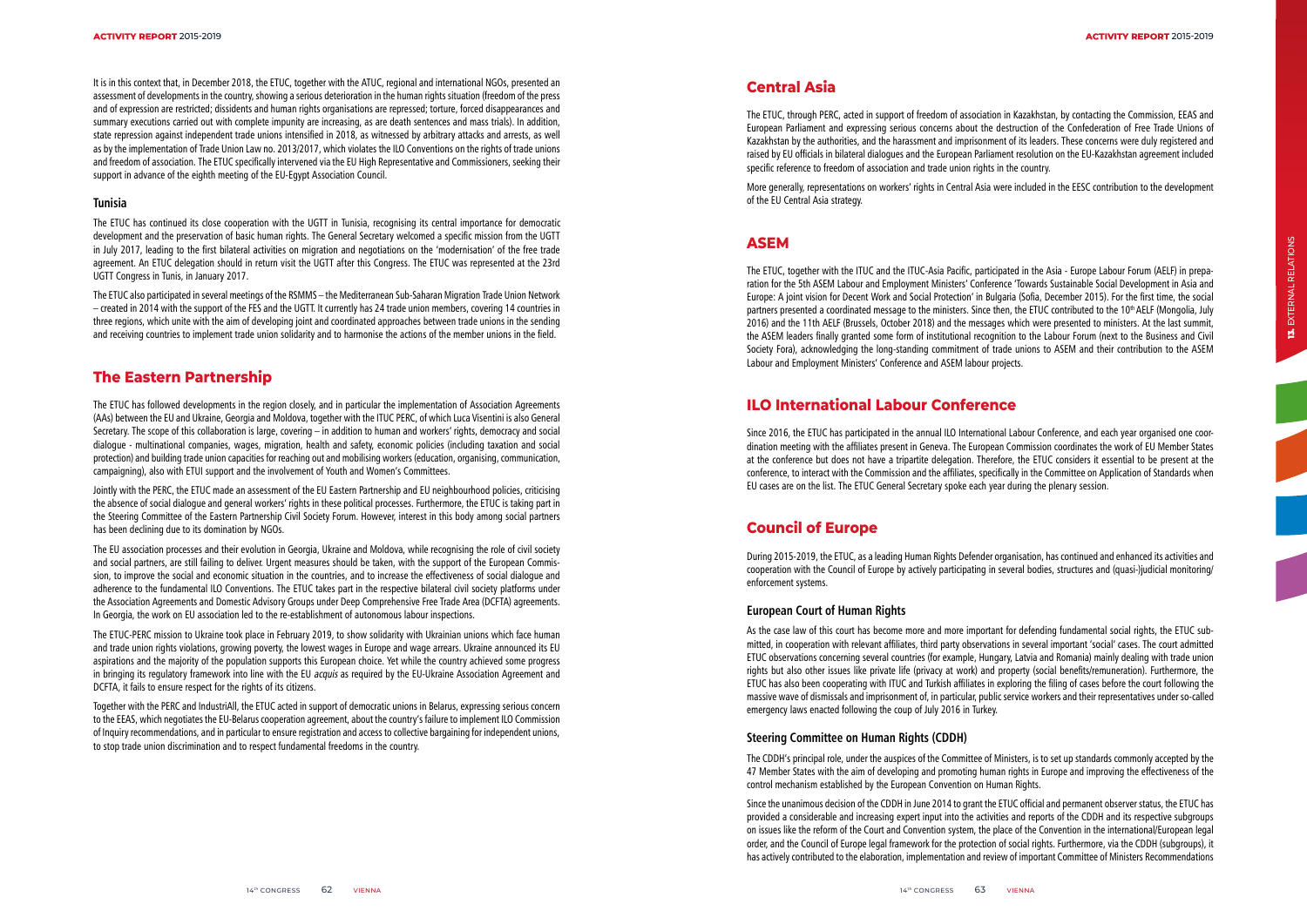in the area of business and human rights, human rights of older persons (in areas like care, social protection and employment) and combatting discrimination on grounds of sexual orientation or gender identity.

#### **The (Revised) European Social Charter**

The ETUC also continued its active role in the monitoring bodies to this main fundamental social rights Charter. Within the Governmental Committee, the ETUC consistently urged the rigorous implementation of the commitments entered into by the increasing number of Member States to have signed and/or ratified the Social Charter.

Following the Committee of Ministers decision in 2012 to entrust the monitoring of implementation and application of the European Code of Social Security to the Governmental Committee (see above), the ETUC, based on its privileged observer status within that Committee, continued to ensure and call for effective implementation by the states that ratified this important social rights instrument.

In addition, the ETUC continued to play its role in the so-called collective complaints procedure. In 2015-2019, the ETUC submitted observations in relation to no less than 22 collective complaints brought against all 15 states that have ratified the Collective Complaints Procedure Protocol on issues related to trade union rights, fair remuneration, the gender pay gap, dismissal protection and (female) board-level participation. In October 2016, the ETUC also intervened alongside and in support of our Greek affiliate GSEE at a hearing organised in response to its collective complaint, where it successfully alleged that several pieces of new legislation enacted under the austerity measures adopted in Greece during the economic and financial crisis violated workers' rights in a manner that is contrary to the Charter.

#### **European Code of Social Security**

#### **European Platform for Social Cohesion**

Created as an intergovernmental ad-hoc committee in 2016, the European Social Cohesion Platform's objective is to reinforce the intergovernmental component of the Council of Europe Secretary General's strategy to enhance the Council's work in the area of social cohesion, in particular through the promotion of the European Social Charter and its collective complaints procedure, in order to ensure equal and effective access to social rights (see above). The ETUC has participated in and contributed actively to several of the Platform's annual meetings and activities.

#### **Other activities**

In relation to Turkey (see above), the ETUC has continuously and successfully pressed high-level Council of Europe offices, like the Secretary General, the Commissioner for Human Rights and the Parliamentary Assembly, to condemn and closely monitor the impact on workers' rights of the manifold emergency laws enacted following the July 2016 coup. The ETUC has also worked closely with the Secretary General, the Charter department and the assigned Council of Europe focal points in the framework of the discussions on the European Pillar of Social Rights, to ensure that the Charter would be recognised by the EU institutions as a main source and reference instrument for the 20 principles enshrined in the Pillar.

In conclusion, and despite the ongoing budgetary cutbacks within the Council of Europe, which have consequences for the functioning and effectiveness of all its monitoring bodies, the ETUC will – also taking into account its own human and financial resources – continue, and where possible and relevant enhance, its efforts to strengthen the impact of fundamental social rights in the framework of Council of Europe's general human rights policy. The protection of fundamental rights and the use of available litigation/monitoring mechanisms will thus remain high on the ETUC's agenda, and in particular that of the ETUC Fundamental Rights and Litigation Advisory Group, set up in 2015 specifically for this important purpose. It will also continue to cooperate with and rely on the valuable expertise offered by the ETUI, and in particular the ETUI Transnational Trade Union Rights (TTUR) Network.

# **TRADE**

One of the main pillars of action has been EU trade policy. The ETUC has been following EU trade policy closely and has interacted with affiliates through the ETUC International Matters, Trade and International Development Committee. We have closely coordinated with ETUC federations, ITUC and ITUC affiliates that are affected by these negotiations. The ETUC has been calling for EU trade agreements to include binding and enforceable labour clauses. Our priority in this area has been to advocate for truly enforceable and binding provisions on labour rights in 'Trade and Sustainable Development' chapters of EU trade agreements. The Commission has acknowledged that its current approach presents serious shortcomings and has put forward a 15-point plan to improve the implementation of labour and environmental provisions. This is a small step forward but falls short of our request to introduce an effective dispute settlement mechanism able to resolve labour violations.

The ETUC has followed all the EU trade negotiations with third countries. Among others, it has focused extensively on the TTIP negotiations and has contributed forcefully to the heated debate around those negotiations. The ETUC has also monitored the negotiations between the EU and Canada on CETA. It has been actively involved in the civil society monitoring mechanism governing the trade agreement between the EU and South Korea, demanding better labour rights in the country. The negotiations with Mercosur have also been important due to the size and influence of the region. Intense cooperation has taken place between the ETUC and the Southern Cone trade union coordinating body, composed of the trade unions of the Mercosur, to monitor the trade negotiations between the two blocks.

# **INTERNATIONAL DEVELOPMENT COOPERATION AND TRADE UNION DEVELOPMENT AND COOPERATION NETWORK (TUDCN)**

Cooperation and coordination between the ETUC and ITUC has increased in order to foster links between the two organisations. Numerous joint approaches have been made to the European institutions. The ETUC, together with the ITUC, has denounced the gaps in labour standards in global supply chains in various fora like the G7, G20 and the OECD. We have urged the integration of binding labour provisions, including core labour standards, in EU trade agreements and EU trading schemes, like the EU Generalised System of Preferences (GSP). We have also supported the inclusion of legislation on responsibility throughout the chain and the adoption of an international binding treaty on business and human rights.

The ETUC has been actively involved in the Trade Union Development and Cooperation Network of the ITUC and has chaired its European working group. Through this working group we have stressed the importance of linking EU development and trade policies in a coherent way. TUDCN closely follows the implementation of the UN 2030 Agenda for Sustainable Development at global, regional and national level.

During the discussion of the EU's Multiannual Financial Framework the ETUC has advocated for a strong and coherent Neighbourhood, Development and International Cooperation Instrument (NDICI) that contributes to the eradication of poverty and the creation of decent jobs, promotes the implementation of the UN Sustainable Development Goals, and respects and strengthens social dialogue. The ETUC participated in the Regional Forums to put forward trade union views on development and to emphasise that trade unions are development actors and need to be consulted on EU policy for development cooperation.

# 14. TRADE AND SUSTAINABLE DEVELOPMENT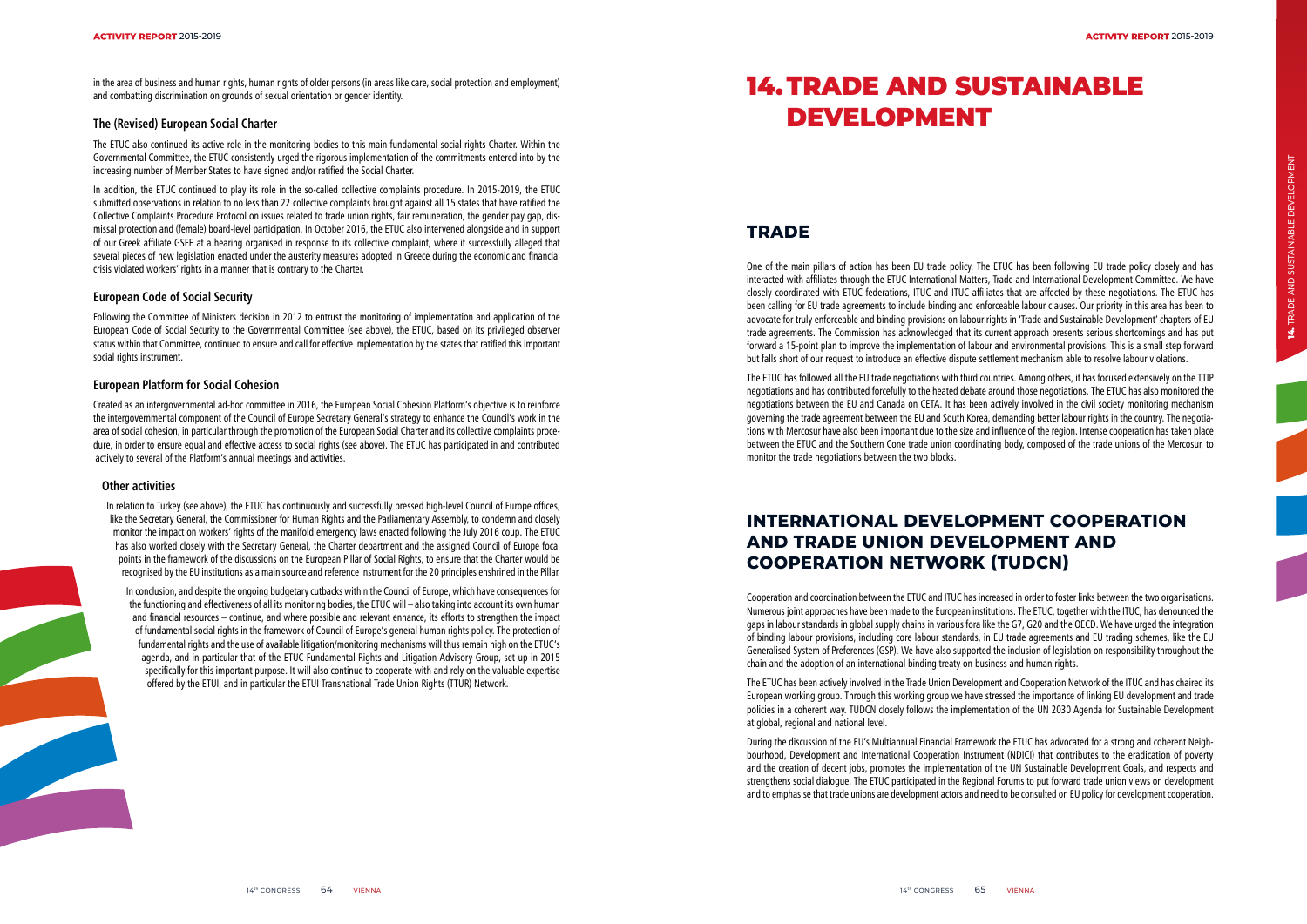# **UNITED NATIONS AGENDA 2030 AND SUSTAINABLE DEVELOPMENT GOALS IN EUROPE**

In the aftermath of the adoption of the UN Agenda 2030, the ETUC started designing a strategy to implement the Sustainable Development Goals (SDGs) in Europe.

The ETUC reinforced its cooperation with the Department of Economic and Social Affairs of the International Trade Union Confederation (ITUC) and the Trade Union Development Cooperation Network, which were at the forefront of trade union action for the SDGs worldwide.

An Ad Hoc Group on the implementation of SDGs and the UN2030 Agenda in Europe was set up as well. It met twice in April 2018 and January 2019. An ETUC Resolution for a Sustainable Europe by 2030 was adopted in June 2018.

In the meantime, the ETUC was admitted to the Multi-stakeholder Platform on SDGs set up by the European Commission with the main objective of gathering inputs for a Reflection Paper on the implementation of the UN2030 Agenda in Europe. The ETUC contributed to the definition of thematic papers on the impact of SDGs in different policy areas (MFF, reporting and monitoring, corporate social responsibility, decent work, external dimension, etc.). The ETUC actively contributed to the main output of the Multi-stakeholder Platform which is a comprehensive document on the implementation of SDGs in Europe, signed and transmitted to the Commission in September 2018.

The ETUC also took the first steps to setting up a wider strategy to increase the impact of SDGs in all relevant policy areas. It included a debate on financing SDGs and the role of public and private actors that started during the second meeting of the Ad Hoc Group in January 2019.

The ETUC, especially through its Ad Hoc Group, contributed to the monitoring of implementation of the SDGs at national level, with special focus on the role of social dialogue. At the time of writing, seven European countries had submitted their reports. The monitoring integrates the Semester Toolkit of the ETUC.

Altogether, these activities fed into the ETUC response to the Reflection Paper 'Toward a Sustainable Europe by 2030' that was submitted to and adopted by the ETUC Executive Committee in March 2019.

# **CORPORATE SOCIAL RESPONSIBILITY**

The European Commission's last Communication on Corporate Social Responsibility (CSR) dates back to 2011, while the most recent Council Conclusions on Responsible Value Chains were agreed in May 2016. They recommended a number of key measures to step up joint efforts to support sustainability in global value chains and promote CSR principles.

- More than doubled the number of followers on twitter (from 8K to 20k).
- Almost tripled the number of likes on Facebook (from 1.6k to 5.4k).
- Substantially increased media coverage (from average 43 to 202 clippings per month during pay rise campaign).
- At least maintained (and possibly increased) the number of website visitors (google changed the way it calculates visits: ETUC site has gone from around 9k unique visitors per month to over 15K users per month), made the site more attractive, updated more often and taken many steps to ease finding documents.
- Written or edited some 70 original articles in the name of ETUC leaders, published in trade union and external publications, including at least 24 on the influential Social Europe website – many translated into different languages and republished.

Since 2016, following the Commission Communication on the 'Next Steps for a Sustainable European Future', the UN Sustainable Development Goals 2030 Agenda and the SDGs Multi-Stakeholder Platform, the Commission has switched its focus relating to CSR initiatives in this direction.

The ETUC proposed to the Commission a project on 'Securing Workers Rights in subcontracting chains' (due diligence) which is due to start in 2019. We have also participated in different European Corporate Social Responsibility projects with affiliates and external organisations including trade union institutes. They include:

Project SCORE: Proposals and best practices for dialogue and trade union participation in Corporate Social Responsibility launched by Pro, CFDT, CCOO and ISTAS .

Project DimasoLab on the Directive 2014/95EU - Impact Assessment on Labour Relations. Under the Directive on non-financial reporting, for the first time large entities are obliged to disclose more than just financial data on their performance. With DGB, Arbeit und Leben CFDT, CGIL, CISL, ISTAS , ACV, CSC, LPSK .

The ETUC is an active member of the OECD/TUAC Working Group on Corporate Disclosure, Due Diligence and Responsible Business Conduct. We participated in the launch of the OECD Guidelines for multinational enterprises and the Due Diligence Guidance for Responsible Business Conduct. The ETUC took part in the OECD Global Forum on Responsible Business Conduct, the European Coalition for Corporate Justice General Assembly as a Friend of ECCJ, and Coordination Meeting with CSR Europe.

# **Communications**

Communications plays a central role in achieving ETUC objectives. The ETUC must communicate with EU institutions directly and via media and social media, and enable affiliates to communicate ETUC demands to national policy-makers and show members how unions are working at EU as well as national level for a better deal for working people.

Since the Paris Congress the ETUC has

In line with the resolution on Communications and Campaigns adopted in October 2015, the ETUC Communications Department has

- Firmly established common dates on which affiliates communicate a common message, with many affiliates using the slogans and visuals provided in advance by the ETUC;
- Improved photo actions at the Executive Committee with more compelling images and the use of slogans in more languages, whenever possible;
- Held twice-yearly meetings with national affiliates' communicators and three to four times a year with European Trade Union Federation (ETUF) communicators;
- Created a quarterly 'National UPdates' newsletter to share information about national and European sectoral trade union successes and innovative actions;
- Sought to create harder-hitting messages: using better visuals as well as more direct language.

In addition, the ETUC Communications Department played a major role in planning and running the Pay Rise campaign.

# **Pay Rise campaign**

The Pay Rise campaign, approved by the ETUC Executive in December 2016, ran from February 2017 to June 2018 and was successful in its principle objective to "Push wages up the agenda: change EU political discourse and economic policy in favour of pay increases for workers". This is evident from the Annual Growth Survey and Country Specific Recommendations 2018, and from the European Pillar of Social Rights.

The campaign showed that the ETUC was able to organise a European campaign and to support national affiliates in their demands for pay rises.

EU leaders and national prime ministers and ministers were directly exposed to the campaign in numerous meetings, and indirectly via extensive media coverage and social media. Ministers took part in the launch in February 2017, a conference in

# 15. COMMUNICATIONS, CAMPAIGNS AND ORGANISING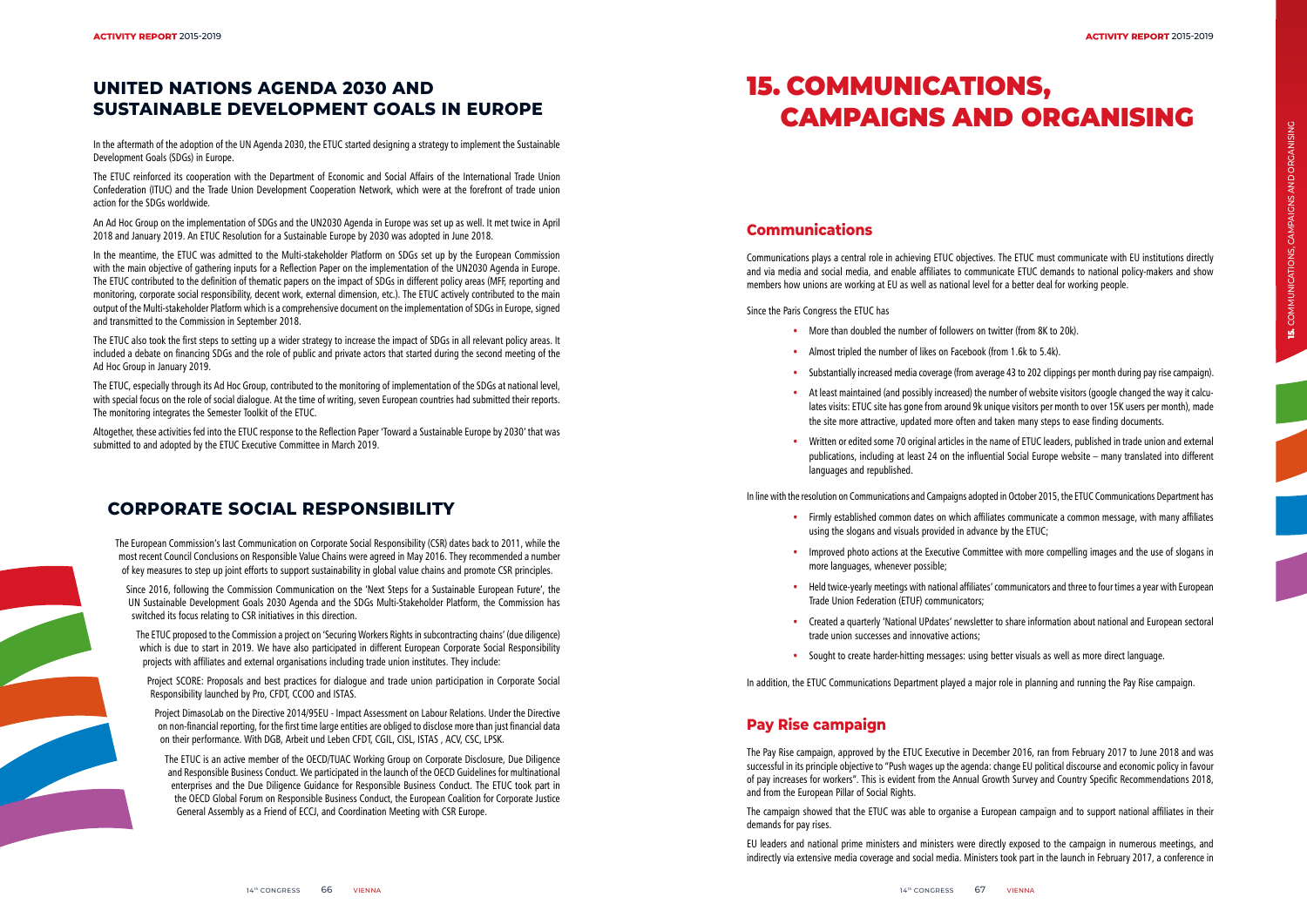

Bratislava in September 2017 and a Wage Alliance Conference in Sofia in June 2018, as well as various bilateral meetings and summits in which the campaign was addressed.

The campaign was followed by moves to set up a European Partnership for Collective Bargaining.

# **Organising**

The ETUC established an Ad Hoc Organising Committee following the Paris Congress to bring together officers responsible within affiliates for organising and trade union development. The Committee met in May 2016 and April 2017.

The Executive Committee adopted a resolution on organising in October 2016.

The results included:

- Sharing of good practices between national affiliates;
- An annual debate in the ETUC Executive Committee on organising;
- At least one exchange of organising activities between the ETUC, ITUC and ETUFs, and closer cooperation on organising between ETUC and ETUI;
- Increased engagement by ETUI on training in organising.

The ETUC Executive Committee, in its discussion on 'Organising and trade union recruitment' in December 2017, agreed a new ETUI training strategy for 60 people to initiate analysis and strategic decision-making by trade union leaderships on recruitment/retention of members.

Organising is also a priority for the ETUC Youth Committee. In 2015, a report produced jointly with the Pan-European Regional Council compiled best practices for organising young workers from all over Europe. In the framework of the collaboration strategy on youth with our Turkish affiliates, a toolbox to get young people closer to unions and vice versa was published and widely distributed in early 2017. The Youth Committee adopted guidelines to strengthen efforts to integrate young migrants in the trade union movement in December 2017.

Mapping of practices for organising atypical workers (with a special focus on the self-employed) and workers in the platform economy has also been conducted during this mandate.

# **TRADE UNION RIGHTS**

Starting in spring 2016, the ETUC ran a trade union rights campaign in the European Parliament. Two events with Parliamentarians took place: one in Brussels and one in Strasbourg. The aim of the campaign was to get MEPs to sign a pledge for the defence of trade union rights. This pledge declared that trade union rights are human rights and committed the MEPs to respect and promote trade union rights in all future work on EU legislation and policy initiatives. The campaign collected 160 signatures, which were handed to the then EP President Martin Schulz. A dedicated website was created for this campaign: https://www.etuc.org/en/campaign/trade-union-rights-arehuman-rights-turights

The ETUC led the trade union movement in the fight-back against the violation of trade union rights at national level, for example in Spain, Greece and Croatia. At European level, the ETUC supported the European Transport Federation (ETF) in its battle with the Commission against restrictions on air traffic controllers' right to strike.

# **AFFILIATES AND MEMBERSHIP**

In 2019 the ETUC comprised 90 national trade union confederations in 38 countries – plus 10 European trade union federations.

## **New affiliations and disaffiliations**

• **KSS, North Macedonia** - obtained observer status in March 2012, became a full member in December 2016

- 
- **FH, Denmark** merger between the two LO and FTF trade union confederations in 2018
- **BHM, Iceland** accepted as an ETUC member in June 2018
- **USM, San Marino** accepted as an ETUC member in March 2019
- **USM, Monaco** disaffiliated in June 2018

# **EUROPEAN FEDERATION OF RETIRED AND ELDERLY PEOPLE (FERPA)**

FERPA is the voice of the 10 million pensioners and older people within its 42 member organisations from 25 countries of the European Union. It works in cooperation with the ETUC, with a specific focus on the concerns of the elderly and pensioners, which it raises during the ETUC statutory meetings (Executive Committees and Steering Committees) in which it participates.

During the period since the Paris Congress, FERPA has had two different General Secretaries (Carla Cantone, from CGIL, and Agostino Siciliano, from UIL, since October 2018).

In its special area of activity and trade union involvement, FERPA champions an approach that it considers to be fundamental: all European citizens, whether young or old, must understand that defending the rights of the elderly is an investment in their own future. After all, the rights of today's pensioners and older people will also be theirs one day.

If the rights we have today are destroyed, there will be no guaranteed rights tomorrow. For this reason, FERPA is calling, with and within the ETUC, for a social Europe based on social justice and democratic values that are essential to creating the unity and solidarity required between Member States. These values that are also key to combatting social divisions and the resurgence of dangerous nationalism.

FERPA has therefore conducted an awareness raising campaign to increase the social and political attention paid to the 100 million individuals over the age of 65 living today in all European countries, and whose numbers are set to rise as a result of increasing life expectancy. To this end, it has distributed a Charter of the Rights of Elderly and Retired Persons in Europe, built around three fundamental rights:

- the right to dignity
- the right to well-being
- the right to security

# 16. AFFILIATES AND ORGANISATIONS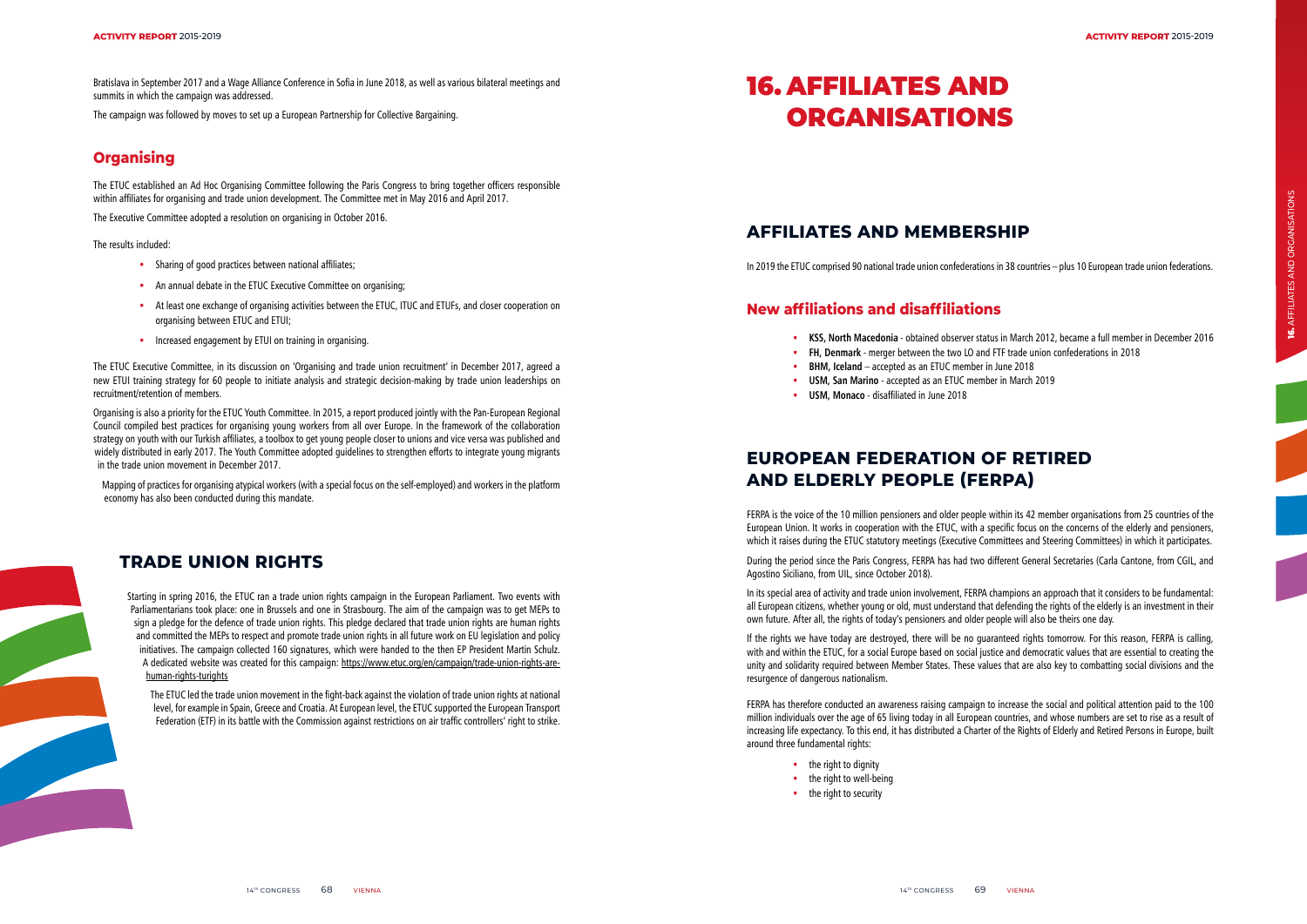At the same time, within the context of intergenerational solidarity, the ETUC Youth Committee and FERPA are investing in building a better Europe based on the principles of solidarity, equality, justice and social cohesion, peace and solidarity, and are also playing a role in an intergenerational approach at all levels. These two organisations have, to this end, signed a Protocol in which they undertake to work jointly to create a real bridge between the generations in the different countries and throughout Europe. It aims at:

- ensuring that the interests of young workers, elderly people and pensioners are properly represented within the ETUC;
- enhancing collaboration with the European sectoral federations;
- representing to the greatest extent possible, within the context of an intergenerational approach, the interests of young people, pensioners and elderly people with regard to institutions at all levels;
- representing the interests of young people and pensioners at all levels within the framework of social dialogue and, in particular, negotiations on a framework agreement between the European social partners on active ageing and intergenerational solidarity.

- the right to a decent quaranteed public pension for women and men;
- the right to quality public healthcare, which quarantees independence;
- the right to active ageing for elderly people and pensioners, guaranteeing their role as citizens in society, without discrimination.

With the ETUC. FERPA aims to be an actor and a spokesperson recognised by trade unions and in society and in social life by promoting access to leisure, culture, etc. Elderly people want to be seen not as a burden or an expense, but as a resource, now and for the future.

With its Women's Committee, FERPA has been involved in ETUC campaigns, in particular concerning violence against women. Abuse of elderly people, whether in institutions or in their own homes, is a painful reality. FERPA continues to mobilise its organisations to denounce this phenomenon and to provide solutions to resolve the problem.

Finally, under the aegis and impetus of its General Secretary, Agostino Siciliano, in keeping with the ETUC approach and in preparation for elections to the European Parliament, FERPA has launched a campaign to send 'postcards' to all candidates calling on them to support three fundamental demands:

For FERPA, advancing age is the beginning of a new stage in life. An ageing democratic society will not flourish in decline but in a climate of serenity, dignity and well-being based on social justice and solidarity.

This is why all European citizens, young or old, must understand that respect for the rights of elderly people means an invest ment in their own future.

# **EUROCADRES**

Eurocadres, the Council of European Professional and Managerial Staff, is the structure representing professionals and man agers associated to the ETUC. Eurocadres participates with all except voting rights in ETUC committees and other bodies. It is one of the six recognised autonomous social partners at European cross-sectoral level and participates in the ETUC delegation through the liaison committee of Eurocadres and CEC European managers. A formal agreement between Eurocadres, CEC and ETUC lays the ground for the ETUC coordination of the cross-sectoral social dialogue on the employee side.

The share of professionals and managers among European workers continues to grow. For European trade unions, organising these groups is both an opportunity and challenge. ETUC member organisations that organise professional and managerial staff are part of the Eurocadres membership and Eurocadres represents these groups in the social dialogue, as well as in advocacy and lobbying towards the European institutions.

## **Policy developments**

The flagship demand of Eurocadres over the past few years has been the call for EU-wide whistleblower protection. Profes sionals and managers, being in positions of power and responsibility, are often those who come across wrongdoing which must be disclosed in the public interest.

The call for legal EU-wide whistleblower protection has been part of Eurocadres' policy since 2013, but it started actively pushing for it following developments in the trade secrets directive adoption process in 2015. In early 2016, Eurocadres initiated the platform WhistleblowerProtection.EU which consists of 87 organisations.

Around half of the platform members are trade union organisations. Working together with groups in the European Parliament, it put pressure on the European Commission to propose a Directive in 2018, which was adopted by the Parliament in April 2019. Following successful advocacy work, important improvements were achieved in the text and the Directive will strengthen protection in a large majority of Member States.

A stronger emphasis on policy and advocacy has improved visibility, and focusing on priority issues for advocacy work has made a difference. Trade secrets and whistleblower protection have been the two topics that have done most to raise Eurocadres' profile in recent years.

Eurocadres has been advocating for clearer legislation on psychosocial risks. Following the review of the Directives on Occu pational Health and Safety, when the framework Directive was left untouched, Eurocadres started demanding a directive on psychosocial risks. Having engaged in discussion with the ETUC and participated in the work of the ETUC and ETUI on this issue, Eurocadres is very pleased that the European trade union movement is now united in demanding a Directive on psychosocial risks. Planning is underway for a campaign on the issue to be launched in the autumn.

The third key issue in Eurocadres' advocacy work has been up- and re-skilling in just transition: underlining the need for greater investment in higher education and training, strengthening the role of social partners in transition support and ensuring that higher education institutions are better equipped to accommodate needs of working people taking up studies, e.g. offering part-time studies and shorter courses.

In 2017, the Eurocadres Congress gathered under the slogan 'European Union Unity'. A new policy programme was adopted with three thematic priorities: A stronger knowledge-based Europe, Real freedom of mobility and Quality in working life. An action plan focused on developing policy, advocacy and communication as well as a stronger engagement of member organisations in Eurocadres activities. Resolutions were adopted with the titles 'European Union Unity', 'EU-wide whistleblower protection urgently needed' and 'Work-life balance for gender-equal career development of professionals and managers'.

#### **Organisation and projects**

Measures to strengthen Eurocadres' financial situation have included a reform of the membership fee system, identifying additional sources of funding outside the Commission and establishing clearer links between project applications and core policy and advocacy work to improve the chance of receiving Commission funding.

Action to reach out to ETUC affiliates who organise professionals and managers but are not actively engaging in Eurocadres has been initiated. With Eurocadres' improved visibility, interest has increased and several new Eurocadres affiliates have become active.

In 2015-2019, Eurocadres has run its own projects on psychosocial health risks and whistleblower protection, financed by the Commission. Additionally, one project on whistleblower protection was financed by Open Society Initiative for Europe. Eurocadres has been involved in several other projects as a partner. Among these were Atypical work (ETUC), Work-life-balance / work-life management & CSR (FIRST-CISL, Italy), Professional associations in social dialogue and collective bargaining and Skills (ETUI).

# **Social dialogue and networks**

As a recognised European cross-sectoral partner, participating in the social dialogue through the ETUC delegation, Eurocadres continues to focus on the groups it represents. It placed the issue of psychosocial risks as a priority for the social partners' work programme and is pleased that it is included the text.

Coordination with CEC European managers through the joint liaison committee of Eurocadres and CEC and the Protocol of Eurocadres-CEC and ETUC requires continuous dialogue. Several meetings have taken place during recent years, including meetings with the ETUC.

Earlier Eurocadres networks were closed down during the last Congress term. The campaign platform, WhistleblowerProtec tion.EU, set up by Eurocadres in April 2016 and launched in October the same year, now involves 87 organisations and has the potential to become an important resource when the transposition process for the new Directive starts.



**WHISTLEBLOWER PROTECTION.EU**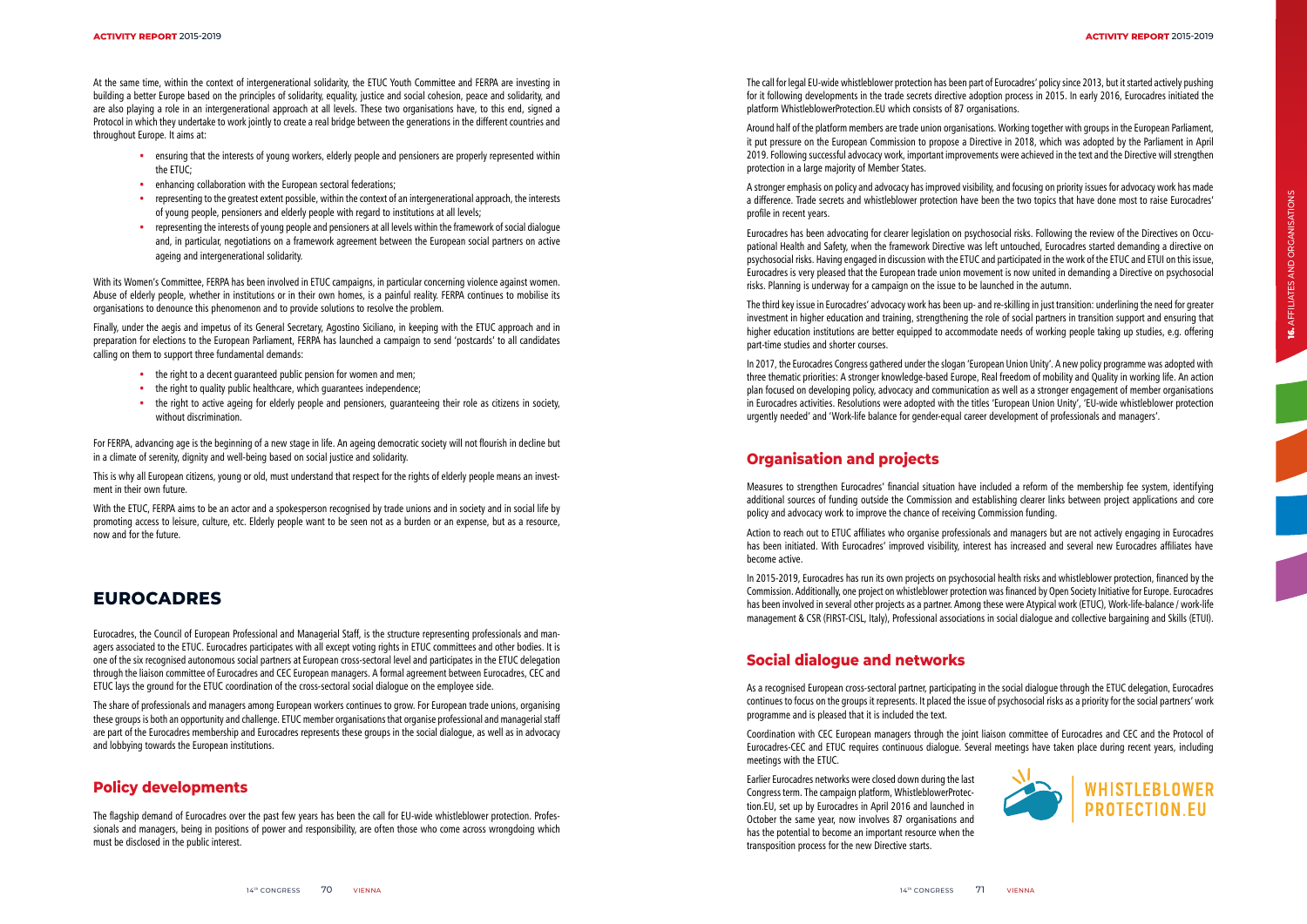# **EUROPEAN TRADE UNION INSTITUTE (ETUI)**

As an independent research and training centre serving the ETUC and its national and European affiliated organisations, the central mission of the European Trade Union Institute (ETUI) is to contribute to the strengthening of the social dimension of European integration by means of research, training, information, events and technical assistance.

During this period of economic, social, political and environmental turmoil, this role has been, more than ever, to place the ETUI's expertise and experience at the service of the ETUC and its affiliates.

To this end, the ETUI structures its activities around five main priorities: 1) Policies and tools for the future of Europe; 2) Worker participation and industrial relations; 3) Sustainable development and industrial policies; 4) Working conditions and job quality; 5) Trade union renewal. The issue of social dialogue, the raison d'être of the ETUI, is mainstreamed into all five priorities.

## **Policies and tools for the future of Europe**

During the four-year period of this report, economic growth has returned to the European economy and unemployment has begun to fall. Nevertheless, the unprecedented economic, social and budgetary crisis unleashed by the financial sector in 2008 had a deep and inevitably long-term impact on national industrial relations systems, leading, in some countries, to regression in terms of wage levels, working conditions and job security. The economic crisis also raised serious questions about the sustainability of the policy and institutional mix.

The EU's new economic governance system (European Semester) and its impact on social policy has become one of the main topics of research and training for the institute. In 2017, the European Commission published a new White Paper on the future of Europe which presented five possible scenarios for a future EU, accompanied by five 'reflection' papers. Later that year the European Pillar of Social Rights was launched. These actions, and the policy initiatives that have followed, have transformed the debate over European governance and the policy mix and are thus a major preoccupation of the ETUI. The institute is monitoring these developments in real time so as to make available tools that will offer a better grasp of their consequences.

Training sessions and public debates, bringing together trade unionists, academics, policy-makers and non-governmental organisations, have enabled the dysfunctional aspects of our present growth model and the reforms needed for a genuinely fair and equitable alternative version to be identified. With this in mind, each year, on the eve of the spring European Council in March, the ETUI presents its Benchmarking Working Europe report to the EU heads of state and government. In addition, in order to examine the changing fortunes of the European social model, the institute publishes, in partnership with the European Social Observatory (OSE), an annual report entitled Social Developments in the European Union.

A range of events and publications dealt with subjects such as the evolution of collective bargaining after the crisis, labour market developments and the role of institutions, wage divergence, the future of supplementary pension systems and cuts in public services and the need for reform of the EU's macroeconomic policy tools.

## **Workers' participation**

The European integration process includes a commitment to provide employees in Europe with the right to be involved in company decision-making. Workers' participation serves two purposes: implementing social rights so as to strengthen workplace democracy; and supporting companies, Member States and the EU in their efforts to combine economic competitiveness with social progress.

With a view to promoting activities linked to workers' participation, the Institute runs a European Worker Participation Com petence Centre (EWPCC) and a European Worker Participation Fund (EWPF), as well as specific tools to provide information in these areas. Another active network of trade union and academic experts on corporate governance (GoodCorp) looks at alternatives to the shareholder value model of corporate governance.

The ETUI is currently running several comparative research projects in the field of labour market, employment and social policy. The projects look at quantitative and qualitative labour market developments taking account of the institutional configurations specific to the different welfare regimes. To assess not only quantitative but also qualitative labour market issues, the ETUI has developed a multi-faceted job quality index to compare developments in terms of job quality within Europe and over time. Another project on labour mobility focuses on skills mismatches and the impact of the economic crisis. The ETUI also closely follows employment law, including progress on the Framework Directive on Information and Consultation.

The ETUI maintains several topical websites and databases complementing its research activities. These include a database of EWC and SE works council agreements and a web portal containing comprehensive information on various themes linked to workers' representation, including information on national industrial relations. Our 'Reformswatch' news services offers up-to-

date reporting and background analysis on reforms to industrial relations, labour markets and social security systems in Member States. A host of publications and events deals with the role of workers' representatives, their current and future prospects.

Moreover, the ETUI offers training to members of European and SE works councils. Tailor-made training courses and expertise are offered to European Works Councils, Special Negotiation Bodies (SNB), and SE Representative Bodies (SE RB), in close cooperation with the relevant trade union organisations at national and European level.

# **Sustainable development and industrial policies**

The four 'megatrends' of climate and demographic change, globalisation and digitalisation form a set of long-term trends, with potentially enormous impact, which frame debate over Europe's future economic development and workers' rights.

A major focus of the ETUI's work in this area is the role of the social partners in the transition towards a low-carbon society, with the emphasis on the social aspects of climate change, energy and resource policies. The ETUI places emphasis on the social aspects of climate change and the necessary energy transformation. In this context, it has carried out a series of research and training activities with a multidisciplinary focus. Research covers green jobs, the implications of climate change on employment and the green energy transition.

Two major conferences, organised jointly in Brussels with the ETUC, examined (in 2016) the impact of digitalisation on the labour market and (in 2018) the joint and mutually-reinforcing impact of the four megatrends on the economy and society.

## **Trade union renewal**

ETUI activities have focused on trade union membership as one of the many dimensions of trade union revitalisation. Research studies cover the organisation of specific workforce groups such as young workers, 'gig workers' and other precarious or non-standard workers. The ETUI also examines strategies for membership recruitment and retention and the transferability of the 'organising model' across Europe, and trends in industrial disputes in Europe since the 1990s, particularly the impact of the recent recession on strike activity.

The ETUI offers several training courses to trade union organisers across Europe, covering recruitment methods and trade union revitalisation in general through the exchange of experiences or best practices. In this way, the ETUI seeks to raise awareness of different aspects of union revitalisation, which in turn can counter the downturn in trade union membership rates evident in many sectors and countries.

Educational seminars for young trade union leaders are also held to develop participants' capacity to work in a multicultural environment and to integrate both European and national perspectives into day-to-day trade union work. The ETUI engages in strategic corporate research, investigating the possibility of developing coordinated organising initiatives within specific companies, across several countries. It also supervises publications on the historical development of trade union organisations at the European level.

# **Publications, web and social media**

The ETUI has developed a publication strategy designed to serve a range of purposes and reach different target audiences. Its publications fall into the following main categories or series:

1. Thematic newsletters designed for a specialised and clearly identified audience covering collective bargaining; health and safety at work; workers' participation. A general newsletter provides regular alerts on activities and

- publications to over 10,000 contacts.
- 
- 
- 

2. Policy Briefs introduce a key issue in a policy-oriented manner but always on the basis of in-depth analysis. Policy Briefs are read by a large non-specialised audience as well as by decision-makers and members of European think tanks.

3. Working papers presenting research that is either still ongoing or recently concluded. These papers are aimed above all at academics, think tanks, European institutions, trade union organisations and non-governmental organisations.

4. Books, depending on the topic and goal, are aimed at a specialised audience or a larger reading public. They provide an opportunity to focus on work conducted by our research networks. They demonstrate academic quality and its dependability in relation to issues of priority importance for the labour movement. The content of books may be the findings of internal ETUI research projects, the results of external research network projects, or regular annual publications on specific issues, e.g. Social Developments in Europe and Benchmarking Working Europe.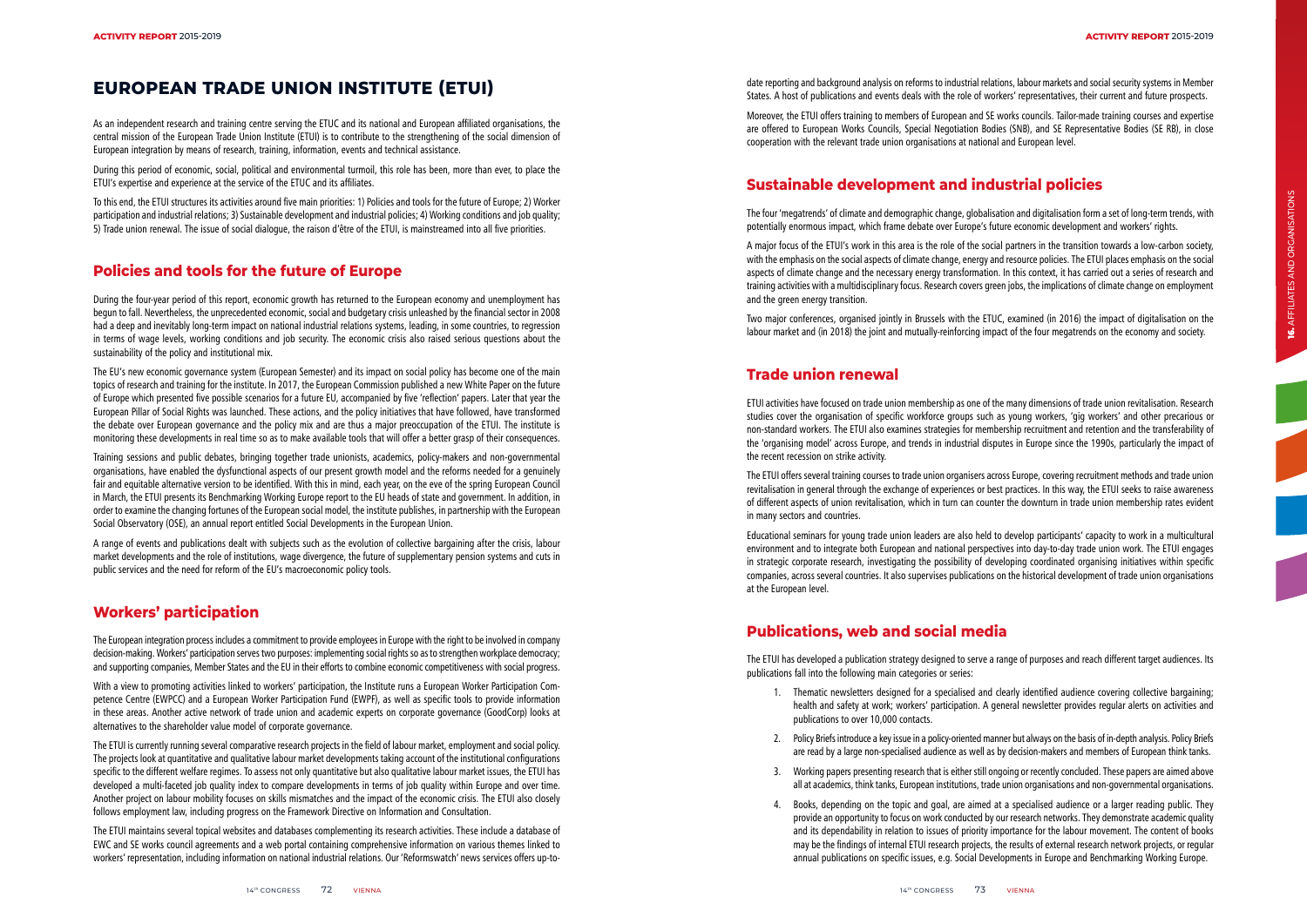- 5. Guides covering documents designed for trainers to support their work, or that aim to explain an issue in a clear and simple manner.
- 6. Reports covering more technical documents aimed at an audience already in possession of specialised knowledge of the area in question. In some cases, they report the results of conferences.
- 7. Journals: HesaMag, a twice-yearly journal on occupational health and safety matters; Transfer, a quarterly publi cation with a focus on industrial relations, employment, and economic and social policies; and SEER devoted to regional developments in eastern and south-east Europe.
- 8. Background analysis supplying background to recent EU policies (e.g. the Country Specific Recommendations in the context of the new European governance). They are online products that can be downloaded from the ETUI website.
- 9. Foresight Briefs (since 2016) feature articles intended for a wide audience within the European trade union movement, including social actors and NGOs, as well as think tanks and European decision-makers. The themes of this publication are linked to the Foresight Unit's priority areas of work: climate change and new technologies.

In addition, the ETUI website is a rich source of information for those wishing to keep track of current trade union developments. On it can be found, alongside our publications, programmes and reports of conferences and seminars, the documentation centre's online catalogue, as well as the databases on European Works Councils, European Companies, etc. The ETUI continued to improve its thematic websites on workers' participation.

The ETUI has been an intensive user of social media (Twitter, LinkedIn, Facebook, YouTube) to alert different audiences to our publications, events, trainings and other activities. Some of our researchers also regularly contributed to external blogs such as Social Europe or the various LSE blogs.

## **Training courses**

The ETUI's Education Department carried out annual work programmes. Our courses are based on the main objectives of the ETUC Action Plan and are developed in conjunction with the ETUC as well as the European Trade Union Federations (ETUFs) and national trade unions.

Over the four years we have delivered about 100 courses per year for more than 2,000 participants. Our training courses are delivered by the ETUI's education officers who, as a rule, work in tutor teams with national trainers. In addition, ETUI Education relies on seven thematic networks of trainers with around 100 members from affiliated organisations.

Our courses are aimed at trade union officers, as well as members of EWCs, SE works councils and Special Negotiation Bodies (SNBs), or company-level employee representatives. ETUI Education offered courses on 'young trade union leaders', 'project management', 'training of Eurotrainers', 'languages training for trade unionists', and 'seminars for individual EWC and SE-WC members'. Our activities allowed European trade union officers to compare situations in different countries, to better understand the latest developments in European trade unionism and industrial relations, and to plan future union activities at national and European level.

The training of Eurotrainers (ETT training) is designed to develop the individual teaching skills of trainers from member organ isations who fit the defined profile and who have already acquired experience at national or sector level, as an investment in the future of the teaching strategies of their organisations.

**16.** AFFILIATES AND ORGANISATIONS 16. AFFILIATES AND ORGANISATIONS

The main objective of this training has been to extend the scope of the learning programmes beyond national level and to give them a European dimension, putting the priority on a European trade union identity and promoting greater visibility for the ETUC and the ETUI. The training of Eurotrainers stands out as an important training programme, unique in its essence at the European level and now accredited and transferable within the European Qualifications Framework (EQF).

#### **TURI network**

The Trade Union related Research Institutes (TURI) network is a structural, non-thematic and long-term platform for formal contacts between the institutes supporting the trade union movement across Europe. It aims at establishing more and better collaboration and knowledge-sharing between them, integrating the European dimension in their research work. TURI facilitates the emergence of common projects; it is a tool for mapping expertise and aims at helping trade union related institutes to engage in comparative research.

The TURI network currently has 32 full members and 11 associated members. The TURI institutes are heterogeneous in terms of size, financing and areas of expertise, but they all have a well-established link to trade unions. The network members meet at least once a year at an annual conference hosted by one of the members. Recent annual conferences took place in London, Sesimbra and Amsterdam, with the most recent – TURI's 10th – on 16-18 May 2018 in Berlin.

## **European Trade Union Federations (ETUFs)**

Cooperation between the ETUC secretariat and the ETUFs has intensified since the Paris Congress. An ETUC representative has participated regularly in the coordination meetings of the ETUFs. In December 2017, the ETUC organised a joint conference in Bratislava on the European cross-border and sectoral social dialogue. In-depth cooperation took place when the European Public Services Union (EPSU) and UNI-Europa were calling for the transposition of the agreements on hairdressers.

## **European Foundation for the Improvement of Living and Working Conditions (Eurofound)**

As in previous years, the ETUC/Workers' Delegation acted to keep a clear and visible trade union footprint in the research work undertaken by Eurofound. The introduction of new founding regulations was a major challenge. The reform of the regulations initially proposed a considerable reduction in the influence of the social partners. This did not happen, but still the growing influence of the Commission is reflected in the new regulations. In future, it is clear that the ETUC has to remain vigilant in this respect.

## **European Economic and Social Committee**

The ETUC continues to enjoy a fruitful collaboration with the European Economic and Social Committee (EESC). For the ETUC, it is important that the positions taken by the EESC, in its capacity as consultative institution to the European Union, are close to trade union positions or, at least, that they ensure a balance with the other groups that make up the Committee (employers and various interest groups).

The ETUC welcomes the good working relationship between the ETUC secretariat and the EESC Workers' Group (Group II), an in particular with the Group Presidency. On many occasions, members of the ETUC secretariat have participated as experts in formulating important EESC socioeconomic-related opinions. Moreover, the Workers' Group has, through several resolutions, supported ETUC trade union activities.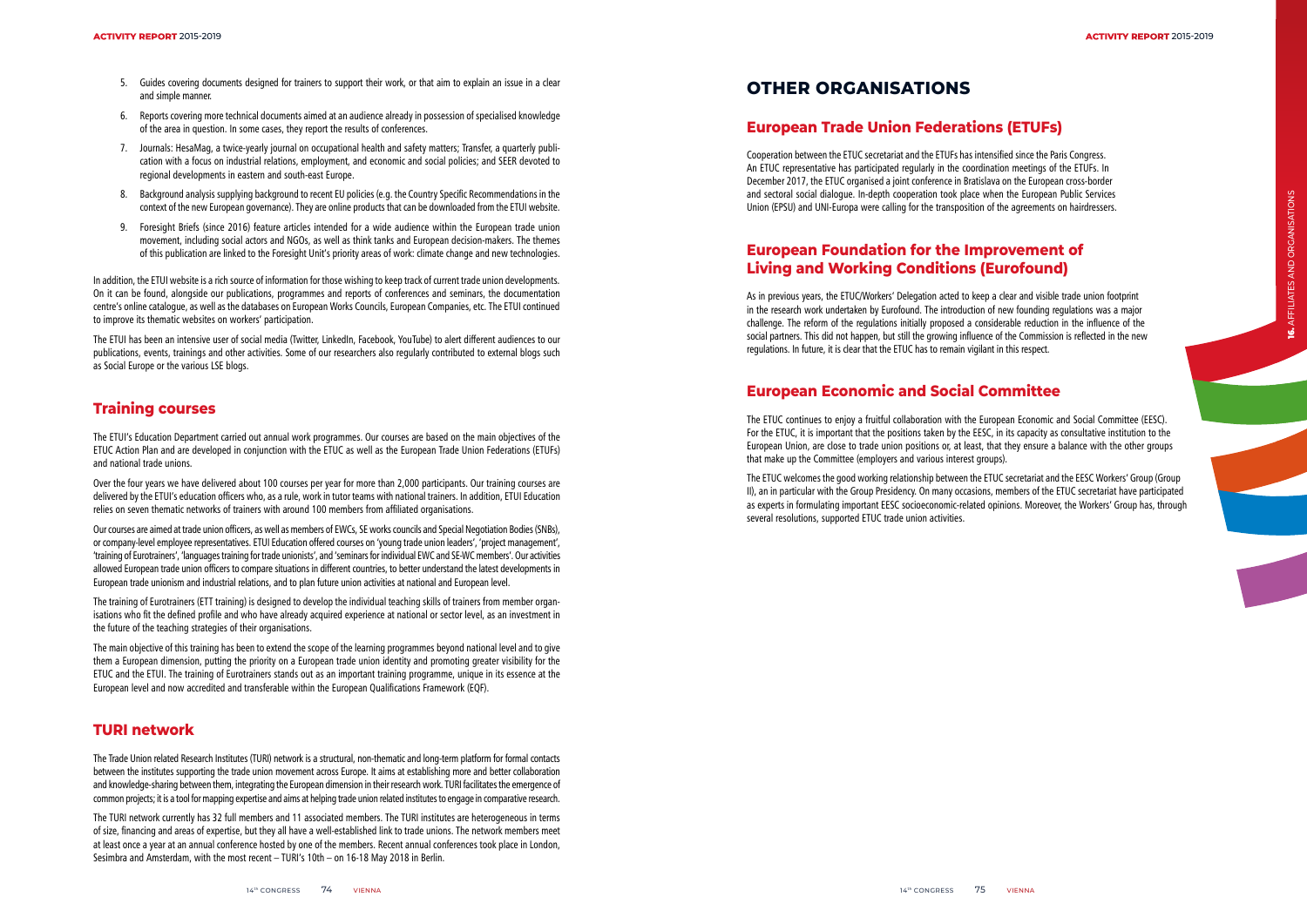# FINANCIAL REPORT 2015 - 2018

The auditors appointed by the XIII<sup>th</sup> Statutory Congress of the ETUC performed their annual audits. The ETUC also called upon the services of registered auditors.

This financial report covers the 2015-2018 financial trends of the European Trade Union Confederation (ETUC).

As set out in article 31 of the ETUC Constitution, the annual accounts for 2015, 2016 and 2017, together with the auditors' reports were adopted each year by the Executive Committee, which granted discharge to the General Secretary. The annual accounts for year 2018 will be presented to the Executive Committee during the October 2019 meeting.

The basis of calculation of the affiliation fees changed from year 2016. For the years 2017 and 2018, the affiliates have paid a supplementary affiliation fee for the campaign fund. The affiliation fees fixed for the period 2015-2018 were as follows (per 1,000 members):

#### **For group I:**

| <b>Number of members</b>       | 2015        | 2016        | 2017        |                  | 2018        |                  |  |
|--------------------------------|-------------|-------------|-------------|------------------|-------------|------------------|--|
|                                | <b>Fees</b> | <b>Fees</b> | <b>Fees</b> | Campaign<br>fund | <b>Fees</b> | Campaign<br>fund |  |
| up to 1,000,000                | € 178.00    | € 178.25    | € 179.75    | € 3.60           | € 186.50    | as 2017          |  |
| from 1,000,001<br>to 3,000,000 | € 170.50    | € 170.75    | € 172.25    | € 3.45           | € 178.75    | as 2017          |  |
| from 3,000,001<br>to 5,000,000 | € 166.50    | € 166.75    | € 168.25    | € 3.37           | € 174.50    | as 2017          |  |
| from 5,000,001<br>to 7,000,000 | € 159.00    | € 159.25    | € 160.75    | € 3.22           | € 166.75    | as 2017          |  |
| above 7,000,000                | € 153.25    | € 153.50    | € 154.75    | € 3.10           | € 160.50    | as 2017          |  |

#### **For group II:**

| <b>Number of members</b>       | 2015        | 2016        |             | 2017             | 2018        |                  |
|--------------------------------|-------------|-------------|-------------|------------------|-------------|------------------|
|                                | <b>Fees</b> | <b>Fees</b> | <b>Fees</b> | Campaign<br>fund | <b>Fees</b> | Campaign<br>fund |
| up to 1,000,000                | € 71.25     | € 71.25     | € 72.00     | € 1.44           | € 74.50     | as 2017          |
| from 1,000,001<br>to 3,000,000 | € 68.25     | € 68.25     | € 69.00     | € 1.38           | € 71.50     | as 2017          |
| from 3,000,001<br>to 5,000,000 | € 66.50     | € 66.75     | € 67.25     | € 1.35           | € 69.75     | as 2017          |
| from 5,000,001<br>to 7,000,000 | € 63.50     | € 63.75     | € 64.25     | € 1.29           | € 66.75     | as 2017          |
| above 7,000,000                | € 61.25     | € 61.50     | € 62.00     | € 1.24           | € 64.25     | as 2017          |

#### **For group III:**

| <b>Number of members</b>       | 2015        | 2016        | 2017        |                  | 2018        |                  |
|--------------------------------|-------------|-------------|-------------|------------------|-------------|------------------|
|                                | <b>Fees</b> | <b>Fees</b> | <b>Fees</b> | Campaign<br>fund | <b>Fees</b> | Campaign<br>fund |
| up to 1,000,000                | € 44.50     | €44.50      | € 45.00     | € 0.90           | €46.75      | as 2017          |
| from 1,000,001<br>to 3,000,000 | €42.75      | €42.75      | €43.00      | € 0.86           | €44.75      | as 2017          |
| from 3,000,001<br>to 5,000,000 | €41.75      | €41.75      | € 42.00     | € 0.84           | €43.75      | as 2017          |
| from 5,000,001<br>to 7,000,000 | € 39.75     | € 39.75     | €40.25      | € 0.81           | €41.75      | as 2017          |

#### **Extract annual accounts:**

| Year | <b>Balance total</b> | <b>Expenses</b> | <b>Receipts</b> | Result        | Investment<br>fund | <b>Final result</b> |
|------|----------------------|-----------------|-----------------|---------------|--------------------|---------------------|
| 2015 | 9,308,954.97         | 7,904,426.23    | 7,753,344.08    | $-151,082.15$ | 96,261.90          | $-54,820.25$        |
| 2016 | 9,409,389.80         | 7,928,730.49    | 7,972,202.12    | 43,471.63     | 97,411.43          | 140,883.06          |
| 2017 | 9,694,015.87         | 8,157,120.65    | 8,111,413.24    | $-45,707.41$  | 92,254.02          | 46,546.61           |

During this period, the funds of the ETUC raised, thanks to the yield of investments made by the Foundation ETUC Fund, from 7,579,929 EUR (01/01/2015) to 7,712,539 EUR (01/01/2018).

A part of ETUC activities is also financed using extrabudgetary resources in the form of grant agreements concluded with the European Commission. The accounting relating to these activities is separate from the normal management of ETUC finances. These accounts are submitted for verification to the statutory auditors and the registered auditors.

During the period 2015-2018, most affiliated organisations have strictly met the obligations set out in the constitution regarding the payment of affiliation fees. We would like to congratulate them for this effort.

Luca Visentini **General Secretary**